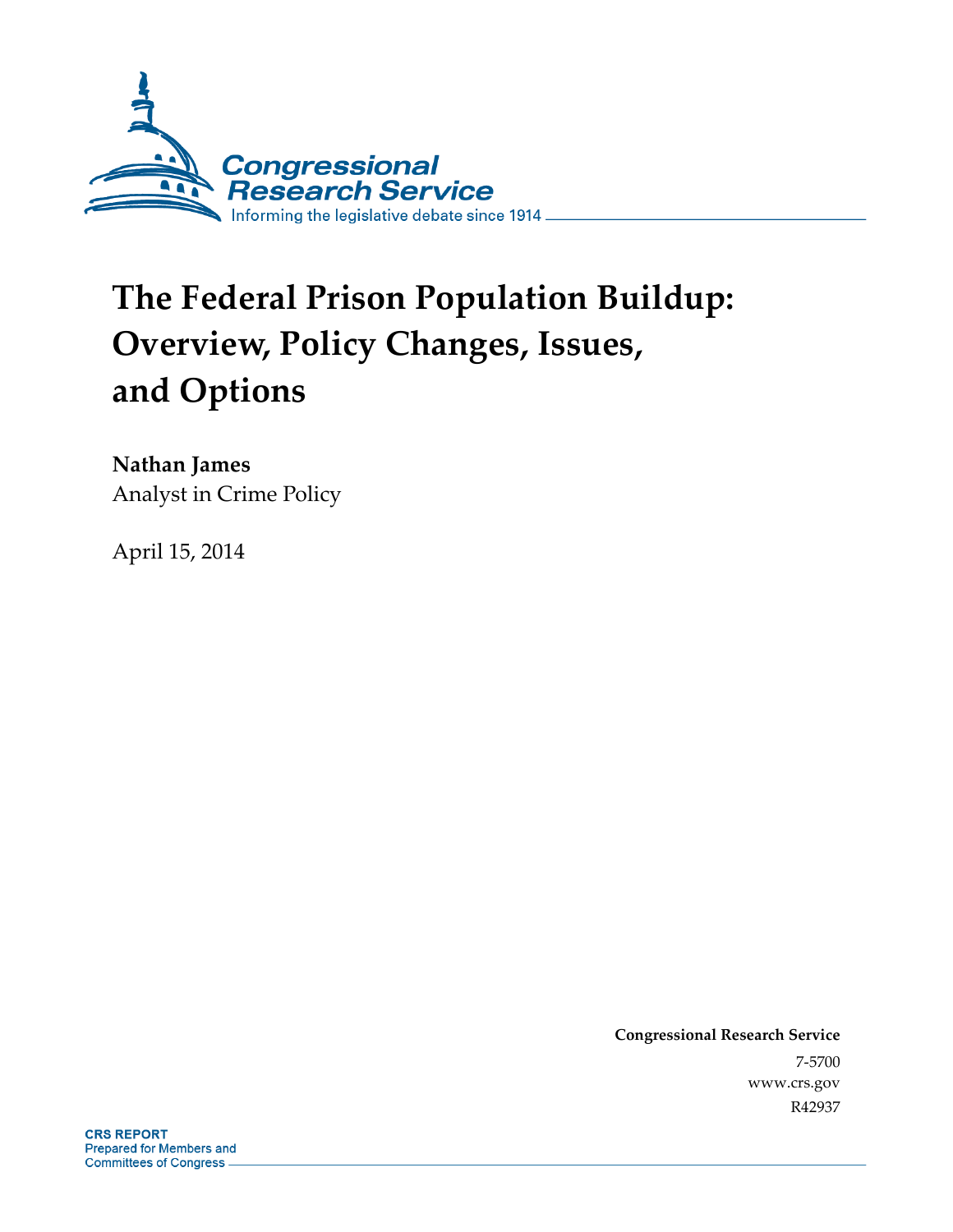## **Summary**

Since the early 1980s, there has been a historically unprecedented increase in the federal prison population. Some of the growth is attributable to changes in federal criminal justice policy during the previous three decades. An issue before Congress is whether policy makers consider the rate of growth in the federal prison population sustainable, and if not, what changes could be made to federal criminal justice policy to reduce the prison population while maintaining public safety. This report explores the issues related to the growing federal prison population.

The number of inmates under the Bureau of Prisons' (BOP's) jurisdiction has increased from approximately 25,000 in FY1980 to over 219,000 in FY2013. Since FY1980, the federal prison population has increased, on average, by approximately 5,900 inmates each year. Data show that a growing proportion of inmates are being incarcerated for immigration- and weapons-related offenses, but the largest portion of newly admitted inmates are being incarcerated for drug offenses. Data also show that approximately 7 in 10 inmates are sentenced for five years or less.

Changes in federal sentencing and correctional policy since the early 1980s have contributed to the rapid growth in the federal prison population. These changes include increasing the number of federal offenses subject to mandatory minimum sentences; changes to the federal criminal code that have made more crimes federal offenses; and eliminating parole.

There are several issues related to the growing federal prison population that might be of interest to policy makers:

- The increasing number of federal inmates, combined with the rising per capita cost of incarceration, has made it increasingly more expensive to operate and maintain the federal prison system. The per capita cost of incarceration for all inmates increased from \$21,603 in FY2000 to \$29,291 in FY2013. During this same period of time, appropriations for the BOP increased from \$3.668 billion to \$6.445 billion.
- The federal prison system is increasingly overcrowded. Overall, the federal prison system was 36% over its rated capacity in FY2013, but high- and mediumsecurity male facilities were operating at 52% and 45%, respectively, over rated capacity. At issue is whether overcrowding might lead to more inmate misconduct. The results of research on this topic have been mixed. One study found that overcrowding does not affect inmate misconduct; but the BOP, based on its own research, concluded that there is a significant positive relationship between the two.
- The inmate-to-staff ratio has increased from 4.1 inmates per staff member in FY2000 to 4.8 inmates per staff member in FY2013. The inmate to correctional officer ratio was the same in FY2013 as it was in FY2000 (9.9 inmates for each correctional officer), and the current inmate to correctional officer ratio is down from a high of 10.9 inmates per correctional officer in FY2005.
- The growing prison population is taking a toll on the infrastructure of the federal prison system. The BOP reports that it has a backlog of 159 modernization and repair projects with an approximate cost of \$342 million. Past appropriations left the BOP in a position where it could expand bedspace to manage overcrowding but not reduce it. However, reductions in funding since FY2010 mean that the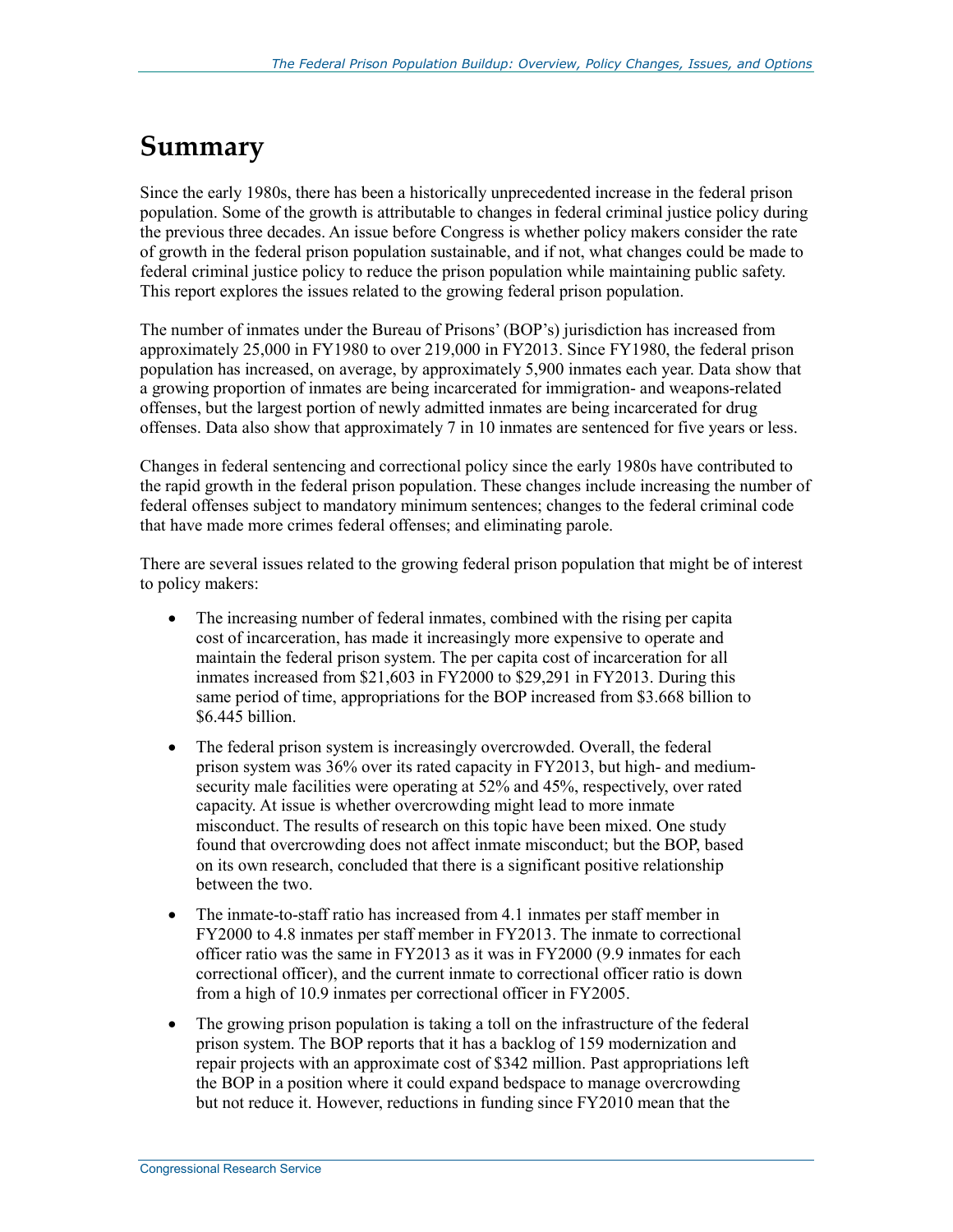BOP will lack the funding to begin new prison construction in the near future. At the same time, it has become more expensive to expand the BOP's capacity.

Should Congress choose to consider policy options to address the issues resulting from the growth in the federal prison population, policy makers could choose options such as increasing the capacity of the federal prison system by building more prisons; investing in rehabilitative programming (e.g., substance abuse treatment or educational programs) as a way of keeping inmates constructively occupied and potentially reducing recidivism after inmates are released; or placing more inmates in private prisons.

Policy makers might also consider whether they want to revise some of the policy changes that have been made over the past three decades that have contributed to the steadily increasing number of offenders being incarcerated. For example, Congress could consider options such as (1) modifying mandatory minimum penalties, (2) expanding the use of Residential Reentry Centers, (3) placing more offenders on probation, (4) reinstating parole for federal inmates, (5) expanding the amount of good time credit an inmate can earn, and (6) repealing federal criminal statutes for some offenses.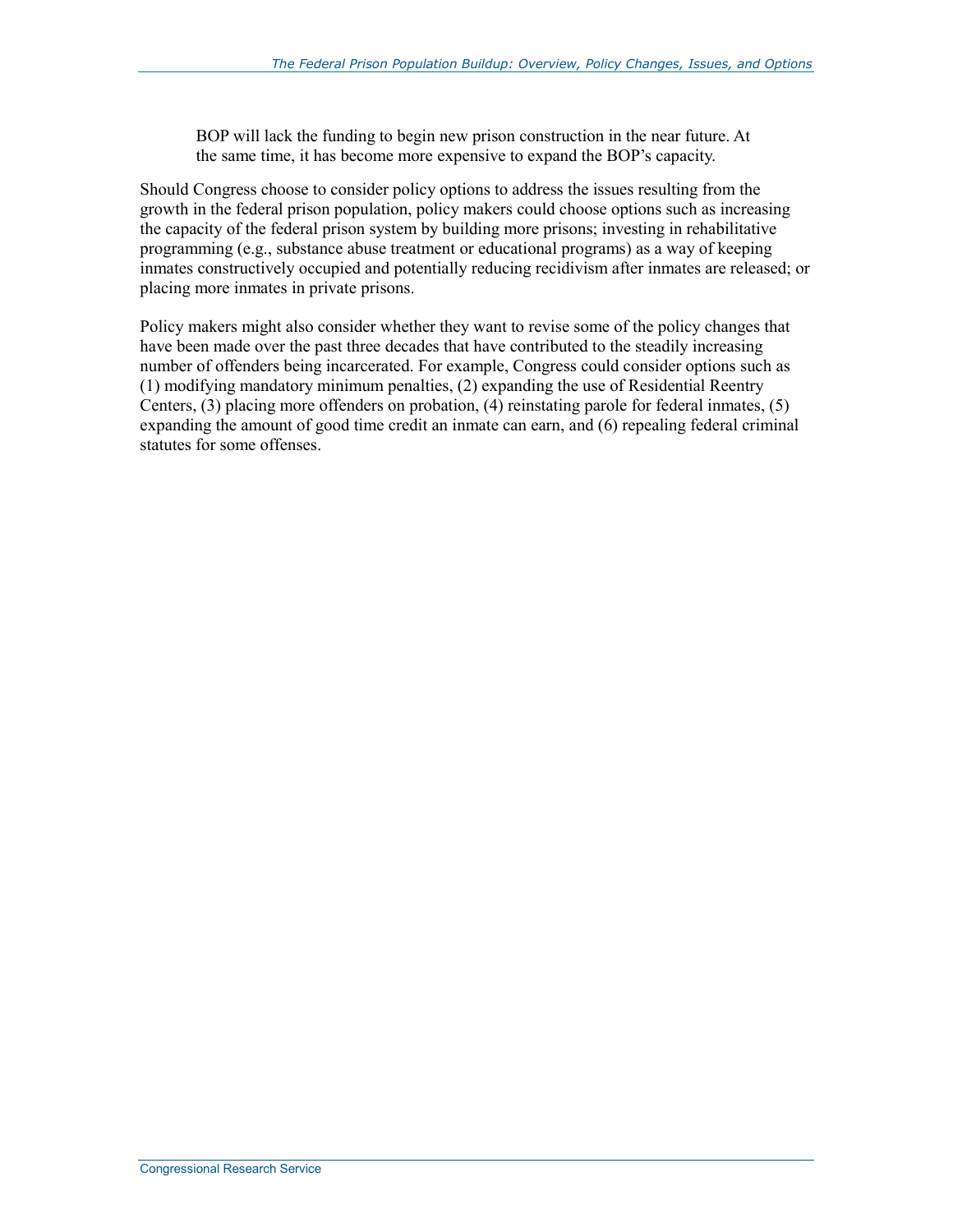## **Contents**

| Changing Existing Correctional and Sentencing Policies to Reduce the Prison |  |
|-----------------------------------------------------------------------------|--|
|                                                                             |  |
|                                                                             |  |
|                                                                             |  |
|                                                                             |  |
|                                                                             |  |
|                                                                             |  |
|                                                                             |  |

### **Figures**

| Figure 3. Inmates in Federal Prison at the End of the Fiscal Year, by Major Offense Type, |  |
|-------------------------------------------------------------------------------------------|--|
|                                                                                           |  |
|                                                                                           |  |
| Figure 6. The BOP's Appropriation as a Share of the DOJ's Discretionary Budget            |  |
| Figure 7. Difference Between Appropriations and the Administration's Request for the      |  |
| Figure 8. Per Capita Cost (\$) of Medical Care, Utilities, and Food, FY2000-FY2013  16    |  |
|                                                                                           |  |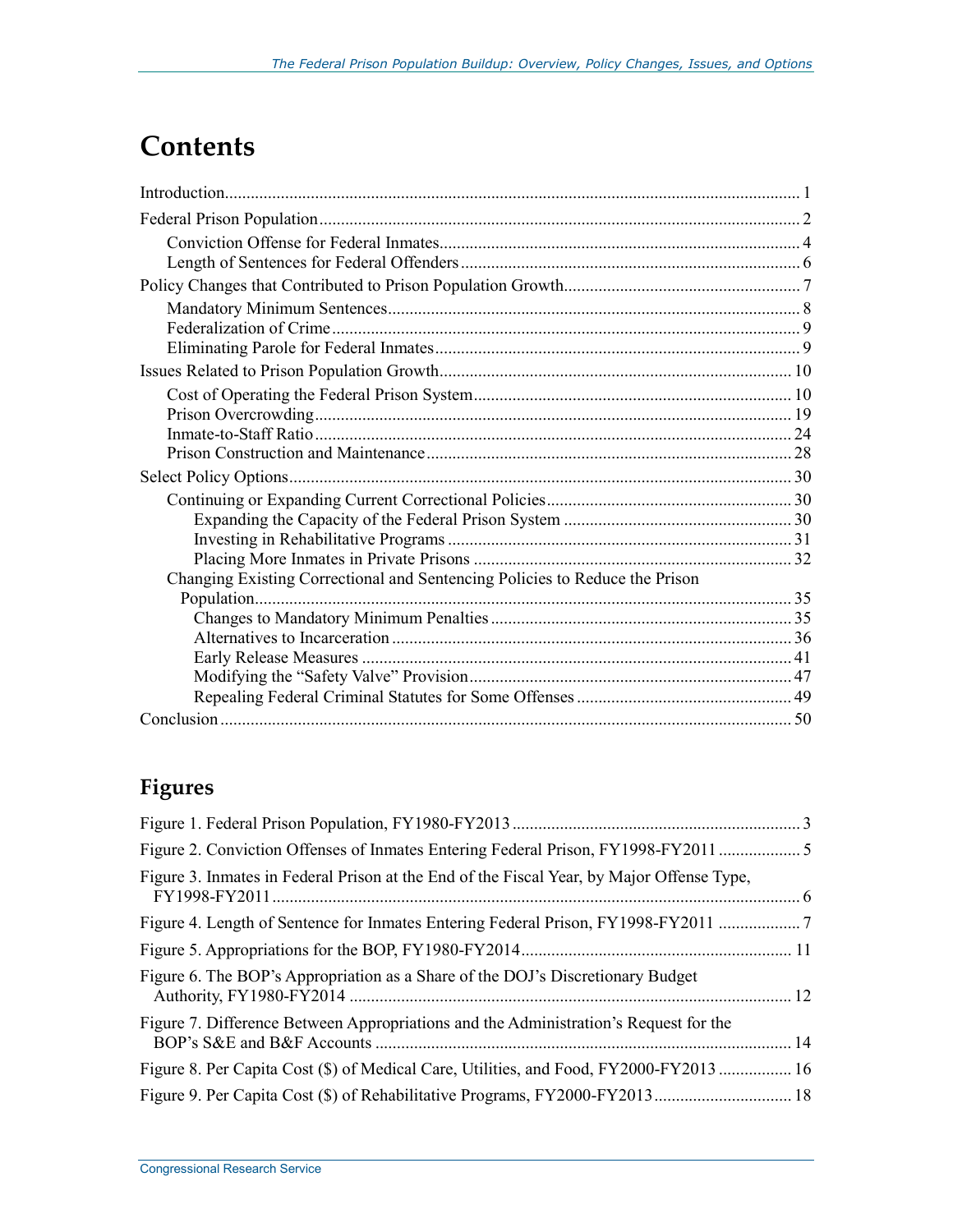| Figure 11. Growth in Funding for Contract Confinement, Inmate Care and Programs,        |  |
|-----------------------------------------------------------------------------------------|--|
| Figure 12. Change in BOP Staff, Correctional Officers,                                  |  |
|                                                                                         |  |
| Figure 14. Proportion of Sentenced Defendants in Federal Courts Placed on Probation  38 |  |

### **Tables**

| Table 1. Per Capita Cost of Incarceration in the Federal Prison System, FY2000-FY2013 15                                                                                   |  |
|----------------------------------------------------------------------------------------------------------------------------------------------------------------------------|--|
| Table 2. Overcrowding in All BOP facilities and Low-, Medium-, and High-Security                                                                                           |  |
| Table 3. Inmate-to-Staff and Inmate-to-Correctional Officer Ratios for the Federal Prison                                                                                  |  |
| Table A-1. Appropriations for the BOP by Account; Number of Inmates Under the BOP's<br>Jurisdiction; and the Number and Capacity of and Overcrowding in BOP Facilities  52 |  |
|                                                                                                                                                                            |  |

## **Appendixes**

|--|--|--|--|

### **Contacts**

|--|--|--|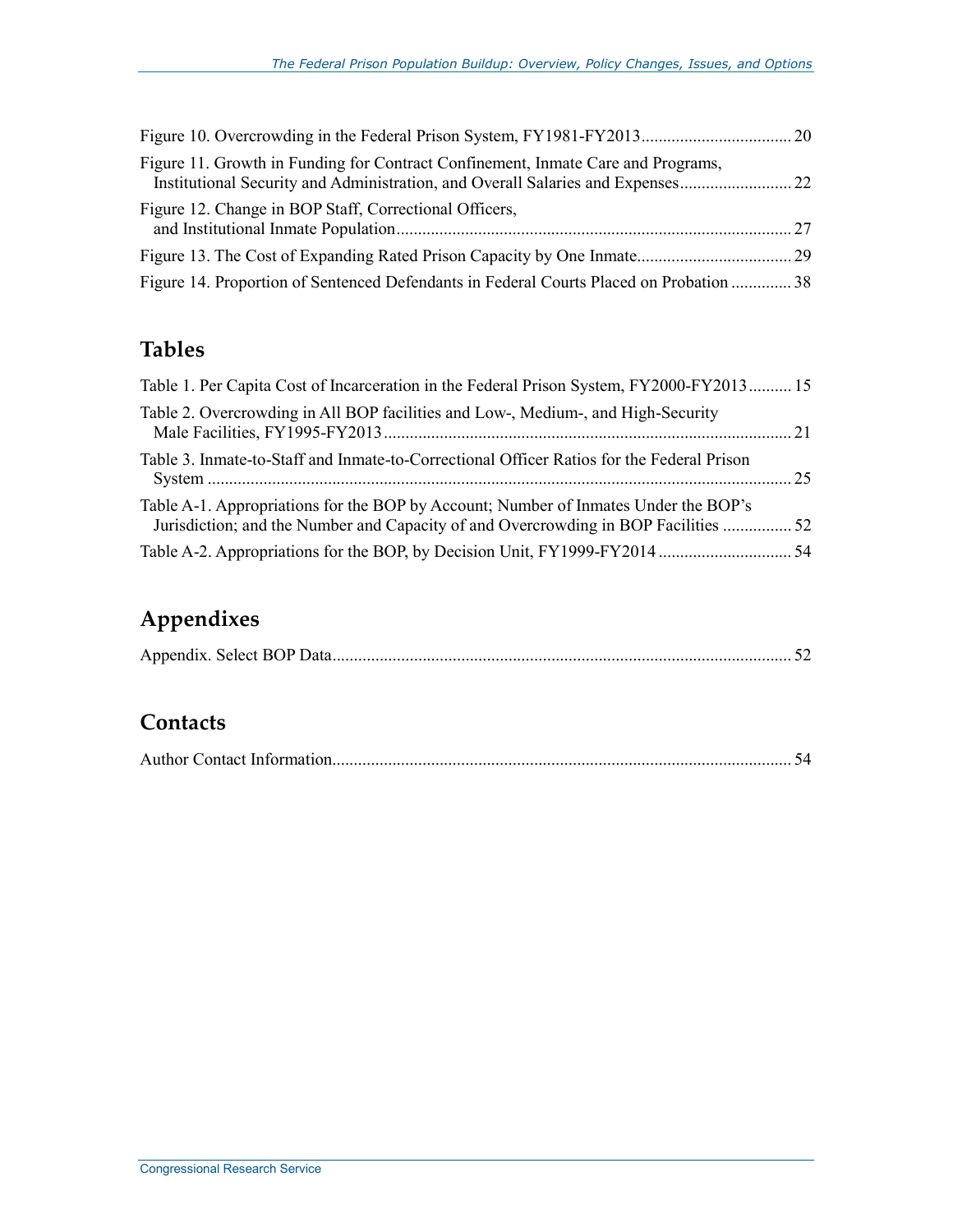## **Introduction**

The Bureau of Prisons (BOP) is the largest correctional agency in the country in terms of the number of prisoners under its jurisdiction.<sup>1</sup> The BOP currently operates 119 correctional facilities in 35 states and Puerto Rico.<sup>2</sup> The BOP was established in 1930 to house federal inmates, professionalize the prison service, and ensure consistent and centralized administration of the federal prison system.<sup>3</sup>

Since the early 1980s, there has been a historically unprecedented increase in the number of inmates incarcerated in the federal prison system. The number of inmates under the BOP's jurisdiction has increased from approximately 25,000 in FY1980 to over 219,000 in FY2013. In comparison, the federal prison population increased by approximately 12,000 inmates between 1930 and 1980. Since FY1980, the federal prison population has increased, on average, by approximately 5,900 inmates each fiscal year.

Some of the growth in the federal prison population is attributable to policy changes over the previous three decades, including

- increasing the number of federal offenses subject to mandatory minimum sentences,
- changes to the federal criminal code that have made more crimes federal offenses, and
- eliminating parole.

The BOP faces several challenges resulting from the increasing number of inmates placed under its supervision. The first is the increasing cost of operating the federal prison system. Data show that with each passing fiscal year it is increasingly more expensive to incarcerate an inmate in a federal prison, yet the BOP must operate the federal prison system within the annual appropriation approved by Congress. Second, the federal prison system is becoming more overcrowded, especially in high- and medium-security male prisons. Research conducted by the BOP suggests that there might be a link between higher levels of overcrowding and inmate misconduct. Third, the federal inmate population is increasing at a rate whereby the gap between the number of inmates and the number of staff and correctional officers is slowly starting to widen. Finally, the rising federal inmate population is starting to place a strain on the infrastructure of the federal prison system. The BOP has not been able to expand prison capacity at a rate that would allow it to close older prisons and it has also had to defer hundreds of millions of dollars in maintenance costs, which might result in either direct or indirect security problems.

There are a number of policy avenues lawmakers could consider should Congress choose to address the growth in the federal prison population. Several options—such as expanding the

<sup>1</sup> <sup>1</sup> E. Ann Carson and Daniela Golinelli, *Prisoners in 2012: Trends in Admissions and Releases, 1991-2012*, U.S. Department of Justice, Office of Justice Programs, Bureau of Justice Statistics, NCJ 243920, Washington, DC, December 2013, p. 39.

<sup>&</sup>lt;sup>2</sup> Data provided by the U.S. Department of Justice, Bureau of Prisons.

<sup>3</sup> U.S. Department of Justice, Bureau of Prisons, *About the Bureau of Prisons*, p. 1, hereinafter "*About the Bureau of Prisons*."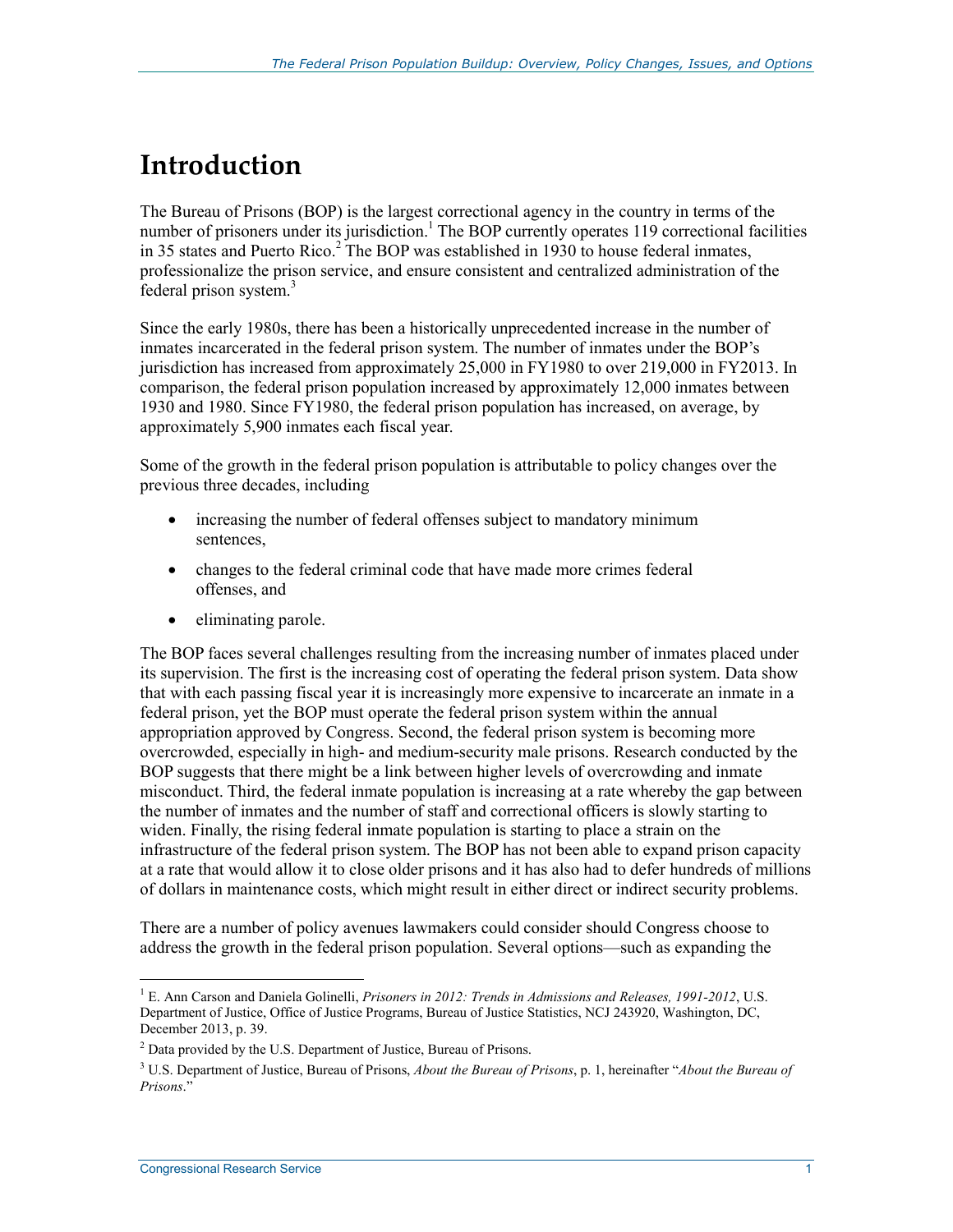capacity of the federal prison system, continued investment in rehabilitative programs, and placing inmates in private prisons—either continue or expand current correctional policies. However, Congress might also consider changing some existing correctional or sentencing policies as a means of addressing some of the issues related to the growth of the federal prison population. Some of these options include placing some inmates in alternatives to incarceration, such as probation, or expanding early release options by allowing inmates to earn more good time credit or allowing inmates to be placed on parole once again. Congress could consider reducing the amount of time inmates are incarcerated in federal prisons by repealing mandatory minimum penalties for some offenses or reducing the length of the mandatory minimum sentence. Finally, policy makers could consider repealing federal criminal statutes for some offenses.

## **Federal Prison Population**

At the end of 1930, the BOP operated 14 facilities that held approximately 13,000 inmates.<sup>4</sup> By the end of 1940, the BOP had expanded to 24 facilities that held approximately 24,000 inmates.<sup>5</sup> The number of inmates in the federal prison system, with a few fluctuations, remained at approximately 24,000 for the next four decades.<sup>6</sup> Then, as shown in **Figure 1**, beginning in FY1980 the federal prison population started an unabated, three-decade increase. The total number of inmates under the BOP's jurisdiction increased from approximately 25,000 in FY1980 to over 219,000 in FY2013. Between FY1980 and FY2013, the federal prison population increased, on average, by approximately 5,900 inmates annually. The growth in the federal prison population was much higher between FY1990 and FY2009 compared to the period of FY1980 through FY1989. On average, the federal prison population increased by approximately 3,700 inmates per fiscal year between FY1980 and FY1989. In contrast, the average increase per fiscal year between FY1990 and FY1999 was approximately 7,600 inmates and between FY2000 and FY2009 it was approximately 7,500 inmates. The growth in the federal prison population for the first few years of the current decade has been erratic. The federal prison population only grew by nearly 1,500 inmates between FY2009 and FY2010, but in FY2011, it grew by more than 7,500 inmates, which is more in line with previous trends. The number of inmates under the BOP's jurisdiction continued to increase over the last two fiscal years, but at a much slower rate. The total number of inmates in federal prison increased by approximately 900 prisoners in FY2012 and approximately 600 inmates in FY2013, the lowest level of annual growth in the number of inmates in any fiscal year since FY1980.

Recent trends in the federal prison population stand in contrast to overall incarceration trends. The Bureau of Justice Statistics (BJS) reports that the total number of inmates under the jurisdiction of state correctional authorities decreased each year between 2009 and  $2012$ .<sup>7</sup> However, while the number of state inmates has decreased, the federal prison population has continued to increase, although growth over the past couple of fiscal years has been much slower than it was in the past.

<sup>&</sup>lt;u>.</u> 4 U.S. Department of Justice, Bureau of Prisons, *Historical Information*, http://www.bop.gov/about/history/. 5 Ibid.

<sup>6</sup> Ibid.

 $<sup>7</sup>$  The number of inmates under the jurisdiction of state correctional authorities in 2009 was 1,407,369; in 2010 it was</sup> 1,404,032; in 2011 it was 1,382,421; and in 2012 it was 1,353,198. E. Ann Carson and Daniela Golinelli, *Prisoners in 2012—Advanced Counts*, U.S. Department of Justice, Office of Justice Programs, Bureau of Justice Statistics, NCJ 242467, Washington, DC, July 2013, p. 2.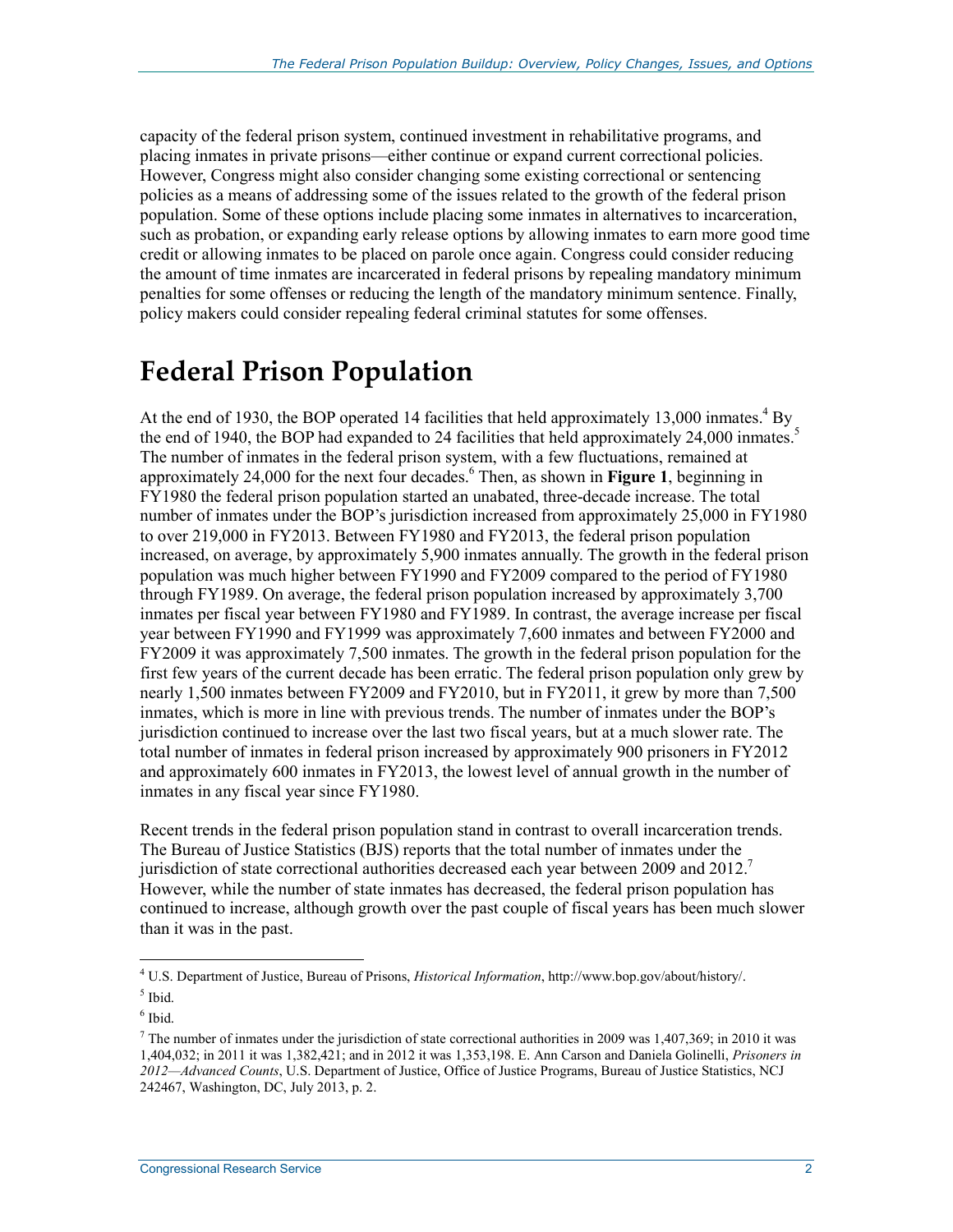The data in **Figure 1** also show that most of the federal prison population is incarcerated in a BOP facility, as opposed to a contract facility.<sup>8</sup> However, over the years the BOP has had to rely increasingly on contract facilities to help manage the federal prison population. In FY1980, less than 2% of federal inmates were housed in a contract facility. The number of federal inmates in contract facilities increased to nearly 11% in FY1990, approximately 14% in FY2000, and nearly 18% in FY2010.



**Figure 1. Federal Prison Population, FY1980-FY2013** 

Number of inmates in thousands

Source: Presentation of data provided by the U.S. Department of Justice, Bureau of Prisons.

The following discussion of some of the demographics of federal inmates uses data from the BJS rather than the BOP. BJS data on federal prisoners are only available for FY1998 through FY2011. Therefore, the BJS data cannot be used to show how these select demographics changed since the federal prison population started its sustained growth in the early 1980s. The proceeding discussion is intended to provide context for the discussion later in the report of potential policy options for addressing federal prison population growth.

<sup>&</sup>lt;sup>8</sup> Contract facilities include bedspace the BOP contracts for in privately operated prisons, Residential Reentry Centers (i.e., halfway houses), and state and local correctional facilities.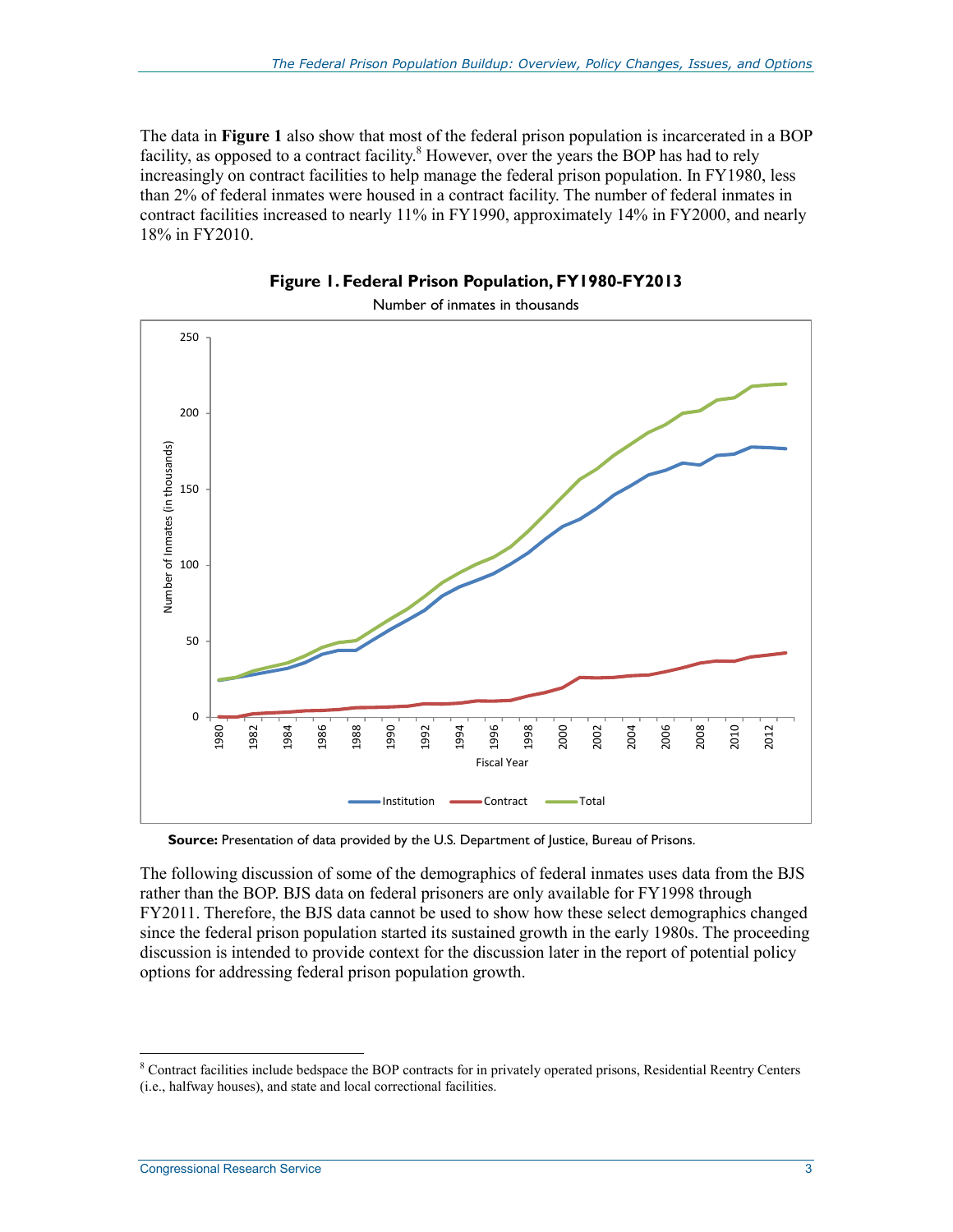### **Conviction Offense for Federal Inmates**

As shown in **Figure 2**, in FY1998 approximately 18% of inmates entering the federal prison system were convicted for an immigration offense. There was a slight increase in the proportion of such inmates being sent to federal prison in both FY1999 and FY2000, but this trend was reversed by FY2002. However, in FY2003, the proportion of inmates entering the federal prison system for immigration offenses started an unabated increase. By FY2011, immigration offenders accounted for approximately 31% of all inmates entering the system that fiscal year. There was also a noticeable increase in the number of inmates entering the federal prison system for weapons-related convictions between FY1998 and FY2011, but it was not as pronounced as the increase in the number of inmates convicted for immigration offenses. Also, unlike the immigration offenders, the proportion of inmates entering federal prisons for weapons-related offenses has leveled off. One other noticeable trend is the decrease in the proportion of inmates being sent to federal prison for violent and property crimes. In FY1998, violent and property offenders comprised approximately 9% and 18%, respectively, of all inmates entering federal prison. By FY2011, these offenders accounted for approximately 4% and 10% of prison admissions. The proportion of offenders entering federal prison for public order offenses<sup>9</sup> remained relatively consistent between FY1998 and FY2011.

Despite the increase in the proportion of inmates entering the federal prison system for immigration offenses, drug offenders still constitute the largest portion of inmates entering federal prisons. The proportion of inmates being sent to federal prison for drug offenses has decreased somewhat since FY1998 (when 41% of inmates entering federal prison were convicted for drug offenses). In every fiscal year between FY1998 and FY2011, drug offenders constituted the largest proportion of prison admissions, though in FY2009-FY2011, immigration offenders were a close second. In FY2011, the vast majority of sentenced drug offenders, nearly  $99\%$ , <sup>10</sup> were sent to federal prison for trafficking offenses. $^{11}$ 

<u>.</u>

<sup>&</sup>lt;sup>9</sup> Public order offenses include tax law violations; bribery; perjury; national defense; escape; racketeering and extortion; gambling; liquor; mailing or transporting of obscene materials; traffic; migratory birds; conspiracy, aiding and abetting, and jurisdictional offenses; violations of regulatory laws and regulations in agriculture, antitrust, labor law, food and drug, motor carrier, and other regulatory offenses.

<sup>10</sup> Data downloaded from U.S. Department of Justice, Office of Justice Programs, Bureau of Justice Statistics, *Federal Criminal Case Processing Statistics*, http://bjs.ojp.usdoj.gov/fjsrc/index.cfm.

<sup>&</sup>lt;sup>11</sup> "Trafficking offenses" include an offense where an offender knowingly and intentionally imported or exported any controlled substance in schedule I, II, III, IV, or V (as defined by 21 U.S.C. §812). It includes manufacturing, distributing, dispensing, selling, or possessing with intent to manufacture, distribute, or sell a controlled substance or a counterfeit substance; exporting any controlled substance in schedules I-V; manufacturing or distributing a controlled substance in schedule I or II for purposes of unlawful importation; or making or distributing any punch, die, plate, stone, or any other thing designed to reproduce the label upon any drug or container, or removing or obliterating the label or symbol of any drug or container. It also includes knowingly opening, maintaining or managing any place for the purpose of manufacturing, distributing, or using any controlled substance (for example, 19 U.S.C. §1590; 21 U.S.C. §§333(e), 825(a)-(d), 830(a), 841(a)-(b) (d)(e)(g), 842(a), 843(a)(b), 845, 846, 848, 854, 856, 858, 859(a)(b), 860(a), 861(c)(f), 952(a)(b), 953(a)(e), 957, 959, 960(a)(b)(d), 961, 962, and 963; and 46A U.S.C. §§1903(g) and (j)). U.S. Department of Justice, Office of Justice Programs, Bureau of Justice Statistics, *Compendium of Federal Justice Statistics, 2004*, NCJ 213476, Washington, DC, December 2006, p. 119, http://www.bjs.gov/content/pub/pdf/ cfjs04.pdf.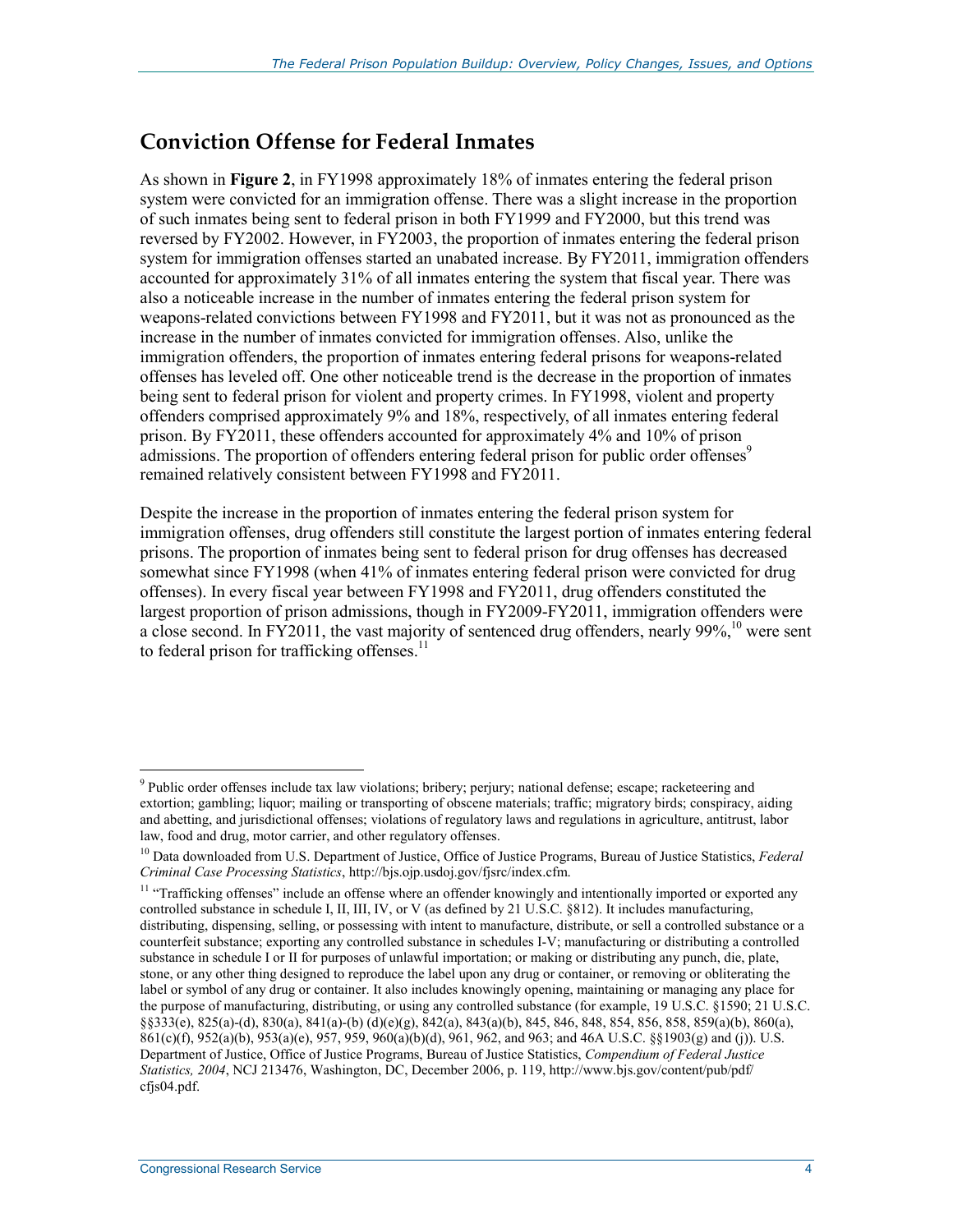

**Figure 2. Conviction Offenses of Inmates Entering Federal Prison, FY1998-FY2011** 

**Source:** Presentation of data from the U.S. Department of Justice, Bureau of Justice Statistics, Federal Criminal Case Processing Statistics.

**Notes:** Percentages were calculated excluding offenders whose conviction offense was classified as "unknown."

As shown in **Figure 3**, in FY1998, weapons and immigration offenders were 8% and 7%, respectively, of all federal inmates. By FY2011, weapons and immigration offenders comprised 15% and 13% of all federal inmates. By FY2011, approximately 8 out of every 10 inmates in federal prison were incarcerated for a drug, weapons, or immigration offense. While a growing proportion of federal inmates were incarcerated for drug, weapons, or immigration offenses, fewer inmates were incarcerated for violent offenses. In FY1998, nearly 12% of federal inmates were incarcerated for a violent offense; by FY2011, the proportion of federal inmates incarcerated for violent offenses decreased to 6%.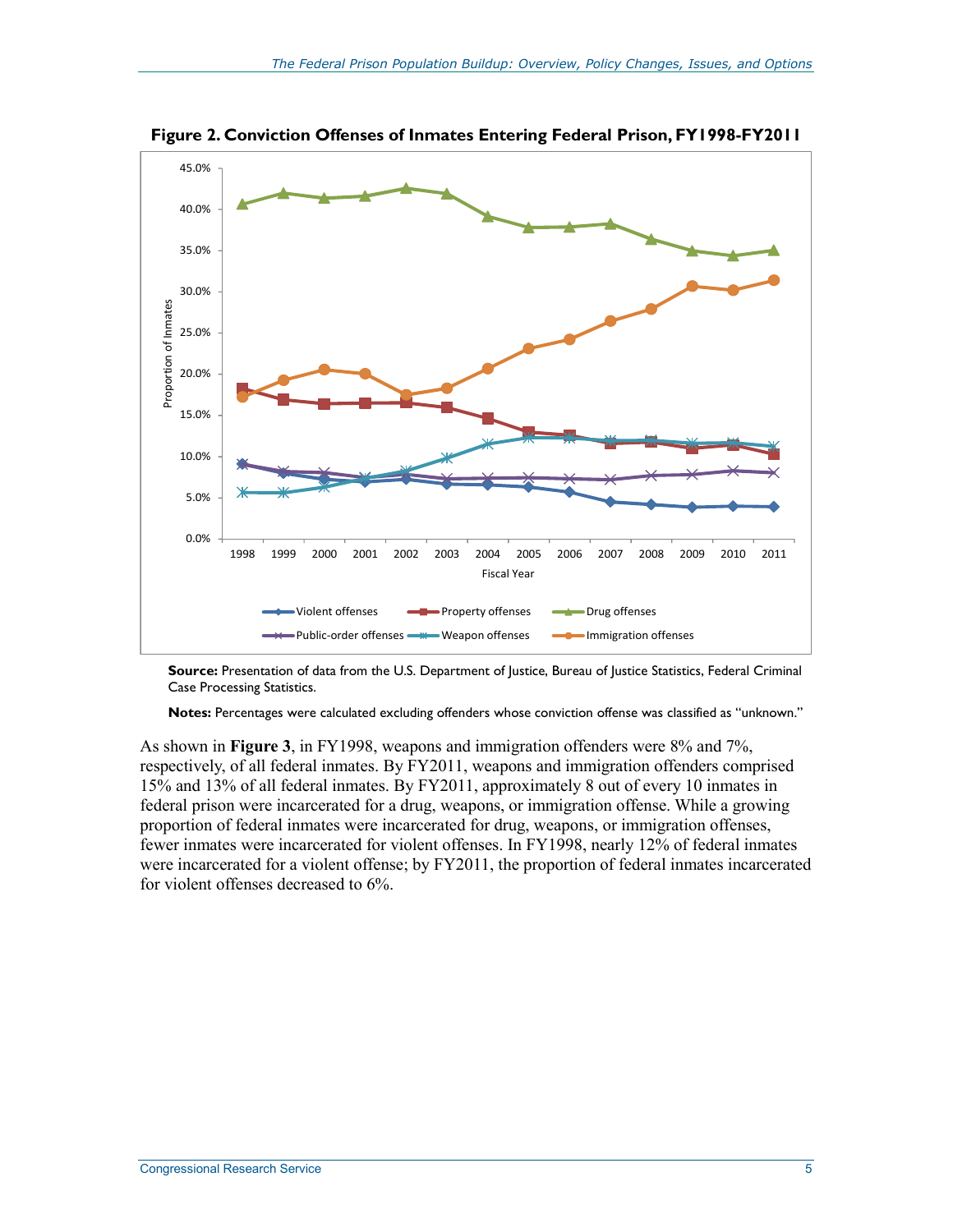

**Figure 3. Inmates in Federal Prison at the End of the Fiscal Year, by Major Offense Type, FY1998-FY2011** 

**Source:** Presentation of data from the U.S. Department of Justice, Bureau of Justice Statistics, Federal Criminal Case Processing Statistics.

**Notes:** Percentages were calculated excluding offenders whose sentence was classified as "unknown."

### **Length of Sentences for Federal Offenders**

As shown in **Figure 4**, in any given fiscal year between FY1998 and FY2011, more than 7 in 10 inmates entering the federal prison system were sentenced to a term of incarceration that was five years or less. The data indicate three distinct trends in the sentencing of federal inmates. First, since FY1998 approximately 3 of every 10 inmates entering federal prisons were sentenced to a term of incarceration that was less than 1 year, though fewer inmates entered the federal prison system in FY2011 with a sentence of 1 year or less compared to FY1998. Second, since FY1998 there has been a slow, but steady, growth in the proportion of inmates sentenced to between 3 and 5 years of incarceration, and to a lesser extent, in the proportion of inmates sentenced to between 5 and 10 years of incarceration. Third, the number of inmates sentenced to more than 1 year but less than 3 years has been increasing since FY2004, and in FY2011 the proportion of inmates with a sentence in this range had reached the level it was at in FY2003.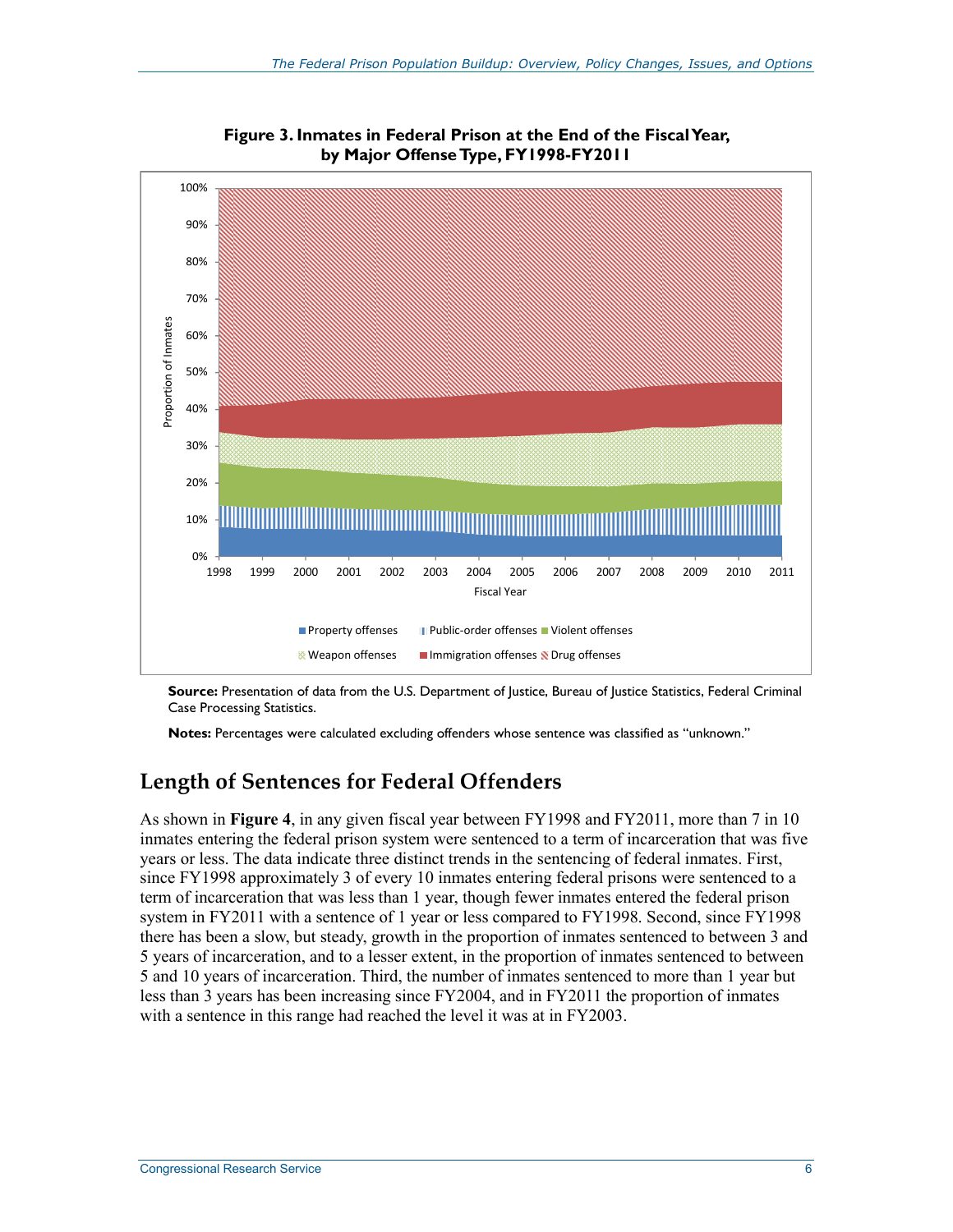

**Figure 4. Length of Sentence for Inmates Entering Federal Prison, FY1998-FY2011** 

**Source:** Presentation of data from the U.S. Department of Justice, Bureau of Justice Statistics, Federal Criminal Case Processing Statistics.

**Notes:** Percentages were calculated excluding offenders whose sentence was classified as "unknown."

## **Policy Changes that Contributed to Prison Population Growth**

A confluence of changes to federal sentencing and correctional policy since the early 1980s including the expanded use of mandatory minimum penalties, the increased federalization of crime, and the abolition of parole for federal inmates—have contributed to the growing federal prison population. The expanded use of mandatory minimum penalties has resulted in offenders being sentenced to longer terms of imprisonment than they were 20 years ago. At the same time, the expanding federal criminal code, combined with greater enforcement of federal criminal statutes, has resulted in more people entering the federal criminal justice system. Thus, while more offenders are being arrested by federal law enforcement, tried in federal courts, and sentenced to incarceration in federal prisons for increasingly longer periods of time, the abolition of parole ensures that most inmates will serve all or nearly all of their sentences.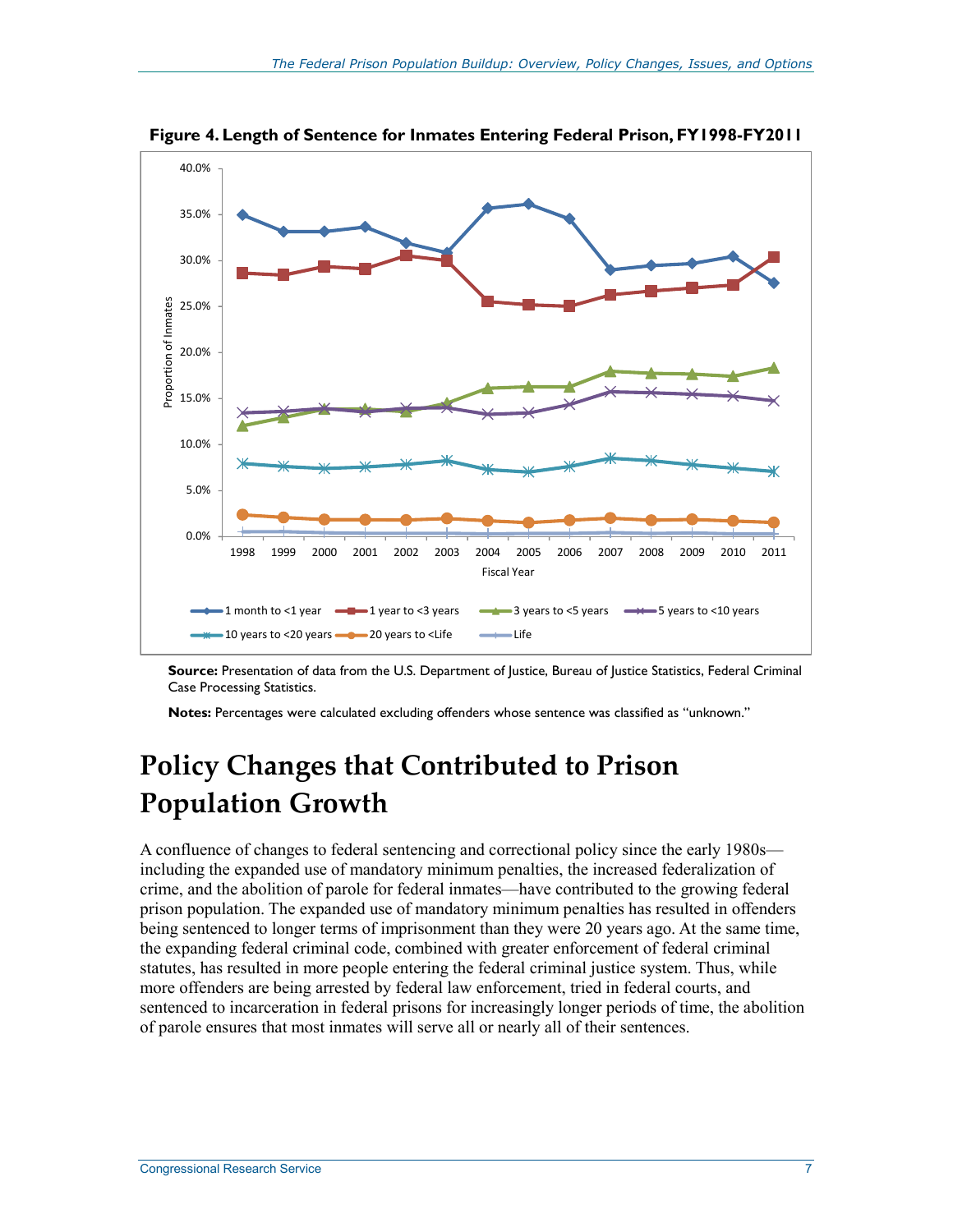### **Mandatory Minimum Sentences**

In a 2011 report, the United States Sentencing Commission (USSC) found that the enactment of a greater number of federal mandatory minimum sentences has, in part, contributed to the growing federal prison population. Mandatory minimum penalties have contributed to federal prison population growth because they have increased in number, have been applied to more offenses, required longer terms of imprisonment, and are used more frequently than they were 20 years  $a\overline{q}$ <sup>12</sup>

The number of mandatory minimum penalties in the federal code expanded as Congress made more offenses subject to such penalties. The USSC reported that the number of mandatory minimum penalties in the federal criminal code nearly doubled from 98 to 195 from 1991 to 2011.<sup>13</sup> Not only has there been an increase in the number of federal offenses that carry a mandatory minimum penalty, but offenders who are convicted of offenses with mandatory minimums are being sent to prison for longer periods. For example, the USSC found that, compared to FY1990 (43.6%), a larger proportion of defendants convicted of offenses that carried a mandatory minimum penalty in FY2010 (55.5%) were convicted of offenses that carried a mandatory minimum penalty of five years or more.<sup>14</sup>

While only offenders convicted for an offense carrying a mandatory minimum penalty are subject to those penalties, mandatory minimum penalties have, in effect, increased sentences for other offenders.15 The USSC has incorporated many mandatory minimum penalties into the sentencing guidelines, which means that penalties for other offense categories under the guidelines had to increase in order to keep a sense of proportionality.<sup>16</sup> Research by the Urban Institute found that increases in expected time served contributed to half of the prison population growth between 1998 and  $2010$ .<sup>17</sup> The increase in amount of time inmates were expected to serve was probably partially the result of inmates receiving longer sentences and partially the result of inmates being required to serve approximately 85% of their sentences after Congress eliminated parole for federal prisoners (this is discussed in greater detail in the "Eliminating Parole for Federal Inmates" section).

However, the increase in the federal prison population is not solely attributable to the increased use of mandatory minimum penalties. The USSC reported that the number of inmates in the federal prison system who were convicted of an offense that carried a mandatory minimum penalty increased 178%, from approximately 40,000 in FY1995 to nearly 112,000 in FY2010.<sup>18</sup>

<u>.</u>

<sup>12</sup> U.S. Sentencing Commission, *Report to Congress: Mandatory Minimum Penalties in the Federal Criminal Justice System*, Washington, DC, October 2011, p. 63, hereinafter "*Mandatory Minimum Penalties in the Federal Criminal Justice System*."

<sup>13</sup> Ibid., pp. 71-72.

 $14$  Ibid., p. 76.

<sup>&</sup>lt;sup>15</sup> Erik Luna and Paul G. Cassell, "Mandatory Minimalism," *Cardozo Law Review*, vol. 32, no. 1 (September 2010), pp. 16-17; James E. Felman, on behalf of the American Bar Association, statement before the United States Sentencing Commission in the Hearing on Mandatory Minimums, May 27, 2010, p. 9, hereinafter "Felman testimony." 16 Ibid.

<sup>17</sup> Kamala Mallik-Kane, Barbara Parthasarathy, and William Adams, *Examining Growth in the Federal Prison Population, 1998 to 2010*, The Urban Institute, Washington, DC, September 2012, p. 10, hereinafter "*Examining Growth in the Federal Prison Population*."

<sup>&</sup>lt;sup>18</sup> The USSC limited its analysis of the number of inmates in federal prisons who were convicted of or subject to a mandatory minimum penalty to FY1995-FY2010 because the commission's analysis relied on combining USSC data (continued...)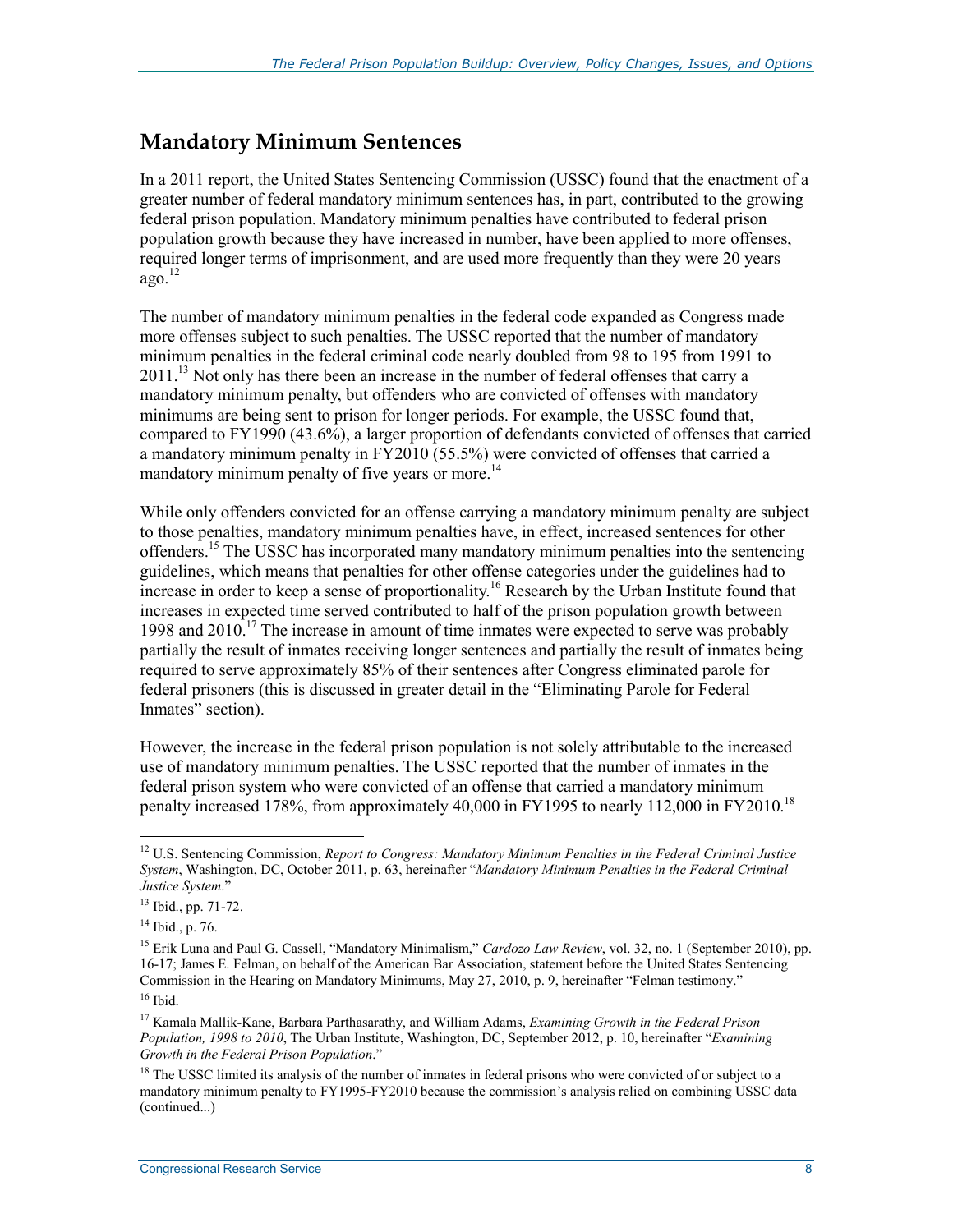Of these offenders, nearly 30,000 in FY1995 and approximately 80,000 in FY2010 were actually subject to a mandatory minimum penalty.<sup>19</sup> However, over the same time period there was a similar rate of growth in the number of inmates in federal prison who were not convicted of an offense that carried a mandatory minimum. In FY1995, nearly 32,000 inmates in federal prison were convicted of an offense that did not carry a mandatory minimum.<sup>20</sup> This increased  $152\%$ , to approximately 80,000 inmates, by FY2010.

### **Federalization of Crime**

While the increase in the number of federal criminal statutes carrying a mandatory minimum sentence has contributed to the escalating federal prison population, the USSC also identified the federalization of crime<sup>21</sup> as another contributing factor to prison population growth. Over the past four decades the federalization of crime resulted in more people entering the federal criminal justice system as federal law enforcement agencies and the U.S. Attorneys Office started to enforce a broader array of federal offenses. The Urban Institute concluded that increased federal law enforcement activity contributed to about 13% of the growth in the federal prison population between 1998 and 2010, though the effects were not consistent across offense types and time.<sup>22</sup> For example, heightened immigration enforcement and increased investigation of weapons offenses contributed to approximately one-tenth of the population growth, but the growth in the prison population resulting from investigating more weapons offenses mainly occurred between 1998 and 2005.23 However, decreased drug investigations reduced the federal prison population from what it might have been assuming that federal law enforcement priorities and practices had remained as they were in 1998.<sup>24</sup>

### **Eliminating Parole for Federal Inmates**

The BOP has identified the abolition of parole for federal inmates as one cause of the growing federal prison population.<sup>25</sup> The Comprehensive Crime Control Act of 1984 (P.L. 98-473) abolished parole for federal inmates and modified how much good time credit an inmate could earn. Anyone sentenced to incarceration for a federal crime committed after November 1, 1987, is

<sup>(...</sup>continued)

with BOP data and there were limitations with the data prior to FY1995. *Mandatory Minimum Penalties in the Federal Criminal Justice System*, p. 81.

<sup>&</sup>lt;sup>19</sup> Even though a defendant might be convicted for an offense that carries a mandatory minimum penalty there are mechanisms whereby the court may impose a term of imprisonment that is below the mandatory minimum (i.e., the defendant can be convicted for an offense carrying a mandatory minimum penalty, but the defendant is not subject to a mandatory minimum penalty when sentenced). For example, under 18 U.S.C. §3553(e), the court "[u]pon motion of the Government…shall have the authority to impose a sentence below a level established by statute as a minimum sentence so as to reflect a defendant's substantial assistance in the investigation or prosecution of another person who has committed an offense." Section 3553(e) also requires the sentence to be imposed in accordance with the federal sentencing guidelines.

<sup>20</sup> *Mandatory Minimum Penalties in the Federal Criminal Justice System*, p. 82.

<sup>&</sup>lt;sup>21</sup> The USSC defined "federalization of crime" as the transformation of traditional state and local criminal offenses into federal crimes. Ibid., p. 63.

<sup>22</sup> *Examining Growth in the Federal Prison Population*, p. 10.

 $23$  Ibid.

 $^{24}$  Ibid., p. 11.

<sup>25</sup> U.S. Department of Justice, Bureau of Prisons, *Historical Information*, http://www.bop.gov/about/history/.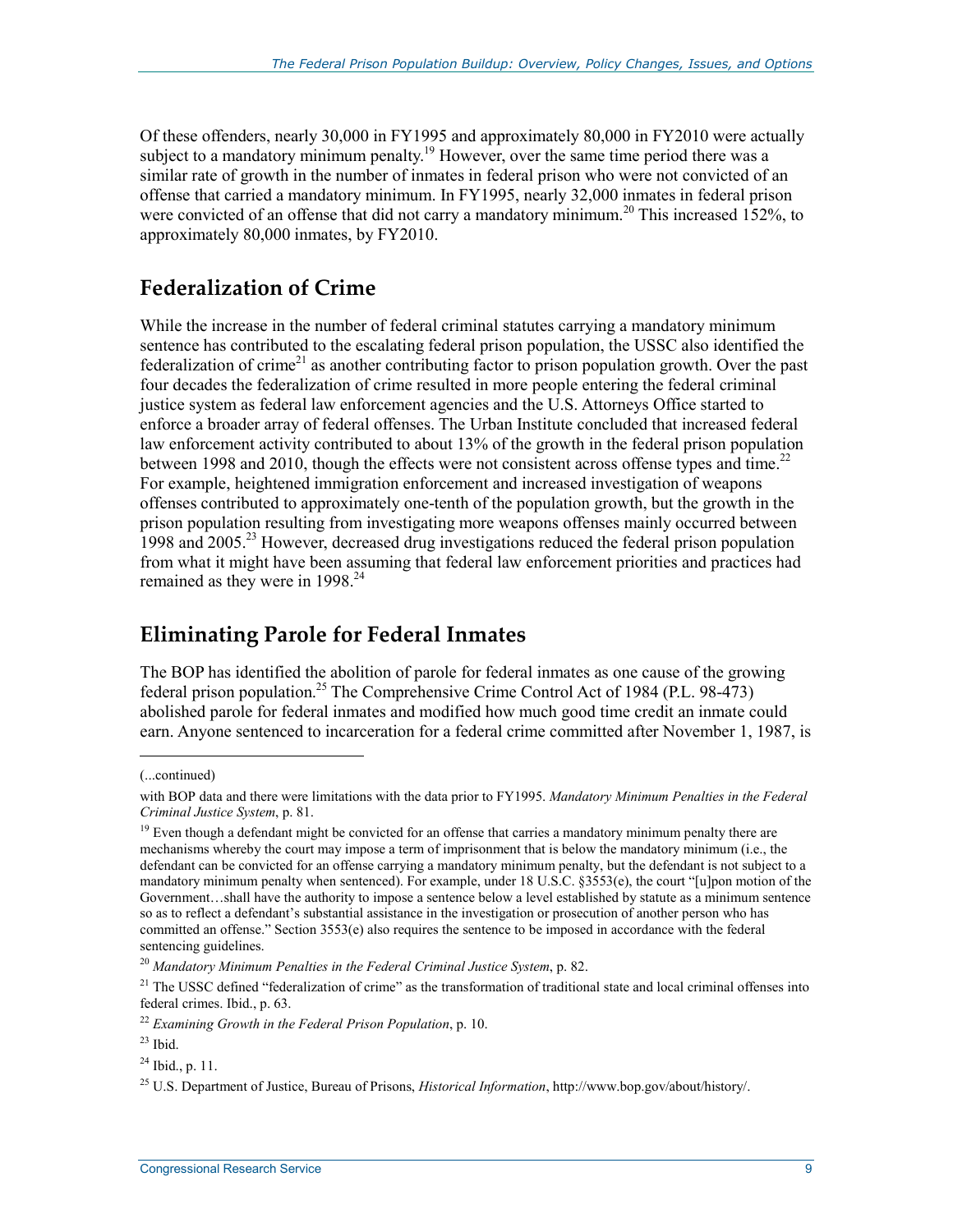not eligible for parole. Abolishing parole in the federal correctional system means that the BOP has not only had to confine a growing number of inmates, but it also has to confine them until they serve all, or nearly all, of their sentences. The remainder of federal inmates will have to serve their entire sentence, minus any good time credit they might earn.<sup>26</sup>

## **Issues Related to Prison Population Growth**

The growth of the federal prison population has given rise to several issues of interest to policy makers. These include

- the increasing cost of operating the federal prison system;
- overcrowding in federal prisons;
- an increasing inmate-to-staff ratio; and
- a growing need for capital investment in correctional facilities.

Analysis of these issues is provided below.

### **Cost of Operating the Federal Prison System**

The burgeoning prison population has contributed to mounting operational expenditures for the federal prison system. Congress funds BOP's operations through two accounts: Salaries and Expenses (S&E) and Buildings and Facilities (B&F).<sup>27</sup> The S&E account (i.e., the operating budget) provides for the custody and care of federal inmates and for the daily maintenance and operations of correctional facilities, regional offices, and BOP's central office in Washington, DC. It also provides funding for the incarceration of federal inmates in state, local, and private facilities. The B&F account (i.e., the capital budget) provides funding for the construction of new facilities and the modernization, repair, and expansion of existing facilities.

As shown in **Figure 5**, the BOP's appropriations increased more than \$6.544 billion from FY1980 (\$330 million) to FY2014 (\$6.874 billion). Between FY1980 and FY2014, the average annual increase in the BOP's appropriation was approximately \$192 million. The data show that, by and large, growth in the BOP's appropriation is the result of ever-growing appropriations for the S&E account. This is not surprising considering the constant growth in the federal prison population and the fact that the S&E account provides funding for the care of federal inmates. Also, it has been argued that even though appropriations for the BOP's S&E account are discretionary, they are effectively mandatory because "[b]y law, the BOP must accept and provide for all [f]ederal inmates, including but not limited to inmate care, custodial staff, contract beds, food, and medical costs. The BOP cannot control the number of inmates sentenced to prison, and unlike other [f]ederal agencies, cannot limit assigned workloads and thereby control operating

<sup>&</sup>lt;sup>26</sup> Each prisoner serving a term of imprisonment of more than one year, but not prisoners serving a life sentence, can receive a good time credit of up to 54 days per year to count toward serving the sentence. The amount of the credit is subject to the determination of the BOP. 18 U.S.C. §3624(b).

<sup>27</sup> For a more in-depth analysis of the BOP's appropriations, see CRS Report R42486, *The Bureau of Prisons (BOP): Operations and Budget*, by Nathan James.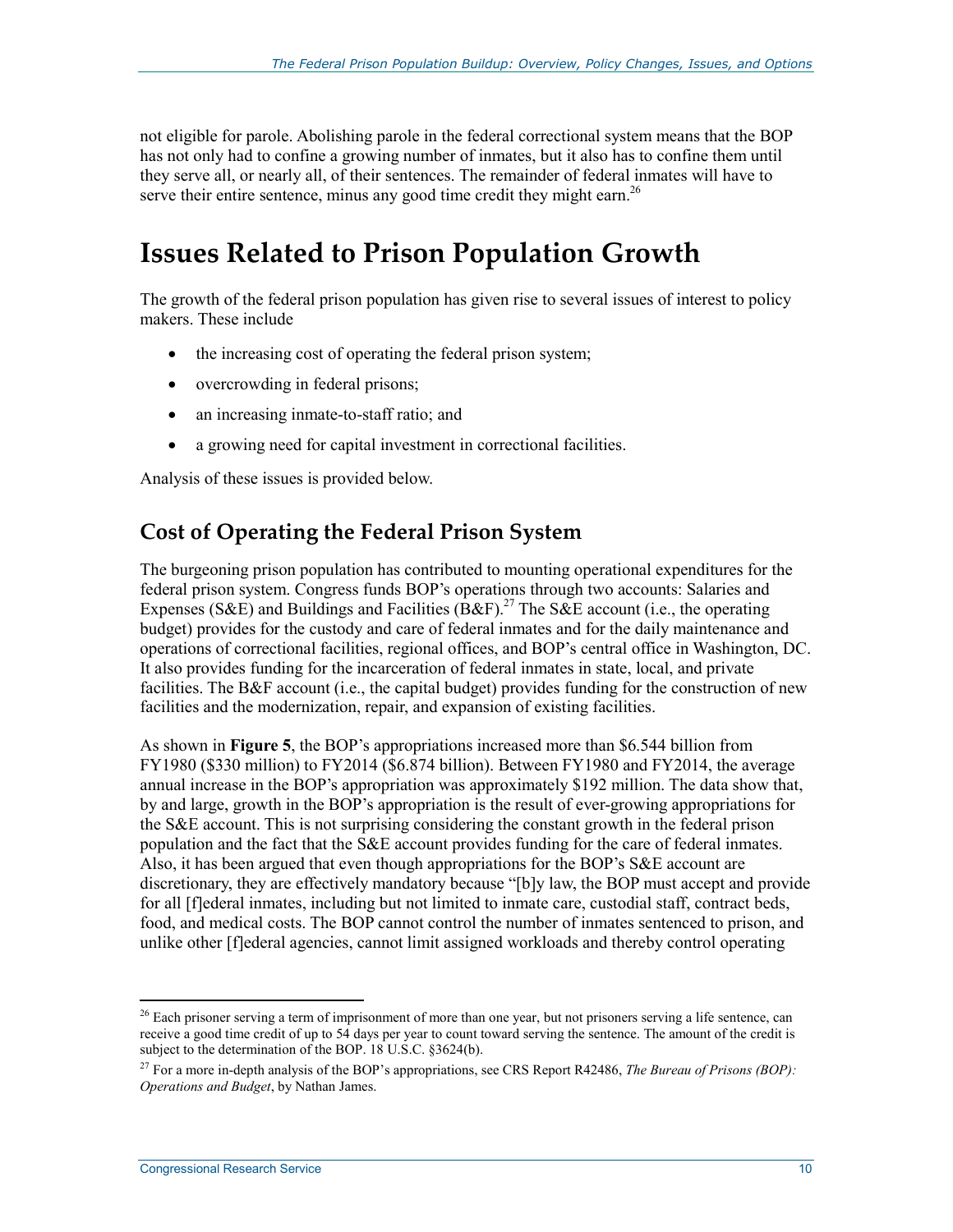costs."<sup>28</sup> Appropriations for the B&F account have not grown as steadily as appropriations for the S&E account. This is, in part, explained by how funding for the B&F account is used; namely, Congress typically provides marked increases in this account only when there is a decision to expand prison capacity. For example, the noticeable spike in appropriations for the B&F account in FY1990 paved the way for an increase in BOP's prison capacity in the mid- to late 1990s.





**Notes:** Between FY1980 and FY1995, appropriations for the National Institute of Corrections (NIC) were provided in a separate account. After FY1995, the operating expenses for NIC are paid out of the BOP's S&E account. Therefore, to make appropriations for the S&E account as comparable as possible, appropriations for the NIC for FY1980-FY1995 were added to appropriations for the S&E account. Between FY1996 and FY2000, the BOP received an amount from the Violent Crime Reduction Trust Fund, which, according to the BOP, was used for substance abuse treatment. As such, these amounts were also added to the S&E account Appropriations include all supplemental and reprogrammed appropriations and rescissions to current year budget authority. The FY2013 enacted amount also includes the amount sequestered per the Budget Control Act of 2011 (P.L. 112- 25).

Source: Presentation of data provided by the U.S. Department of Justice, Bureau of Prisons.

<sup>&</sup>lt;sup>28</sup> U.S. Congress, Senate Committee on Appropriations, Subcommittee on Commerce, Justice, Science, and Related Agencies, *Departments of Commerce and Justice, and Science, and Related Agencies Appropriations Bill, 2013*, report to accompany S. 2323, 112<sup>th</sup> Cong., 2<sup>nd</sup> sess., April 19, 2012, S.Rept. 112-158 (Washington: GPO, 2012), p. 64.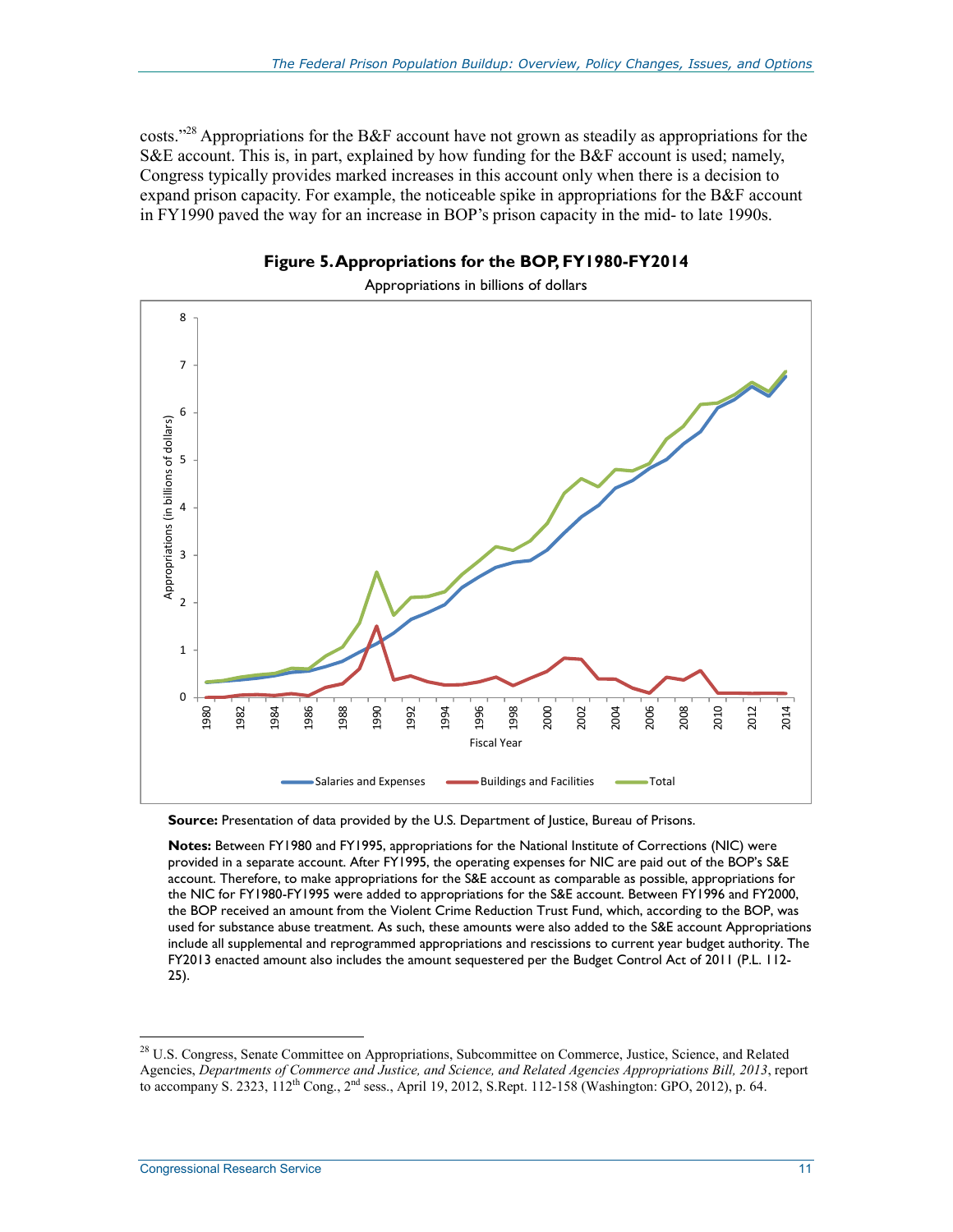The BOP's expanding budget is starting to consume a larger share of the DOJ's overall annual appropriation. **Figure 6** shows what proportion of the DOJ's annual discretionary budget was dedicated to the BOP. The BOP's overall budget is more susceptible to fluctuations due to changes in year-to-year appropriations for BOP's B&F account. The trend lines show that since FY1980 both the BOP's total budget and S&E account have, in general, encompassed a growing share of the DOJ annual appropriation. The noticeable spike in the BOP's share of the DOJ's annual appropriation in FY1990 was the result of Congress appropriating more than \$1 billion for the B&F account. In addition, the decrease in the BOP's share of DOJ's appropriation observed in FY2009, a break in a general upward trend that started in FY2000, was the result of Congress appropriating an additional \$4 billion for DOJ under the American Recovery and Reinvestment Act of 2009 (P.L. 111-5).



**Figure 6. The BOP's Appropriation as a Share of the DOJ's Discretionary Budget Authority, FY1980-FY2014** 

**Source:** The BOP's annual appropriation data was provided by the U.S. Department of Justice, Bureau of Prisons. Annual discretionary budget authority data for the Department of Justice for FY1980-FY2013 were taken from Table 5.4 from the FY2015 *Budget of the United States Government*.

A comparison of the BOP's annual appropriations for its S&E and B&F accounts to the Administration's request for both accounts shows that Congress has been more likely to fund the Administration's request for prison construction and less likely to fully fund the Administration's request for the upkeep and care of the prison population (see **Figure 7**). The requested appropriation indicates what the BOP believed it would need to properly manage the growing prison population each fiscal year. The data suggest that in many fiscal years the BOP operated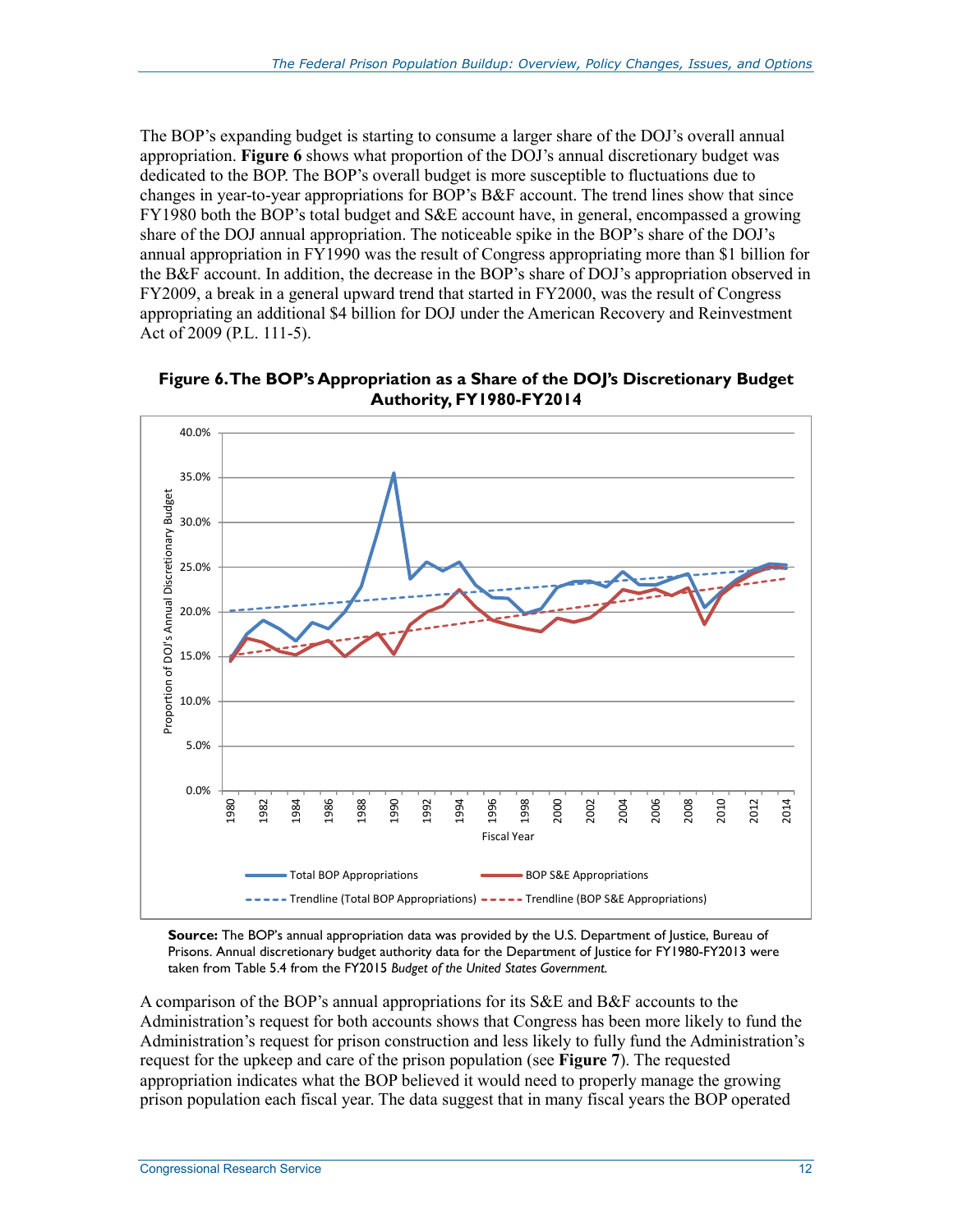with a budget below what it felt was adequate given the growing number of inmates under its jurisdiction.

The data presented in **Figure 7** show that between FY1980 and FY2014, Congress appropriated less than the Administration's request for the B&F account 16 times. Over the same time period Congress appropriated less than the Administration's request for the S&E account 22 times. In contrast to this general trend, however, the amount appropriated for the S&E account between FY2007 and FY2010 actually exceeded the Administration's request. The additional amounts, as noted by the House Committee on Appropriations, were to compensate for underfunding the BOP, which resulted in inadequate staffing levels and shortfalls in inmate programs.<sup>29</sup> Both the House and Senate Committee on Appropriations reported that they felt that the Administration's requests for the BOP were inadequate for several years, which did not allow the bureau to meet its basic operational needs.30

<sup>&</sup>lt;sup>29</sup> U.S. Congress, House Committee on Appropriations, *Omnibus Appropriations Act, 2009*, committee print, 111<sup>th</sup> Cong., 1<sup>st</sup> sess., March 2009 (Washington: GPO, 2009), p. 274.

<sup>30</sup> Ibid. See also, U.S. Congress, House Committee on Appropriations, *Departments of Transportation and Housing and Urban Development, and Related Agencies Appropriations Act, 2010*, Conference Report to Accompany H.R.  $3288, 111<sup>th</sup> Cong.,  $1<sup>st</sup>$  sess., December 8, 2009, H.Rept. 111-366 (Washington: GPO, 2009), p. 671; U.S. Congress,$ Senate Committee on Appropriations, Subcommittee on Commerce, Justice, Science, and Related Agencies, *Departments of Commerce and Justice, and Science, and Related Agencies Appropriations Bill, 2013*, report to accompany S. 2323, 112<sup>th</sup> Cong., 2<sup>nd</sup> sess., April 19, 2012, S.Rept. 112-158 (Washington: GPO, 2012), p. 65.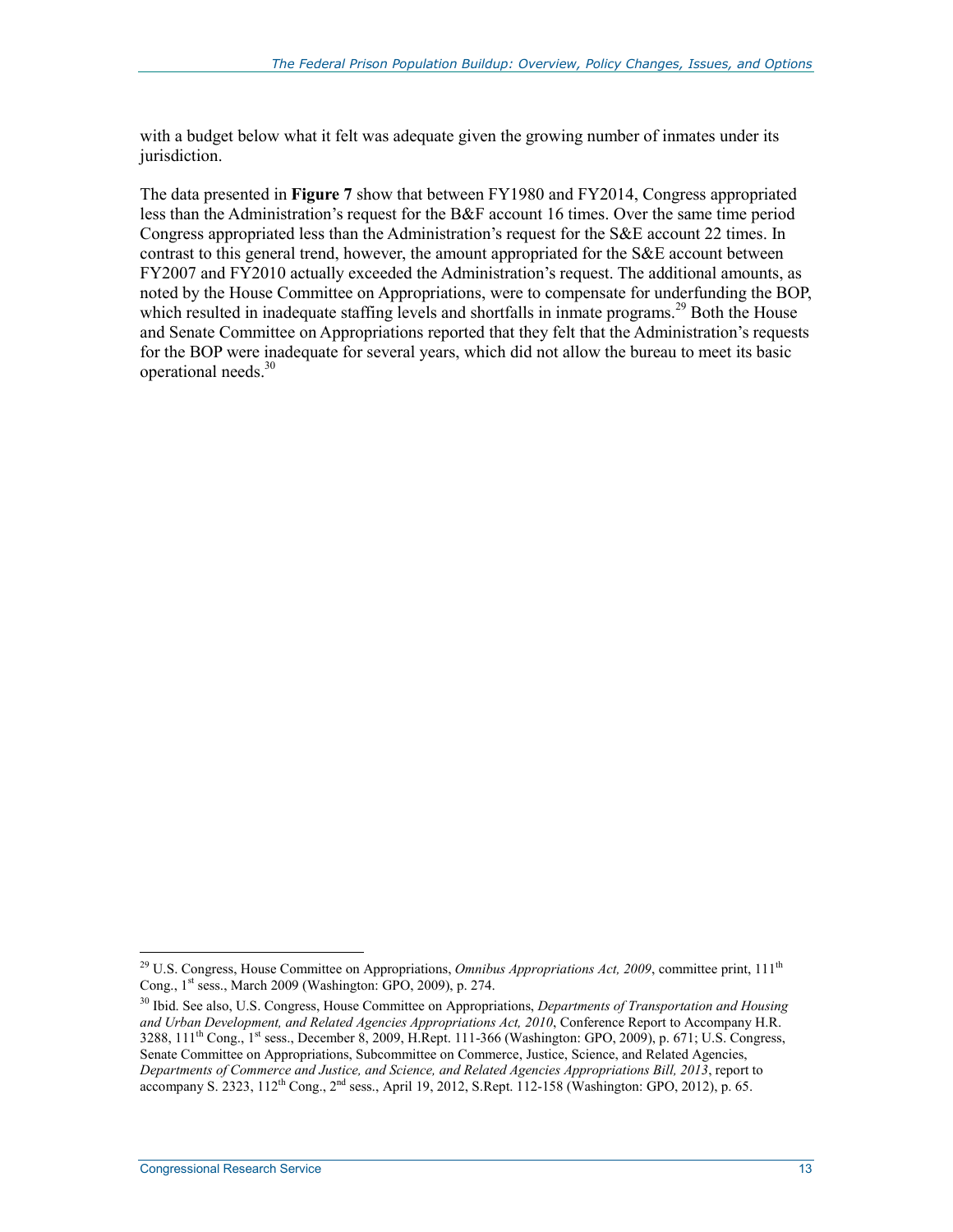

**Figure 7. Difference Between Appropriations and the Administration's Request for the BOP's S&E and B&F Accounts** 

**Source:** Appropriated amounts were provided by the U.S. Department of Justice, Bureau of Prisons. The Administration's requested amounts were taken from the appendix to the *Budget of the United States Government*, for FY1980-FY2014.

**Notes:** Between FY1980 and FY1995, appropriations for the National Institute of Corrections (NIC) were provided in a separate account. After FY1995, the operating expenses for NIC are paid out of the BOP's S&E account. Therefore, to make appropriations for the S&E account as comparable as possible, appropriations for the NIC for FY1980-FY1995 were added to appropriations for the S&E account. Between FY1996 and FY2000, the BOP received an amount from the Violent Crime Reduction Trust Fund, which, according to the BOP, was used for substance abuse treatment. As such, these amounts were also added to the S&E account.

While it is not surprising that the BOP's annual appropriations would increase along with the prison population—after all, more inmates require more care and supervision, which requires additional funding—recent per capita expenditure data from the BOP indicate that it is getting more expensive each year to incarcerate an inmate in the federal system. As shown in **Table 1**, the overall per capita cost of incarcerating an inmate in the federal system has steadily increased from FY2000 to FY2013. Over this time period, the cost of incarceration rose from approximately \$22,000 per inmate to more than \$29,000 per inmate, an increase of 35.6%.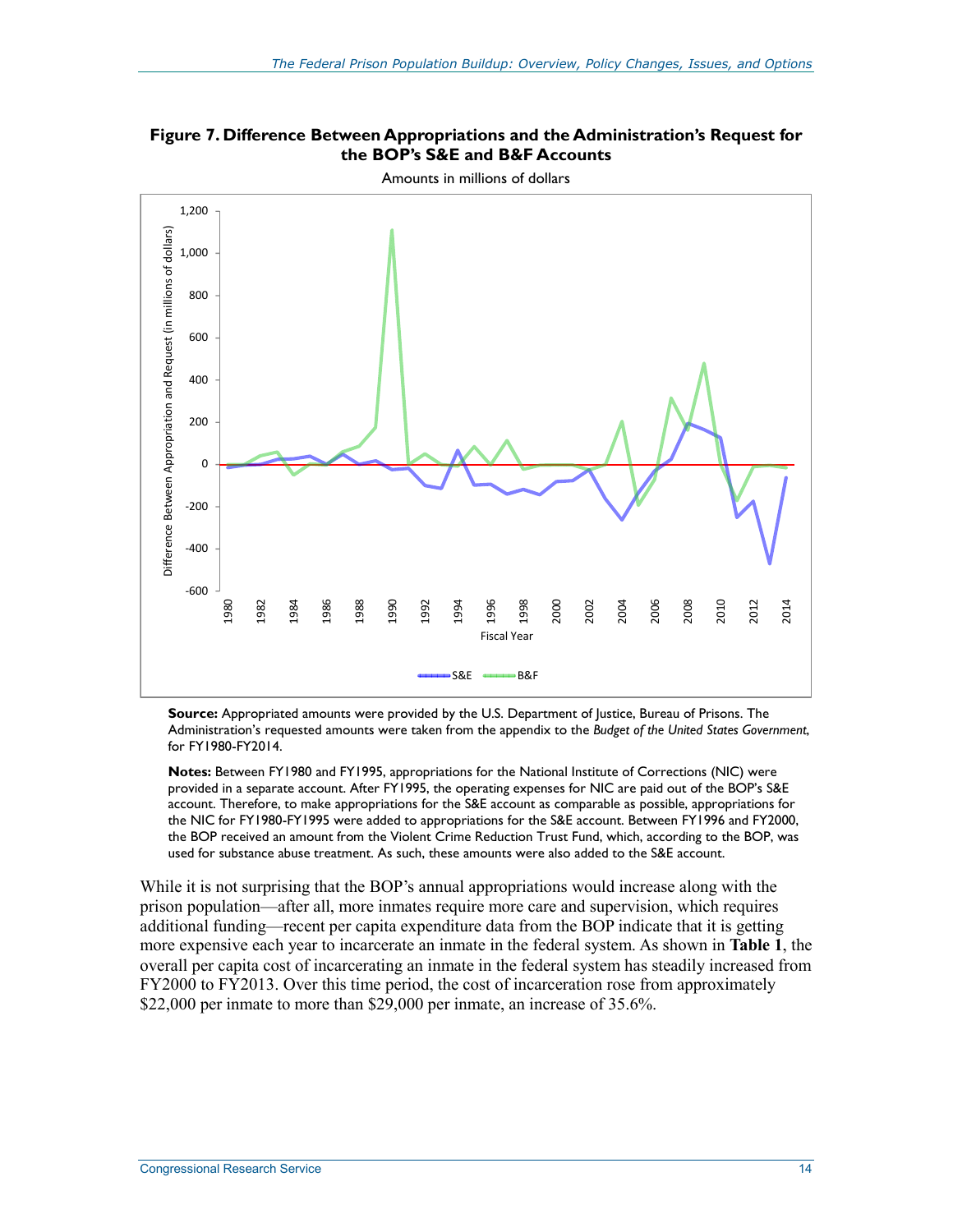|                    |            |             | Federal       |          |                |                                   |
|--------------------|------------|-------------|---------------|----------|----------------|-----------------------------------|
| <b>Fiscal Year</b> | All of BOP | <b>High</b> | <b>Medium</b> | Low      | <b>Minimum</b> | Correctional<br><b>Complexesa</b> |
| 2000               | \$21,603   | \$26,518    | \$21,417      | \$18,407 | \$17,452       | \$21,360                          |
| 2001               | 22,175     | 26,135      | 21,806        | 18,846   | 17,788         | 20,543                            |
| 2002               | 22,518     | 27,456      | 21,473        | 19,228   | 18,770         | 21,538                            |
| 2003               | 23,180     | 26,461      | 21,946        | 19,480   | 18,136         | 21,948                            |
| 2004               | 23,267     | 26,951      | 21,896        | 19,242   | 17,647         | 21,764                            |
| 2005               | 23,431     | 26,377      | 21,718        | 19,193   | 17,478         | 22,458                            |
| 2006               | 24,439     | 25,398      | 23,648        | 20,834   | 17,291         | 23,152                            |
| 2007               | 24,923     | 26,109      | 23,492        | 21,922   | 17,812         | 22,804                            |
| 2008               | 25,895     | 27,924      | 24,065        | 23,373   | 19,635         | 23,958                            |
| 2009               | 27,251     | 32,119      | 25,442        | 24,087   | 20,772         | 25,750                            |
| 2010               | 28,282     | 33,858      | 26,248        | 25,377   | 21,005         | 27,267                            |
| 2011               | 28,894     | 34,629      | 26,852        | 26,853   | 21,286         | 27,516                            |
| 2012               | 29,027     | 34,046      | 26,686        | 27,166   | 21,694         | 27,683                            |
| 2013               | 29,291     | 33,887      | 27,278        | 27,386   | 21,960         | 28,330                            |

**Table 1. Per Capita Cost of Incarceration in the Federal Prison System, FY2000-FY2013** 

**Source:** U.S. Department of Justice, Bureau of Prisons.

**Notes:** Per capita costs include support costs. The per capita cost of incarceration for all of BOP includes direct costs for federal detention centers, administrative security facilities, medical referral centers, privately operated institutions, residential reentry centers, and contracts with state and local institutions. It also includes support costs for federal detention centers, administrative security facilities, and medical referral centers.

a. Federal correctional complexes (FCC) contain two or more facilities with different security levels on the same grounds. For example, FCC Allenwood (PA) contains a high, medium, and low security facility.

However, the per capita cost of incarceration decreases as inmates are moved into lower-security level institutions. For example, in FY2013 it cost the BOP approximately \$34,000 to house an inmate in a high-security facility. In comparison, it cost the BOP approximately \$27,000 to house an inmate in either a medium- or low-security facility and nearly \$22,000 to house an inmate in a minimum-security facility. This is partly because lower-security facilities do not require as many correctional officers; hence their operating expenditures are lower. In addition, the rated capacity for a facility decreases as the security level increases, meaning that higher-security facilities hold fewer inmates, which results in a higher per capita cost of incarceration for higher-security facilities. For example, even if the total operating expenditures for a high- and a low-security facility were the same for any given fiscal year, the per capita expenditure in the high-security facility would be greater because it held fewer inmates.

The BOP has identified rising utility, food, and medical care costs as three of the primary drivers of the increasing cost of the federal prison system.<sup>31</sup> The BOP's expenditures on utilities, food,

<sup>31</sup> U.S. Department of Justice, Bureau of Prisons, *FY2015 Performance Budget, Congressional Submission, Salaries and Expenses*, pp. 25, 29, and 45; hereinafter, "BOP's FY2015 S&E Budget Justification."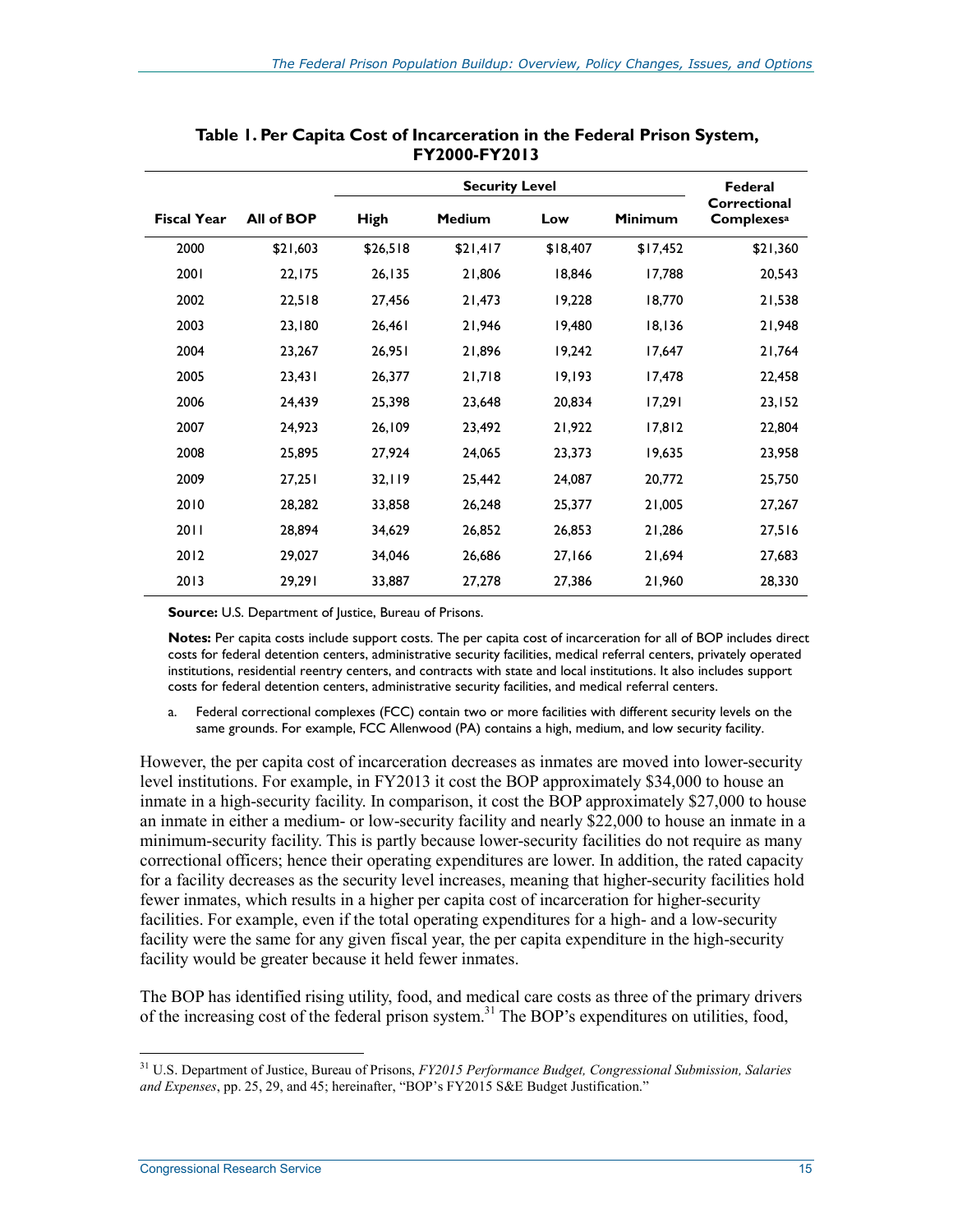and medical care have generally increased each fiscal year since FY2000.<sup>32</sup> As shown in **Figure 8**, on a per capita basis, nominal food costs increased 27% between FY2000-FY2013, nominal utility costs increased 68%, and nominal medical costs increased 83%. Nominal medical costs for the BOP are most likely increasing as the result of the general upward climb of health care costs in the United States, with annual increases in health care costs outstripping inflation.<sup>33</sup> The BOP reported that an increasing number of federal inmates require medical care, primarily as a result of the expanding inmate population. According to the BOP, conditions such as diabetes, hypertension, and infectious diseases have a slightly higher rate of incidence in the incarcerated population.<sup>34</sup> In addition, the federal prison population is aging—BJS data show that at the end of FY2011 approximately 15% of federal inmates were over the age of 50 and 4% were over the age of 60—and in general, older individuals require more medical care.



**Figure 8. Per Capita Cost (\$) of Medical Care, Utilities, and Food, FY2000-FY2013** 

**Source:** Based on a CRS analysis of data provided by the U.S. Department of Justice, Bureau of Prisons.

**Notes:** Per capita costs were calculated using figures on the number of inmates held in BOP facilities at the end of the fiscal year.

<sup>1</sup> <sup>32</sup> Data provided by the Bureau of Prisons.

<sup>33</sup> Alex Nussbaum, "Health Care Costs Rise Faster Than U.S. Inflation Rate," *Bloomberg*, May 21, 2012 (article on file with author).

<sup>34</sup> BOP's FY2015 S&E Budget Justification, p. 23.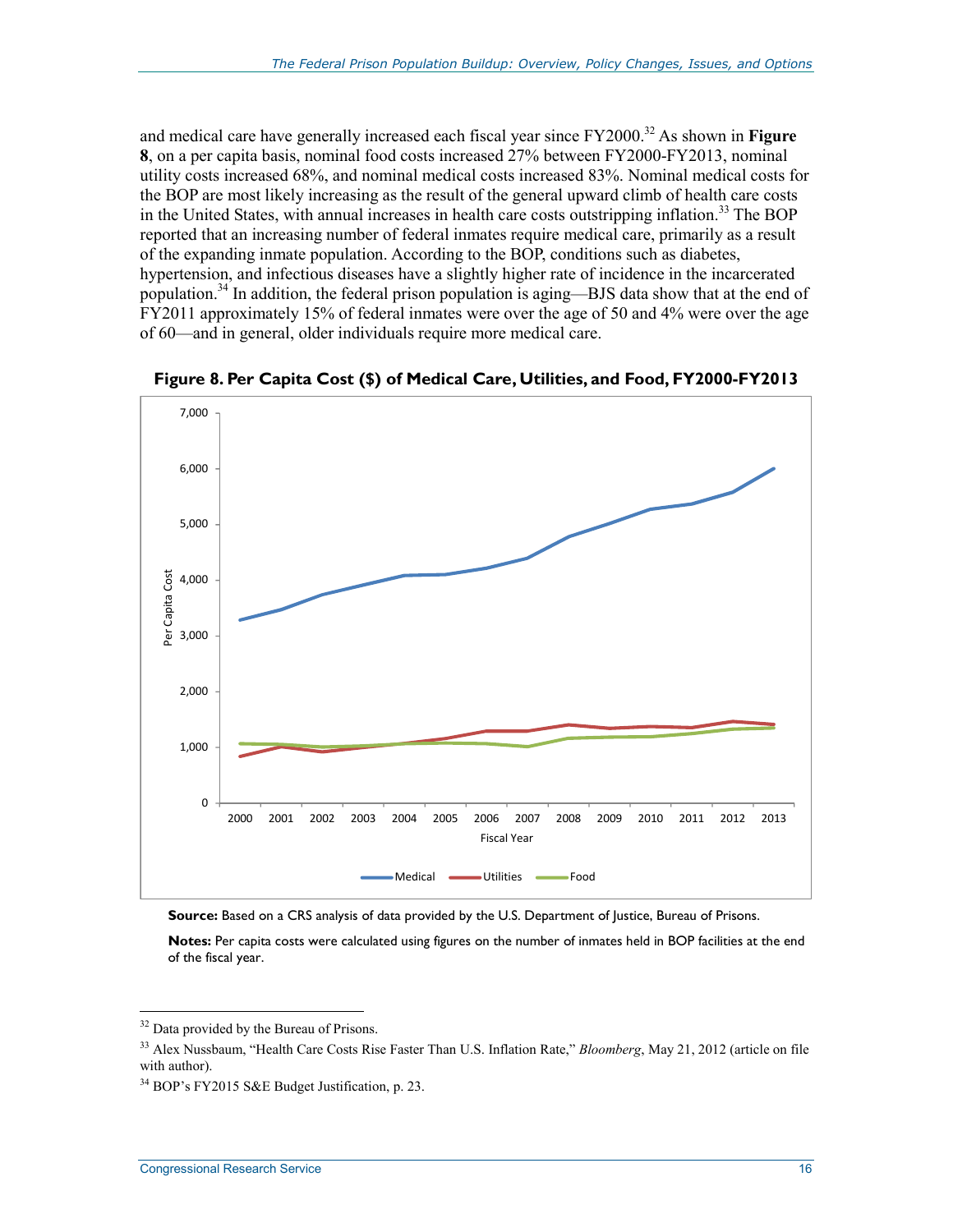In addition to the rising nominal cost of utilities, food, and medical care, the nominal cost of providing rehabilitative programs for inmates has generally increased since FY2000 (see **Figure 9**). On a per capita basis, the BOP spends the most on education programs for inmates (not adjusted for inflation). In FY2013, the BOP spent nearly \$250 more per inmate (not adjusted for inflation) for education programs than it did in FY2000, but the nominal per capita spending on education programs for FY2013 is down from a high of \$847 per inmate in FY2011. The BOP had similar nominal per capita costs for substance abuse treatment programs and psychological services between FY2000 and FY2005. However, after FY2005, the nominal per capita costs for substance abuse treatment started to grow at a rate that exceeded that of psychological services. Between FY2000 and FY2013, nominal per capita spending on substance abuse treatment programs increased 114%. In comparison, nominal per capita spending on education programs increased 48% and nominal per capita spending on psychological services increased 29%.

The growing cost of providing education and substance abuse treatment programs might be the result of the BOP's need to expand access to programming in order to meet increasing demand. Under current law, the BOP is required to provide a functional literacy program for all mentally capable inmates who are not functionally literate and to offer literacy/General Equivalency Diploma (GED) programs for inmates who have not earned a high school diploma or its equivalent.<sup>35</sup> In addition, federal inmates are required to make satisfactory progress toward earning a high school diploma or a GED in order to earn their full allotment of good time credit.<sup>36</sup> The BOP reports that since these requirements went into effect, demand for literacy programs has increased.37 Also, current law (18 U.S.C. §3621) requires BOP to provide, subject to appropriations, residential substance abuse treatment<sup>38</sup> and appropriate aftercare<sup>39</sup> for all eligible prisoners.<sup>40</sup> Prisoners who are convicted of nonviolent crimes and who successfully complete a residential substance abuse treatment program are eligible to have their sentence reduced by not more than one year. $41$ 

Obligations for psychology services include funding for most rehabilitative programming (e.g., mental health and sex offender treatment) other than education programs and substance abuse treatment. Per capita cost for psychology services increased starting in FY2007, which roughly coincides with provisions in the Adam Walsh Child Protection and Safety Act of 2006 (P.L. 109-

<u>.</u>

<sup>&</sup>lt;sup>35</sup> See 18 U.S.C.  $\S 3624(f)(1)$  and 18 U.S.C.  $\S 3624(b)(3)$ .

<sup>&</sup>lt;sup>36</sup> Each prisoner serving a term of imprisonment of more than one year, but not prisoners serving a life sentence, can receive a good time credit of up to 54 days per year to count toward serving the sentence. The amount of the credit is subject to the determination of BOP. 18 U.S.C.  $\S 3624(b)$ .

<sup>37</sup> BOP's FY2015 S&E Budget Justification, p. 30.

<sup>&</sup>lt;sup>38</sup> "Residential substance abuse treatment" is defined as a course of individual and group activities and treatment, lasting at least six months, in residential treatment facilities set apart from the general prison population (which may include pharmacotherapies, where appropriate) that may extend beyond the six-month period. 18 U.S.C.  $$3621(e)(5)(A).$ 

<sup>&</sup>lt;sup>39</sup> "Aftercare" is defined as placement, case management, and monitoring in a community-based substance abuse treatment program when the prisoner leaves the custody of BOP. 18 U.S.C.  $\S 3621(e)(5)(C)$ .

 $40$  An "eligible prisoner" is defined as a prisoner who is determined by BOP to have a substance abuse problem and to be willing to participate in a residential substance abuse treatment program. 18 U.S.C. §3621(e)(5)(B).

 $41$  The following categories of inmates are not eligible for early release: (1) Immigration and Customs Enforcement detainees; (2) pretrial inmates; (3) contractual boarders (for example, District of Columbia, state, or military inmates); (4) inmates who have a prior felony or misdemeanor conviction for homicide, forcible rape, robbery, or aggravated assault, or child sexual abuse offenses; (5) inmates who are not eligible for participation in a community-based program as determined by the institution's warden on the basis of his or her professional discretion; or (6) inmates whose current offense is a felony. 28 C.F.R. §550.55.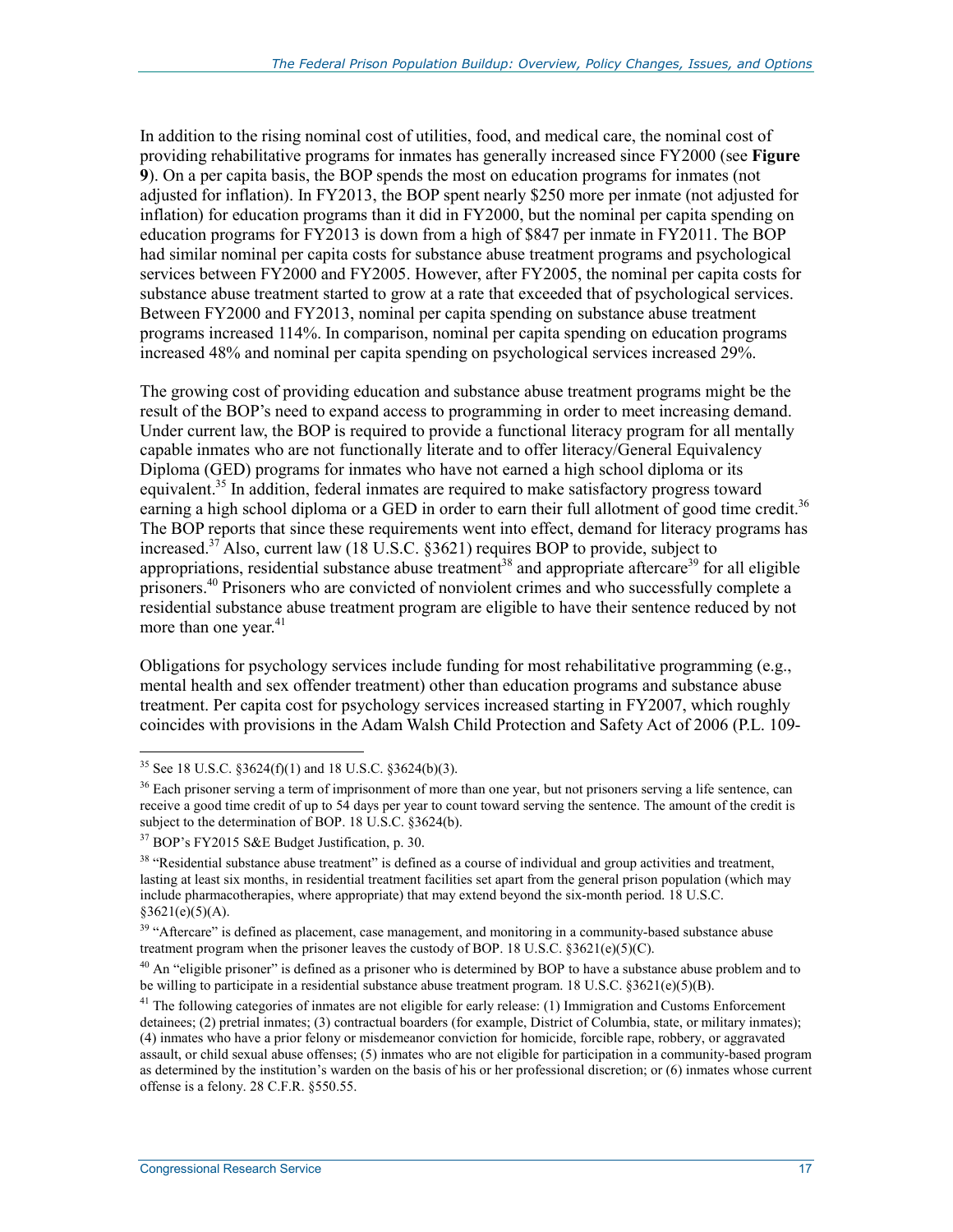248) requiring the BOP to provide sex offender treatment to all inmates who are in need of and suitable for it, and with the requirements in the Second Chance Act of 2007 (P.L. 110-199) that the BOP help prepare inmates for re-entry.



**Figure 9. Per Capita Cost (\$) of Rehabilitative Programs, FY2000-FY2013** 

**Source:** Based on a CRS analysis of data provided by the U.S. Department of Justice, Bureau of Prisons.

**Notes:** Per capita costs were calculated using figures on the number of inmates held in BOP facilities at the end of the fiscal year.

The increasing cost of operating the federal prison system might be an issue for Congress as policy makers seek to find ways to reduce discretionary spending. The appropriations committees have already expressed concern that the continued growth in the federal prison population is not sustainable.<sup> $42$ </sup> Unless there is a change in the upward trajectory in the number of inmates in the federal prison system, Congress will face a decision regarding appropriation of additional funds for the BOP. Assuming that growth in the budgetary requirements for the BOP exceeds the

<sup>1</sup>  $42$  In the conference report for the Consolidated and Further Continuing Appropriations Act, 2012 (i.e., the "minibus," P.L. 112-55), the conferees expressed concern that "the current upward trend in the prison inmate population is unsustainable and, if left unchecked, will eventually engulf the [Department of Justice's] budgetary resources." U.S. Congress, House of Representatives, *Agriculture, Rural Development, Food and Drug Administration, and the Related Agencies Programs for the Fiscal Year Ending September 30, 2012, and for Other Purposes*, Conference Report to Accompany H.R. 2112, 112<sup>th</sup> Cong., 1<sup>st</sup> sess., November 14, 2011, H.Rept. 112-284 (Washington, DC: GPO, 2011), p. 241.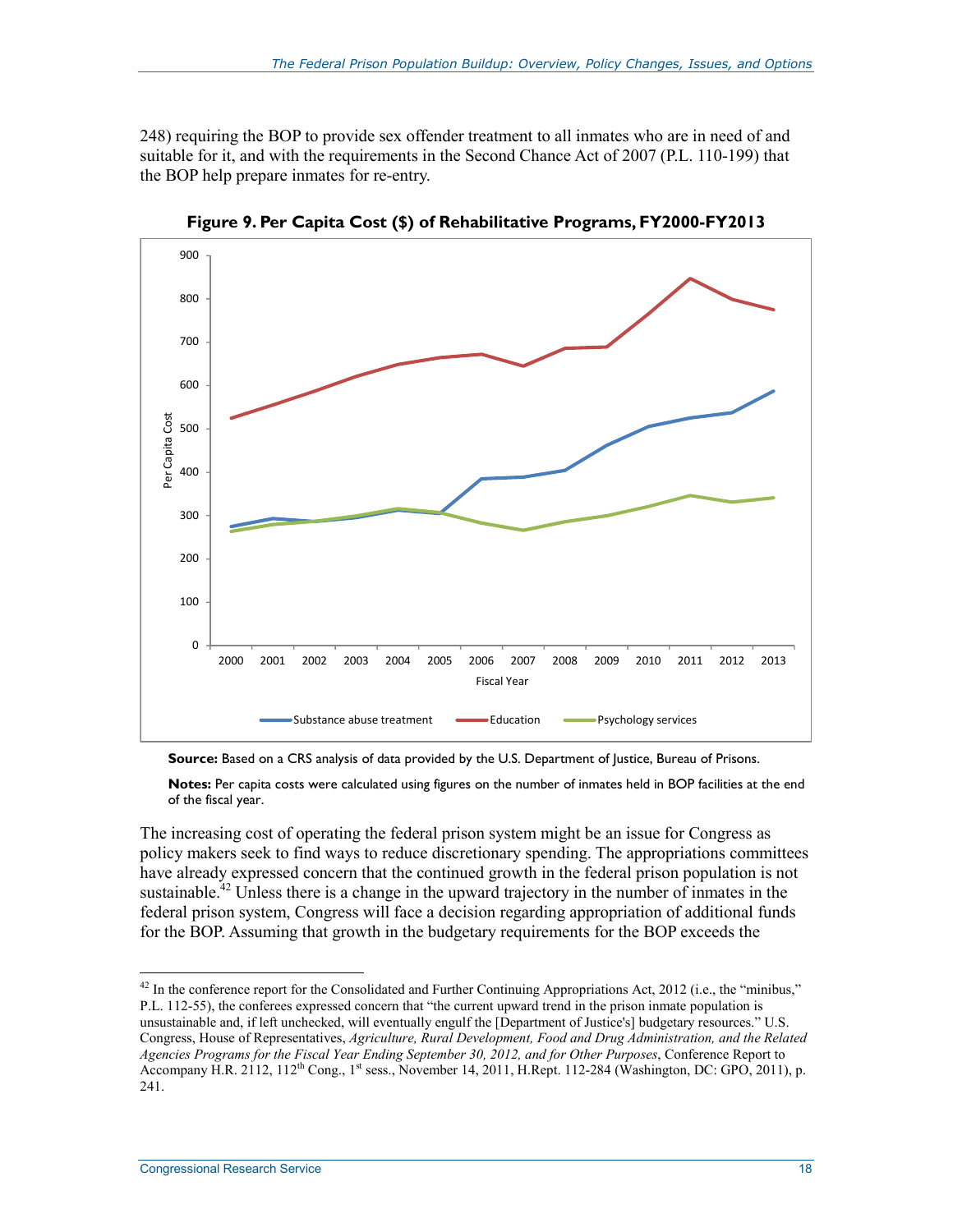growth in the allocation for the Administration of Justice budget function under the annual budget resolution, policy makers might face a choice to reduce appropriations for other DOJ agencies or DOJ grant programs in order to fund the federal prison system.

### **Prison Overcrowding**

The growth of the federal prison population has resulted in the BOP incarcerating more inmates than the federal prison system is rated to hold. **Figure 10** shows that the level of overcrowding in the federal prison system has changed over the years. Overcrowding reflects the difference between how many inmates the federal prison system is "rated" to hold and how many inmates the system actually holds.<sup>43</sup> For example, if the overcrowding level is 35%, this means that the number of inmates held in the federal system is 35% above the number of inmates the system is rated to hold. Between FY1991 and FY1997, the federal prison system's capacity nearly doubled (a 95.2% increase) while the institutional population increased by 57.0% over this same time period. The BOP was able to reduce prison overcrowding between FY1991 and FY1997 by adding more bedspace, but it also changed the way it calculated rated capacity for each of its facilities. Prior to FY1991, the BOP calculated its capacity based on single cell occupancy (i.e., one inmate per cell). But starting in FY1991, the BOP allowed for double bunking (i.e., two inmates to one cell) in its facilities, which resulted in an increase in its rated capacity, which in turn resulted in a decrease in overcrowding.

Data show that overcrowding in BOP facilities started to increase after FY1997, and it peaked in FY2004 when overcrowding was at 41%. The BOP's prison capacity expanded 30.7% between FY1997 and FY2004 while the prison population grew by 50.9%. Overcrowding remained around 35% between FY2005 and FY2010 after a steady growth between FY1997 and FY2004. However, prison overcrowding increased to 39% by the end of FY2011, the highest level since FY2004. Prison overcrowding decreased slightly in FY2012 (38%) and FY2013 (36%), due to a decrease in the institutional prison population (between FY2011 and FY2013 there were 1,085 fewer inmates held in BOP facilities), an increase in the number of beds (the BOP added 1,931 beds between FY2011 and FY2013), and greater use of contract bedspace (there were 2,615 more inmates in contract facilities in FY2013 than there were in FY2011).

 $43$  Rated capacity, as calculated by the BOP, assumes some level of double bunking (i.e., two inmates to a cell) across the federal prison system. The amount of double bunking allowed depends on the facility's security level (i.e., minimum, low, medium, or high). The BOP calculates each facility's rated capacity using the following formulas: minimum and low security institutions at 100 percent double bunking; medium security institutions at 50 percent double bunking and; high security institutions at 25 percent double bunking. For example, if a high security facility had 500 cells, the facility's rated capacity would be 625 inmates. The rated capacity is intended to reflect the number of prisoners that the institution can house safely and securely with adequate access to services and rehabilitative programs.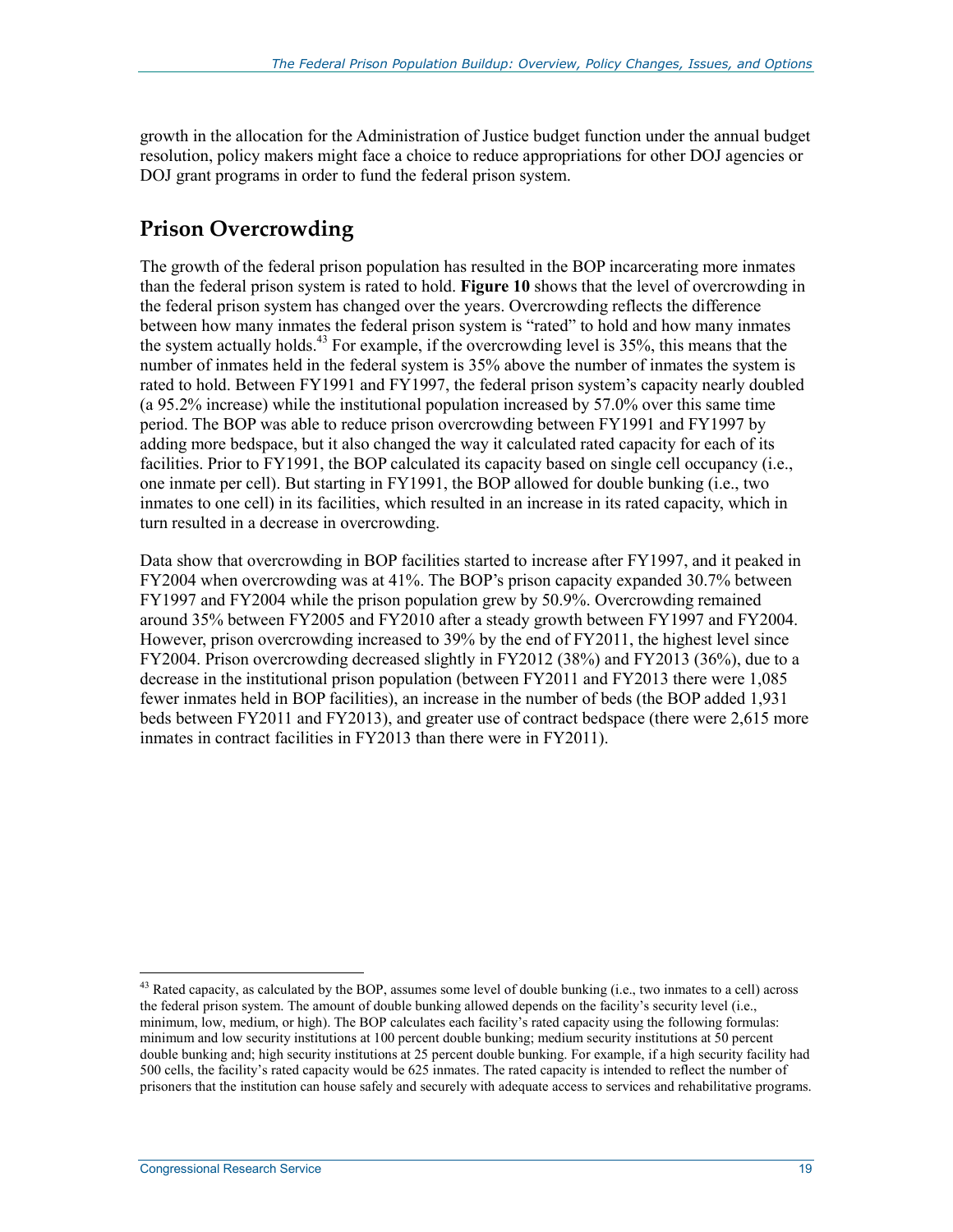

**Figure 10. Overcrowding in the Federal Prison System, FY1981-FY2013** 



**Notes:** Overcrowding rates for FY1981-FY1990 are not directly comparable to crowding rates after FY1990 because the BOP changed the way that it calculated its capacity.

Data from the BOP indicate that while federal prisons have been operating at 30% or more over rated capacity for more than a decade, the overcrowding problem is worse in high- and mediumsecurity male facilities (see **Table 2**). Medium-security male facilities were operating at well over 50% of rated capacity for the early part of the previous decade. Overcrowding in mediumsecurity facilities was brought down in the latter part of the previous decade because the BOP opened several additional facilities, but medium security overcrowding levels generally increased between FY2006 and FY2011, but overcrowding has decreased slightly over the past two fiscal years. For the earlier part of the previous decade, overcrowding in high security male facilities, in general, was not as bad as it was in medium security facilities. However, since FY2006, high security facilities have been more crowded than medium and low security facilities and above the average overcrowding within the federal prison system in general. Since FY2006, overcrowding in high security male facilities has been near or above 50%.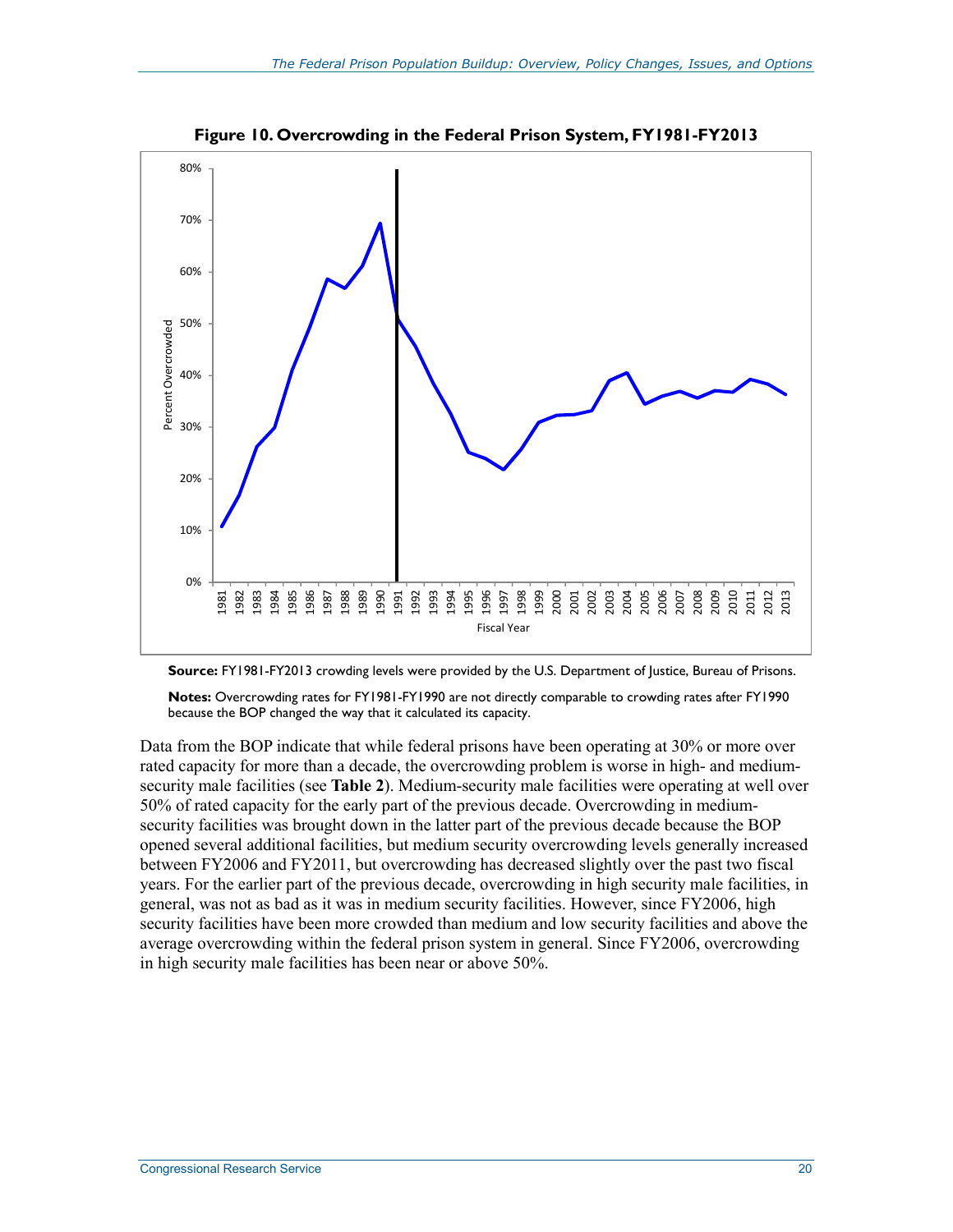| <b>Fiscal Year</b> | <b>All Facilities</b> | <b>Male Low</b> | Male<br><b>Medium</b> | Male High |
|--------------------|-----------------------|-----------------|-----------------------|-----------|
| 1995               | 25%                   | 33%             | 52%                   | 40%       |
| 1996               | 24%                   | 31%             | 42%                   | 65%       |
| 1997               | 22%                   | 23%             | 37%                   | 52%       |
| 1998               | 26%                   | 27%             | 48%                   | 56%       |
| 1999               | 31%                   | 37%             | 51%                   | 51%       |
| 2000               | 32%                   | 42%             | 50%                   | 54%       |
| 2001               | 32%                   | 38%             | 58%                   | 42%       |
| 2002               | 33%                   | 39%             | 58%                   | 41%       |
| 2003               | 39%                   | 39%             | 59%                   | 58%       |
| 2004               | 41%                   | 45%             | 62%                   | 49%       |
| 2005               | 34%                   | 43%             | 42%                   | 35%       |
| 2006               | 36%                   | 41%             | 37%                   | 53%       |
| 2007               | 37%                   | 35%             | 42%                   | 53%       |
| 2008               | 36%                   | 35%             | 44%                   | 50%       |
| 2009               | 37%                   | 40%             | 47%                   | 49%       |
| 2010               | 37%                   | 37%             | 43%                   | 53%       |
| 2011               | 39%                   | 37%             | 51%                   | 55%       |
| 2012               | 38%                   | 40%             | 47%                   | 51%       |
| 2013               | 36%                   | 39%             | 45%                   | 52%       |

#### **Table 2. Overcrowding in All BOP facilities and Low-, Medium-, and High-Security Male Facilities, FY1995-FY2013**

**Source: U.S. Department of Justice, Bureau of Prisons.** 

**Notes:** All BOP facilities include minimum security male facilities and secure female facilities, in addition to low, medium, and high security male facilities.

The BOP has attempted to address prison overcrowding by placing a growing proportion of federal inmates in contract facilities. While this has undoubtedly helped control prison overcrowding to some degree, it is also drawing resources away from BOP's other operations. Figure 11 shows how growth in funding for the Contract Confinement<sup>44</sup> decision unit compares to growth in the Inmate Care and Programs<sup>45</sup> and Institutional Security and Administration<sup>46</sup>

<u>.</u>

<sup>&</sup>lt;sup>44</sup> This decision unit provides for the costs associated with the confinement of federal inmates in contract facilities, which include private prisons, residential re-entry centers, state and local facilities, and home confinement. It provides funding for the management and oversight of contract confinement functions. The decision unit also provided funding for the National Institute of Corrections.

<sup>&</sup>lt;sup>45</sup> This decision unit covers the cost of inmate food, medical supplies, institutional and release clothing, welfare services, transportation, gratuities, staff salaries, and operational costs of functions directly related to providing inmate care. It provides funding for inmate programs, including education and vocational training, psychological services, religious programs, and drug treatment. All of the drug treatment programs discussed above are funded from this decision unit. The decision unit also covers costs associated with regional and central office administration and support related to providing inmate care.

<sup>&</sup>lt;sup>46</sup> This decision unit covers costs associated with the maintenance of facilities and institution security. It funds (continued...)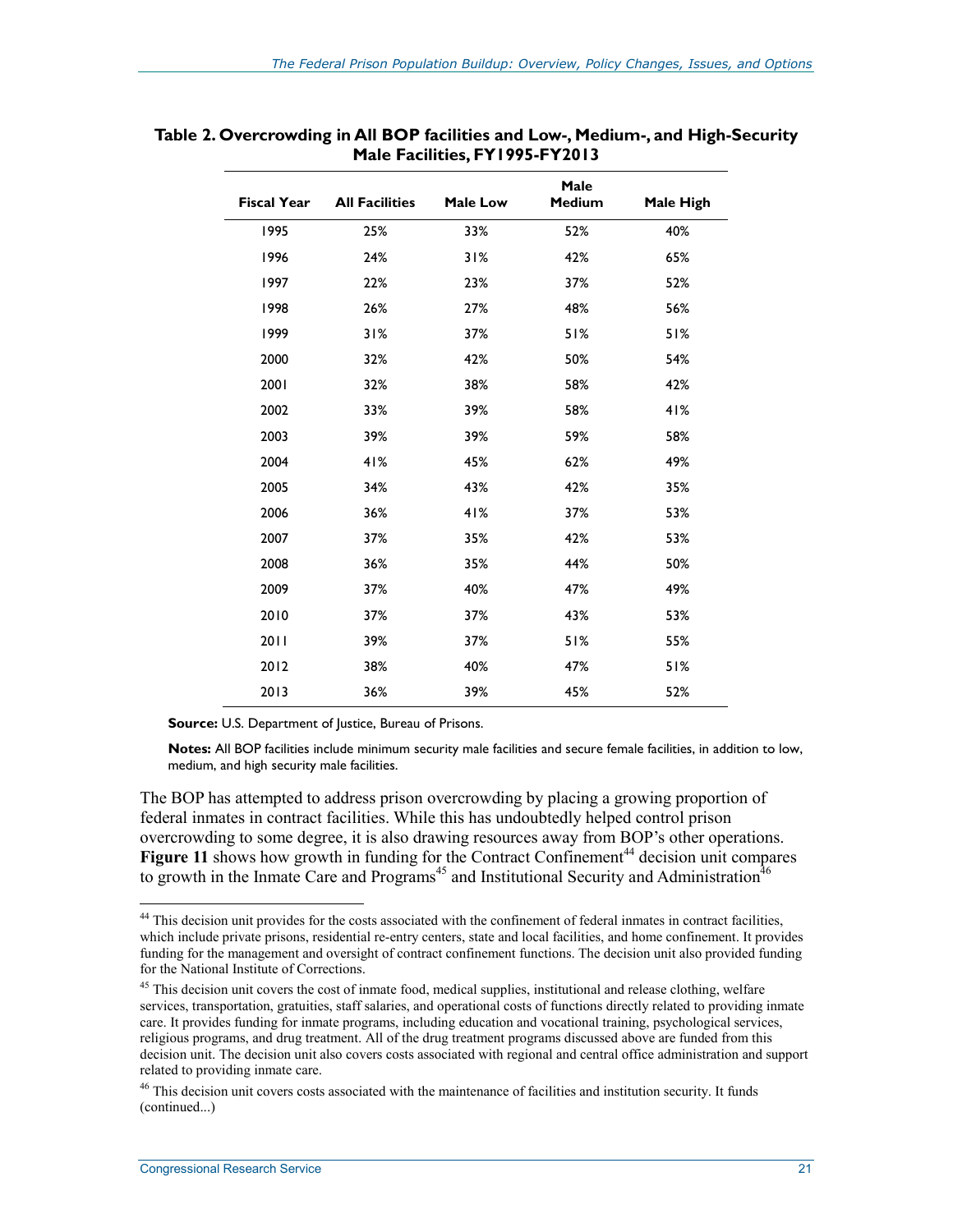decision units and the S&E account overall. **Figure 11** shows that in most fiscal years since FY1999, growth in funding for contract confinement exceeded that of the S&E account overall. Increased funding for contract confinement has come at the cost of slower growth for the Inmate Care and Programs and Institutional Security and Administration decision units, especially the latter, which in most fiscal years grew at a rate below either the S&E account or the Inmate Care and Programs decision unit, or both.





**Source:** FY1999-FY2014 amounts provided by the U.S. Department of Justice, Bureau of Prisons.

**Notes:** Figure does not include funding for the Management and Administration decision unit.

Continued increases in prison overcrowding could be an issue for Congress given concerns about a potential link between prison overcrowding and increases in assaults and other inmate misconduct. Research on the link between prison overcrowding and inmate misconduct has been inconsistent, with some research showing a positive association between the two, other research

<sup>(...</sup>continued)

institution maintenance, motor pool operations, powerhouse operations, institution security and other administrative functions. The decision unit also covers costs associated with regional and central office administrative and management support functions such as research and evaluation, systems support, financial management, budget functions, safety, and legal counsel.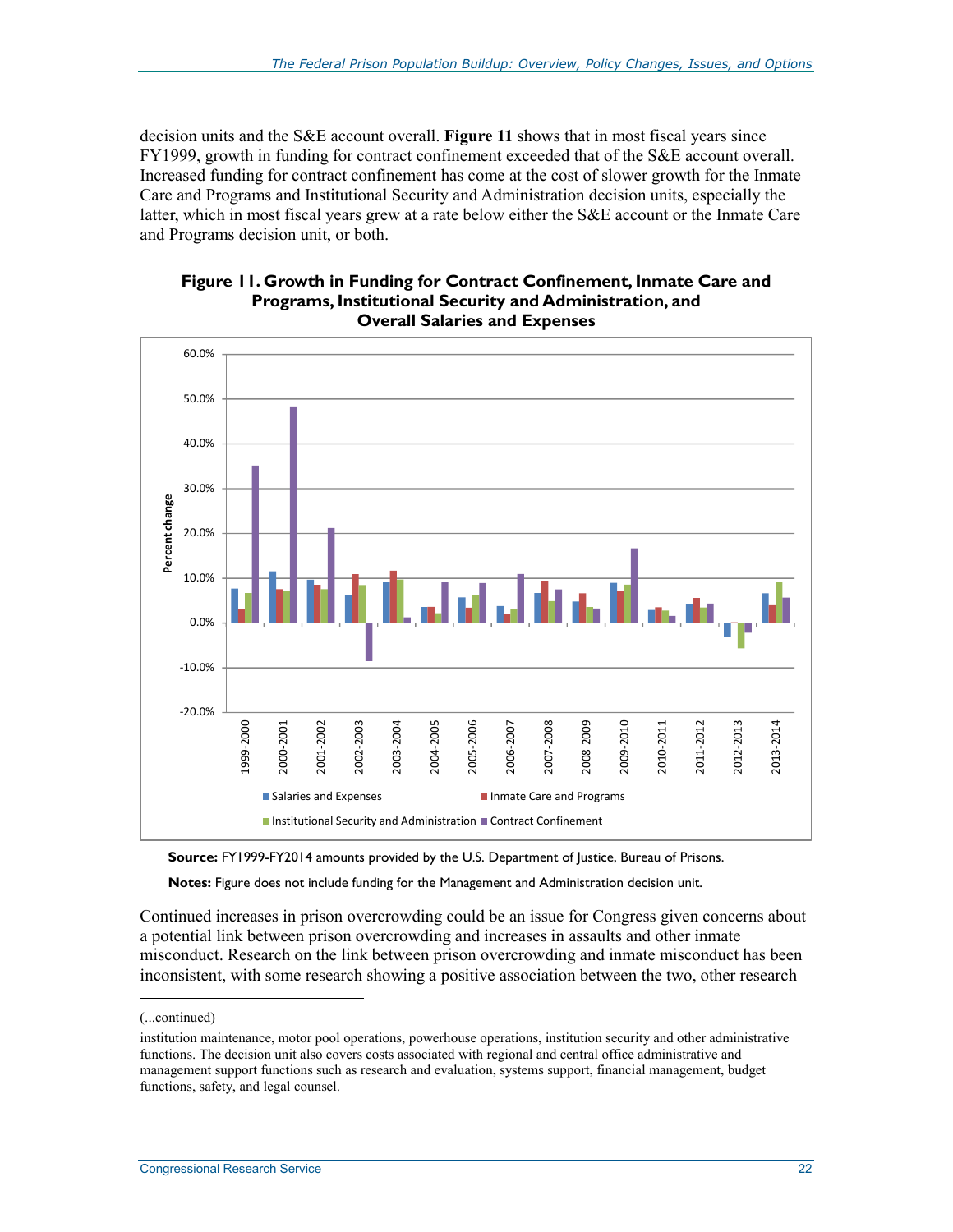showing no relationship, and some research even suggesting that there is a negative relationship between overcrowding and misconduct (i.e., as overcrowding increases, misconduct decreases).<sup>47</sup> A group of researchers conducted a meta-analysis that sought to synthesize the results of research on the overcrowding-misconduct link. Their research, which was based on 16 studies that provided 120 estimates of the correlation between overcrowding and inmate misconduct, concluded that, overall, overcrowding did not substantially influence inmate misconduct.<sup>48</sup>

Based on its own research, in which it collected data from 73 all-male low-, medium-, and highsecurity federal prisons from July 1996 to December 2004, the BOP concluded that there is a significant positive relationship between overcrowding and misconduct. The analysis conducted by the BOP included statistical methods to control for stable traits within each prison and to test the effect of other variables that prior research indicated were related to inmate misconduct. The BOP estimated that for every one percentage point increase in a prison's overcrowding (measured as the ratio of the number of inmates to the prison's rated capacity), the prison's annual serious assault rate increased by 4.1 assaults per  $5,000$  inmates.<sup>49</sup>

Why do the results of the BOP's analysis disagree with the results of the meta-analysis described above? One possible explanation is the relatively long period over which the BOP collected data for its study. Research has shown that the prevalence of misconduct increased with the length of the study.<sup>50</sup> As such, the results of the BOP's analysis might suggest a link between overcrowding and misconduct because it included more data points than the studies included in the metaanalysis. Also, it has been argued that because of differences between federal and state prisons, the results of research that tests the link between overcrowding and misconduct in the federal prison system might not be directly comparable to similar analyses using state-level data.<sup>51</sup> If this is the case, the results of the meta-analysis may not be directly comparable to the results of the BOP's study because most of the studies included in the meta-analysis used state-level data.

A Government Accountability Office (GAO) report on prison crowding highlights some of the problems overcrowding can cause in BOP facilities and how those problems might contribute to inmate misconduct. The GAO reported that in order to manage the growing inmate population, the BOP has had to triple or quadruple bunk some inmates and in other instances the BOP has had to convert common areas, such as a television room, into temporary housing space, which can result in inmates with a higher propensity for violence spending more time with other inmates.<sup>52</sup> In addition, due to prison crowding, inmates may experience crowded bathroom facilities, reduced shower times, shortened meal times, longer waits for food service, and limited

<u>.</u>

<sup>&</sup>lt;sup>47</sup> Travis W. Franklin, Courtney A. Franklin, and Travis C. Pratt, "Examining the Empirical Relationship Between Prison Crowding and Inmate Misconduct: A Meta-analysis of Conflicting Research Results," *Journal of Criminal Justice*, vol. 34, no. 4 (July-August 2006), p. 401, hereinafter "Examining the Empirical Relationship Between Prison Crowding and Inmate Misconduct."

<sup>48</sup> Ibid., pp. 407-408.

<sup>49</sup> U.S. Department of Justice, Bureau of Prisons, *The Effects of Changing Crowding and Staffing Levels in Federal Prisons on Inmate Violence Rates, Executive Summary*, October 2005, hereinafter "*The Effects of Changing Crowding and Staffing Levels in Federal Prisons on Inmate Violence Rates*."

<sup>50</sup> John Wooldredge, Timothy Griffin, and Travis Pratt, "Considering Hierarchical Models for Research on Inmate Behavior: Predicting Misconduct with Multilevel Data," *Justice Quarterly*, vol. 18, no. 1 (March 2001), p. 212.

<sup>&</sup>lt;sup>51</sup> Benjamin Steiner and John Wooldredge, "Rethinking the Link Between Institutional Crowding and Inmate Misconduct," *The Prison Journal*, vol. 89, no. 2 (June 2009), pp. 227-228.

<sup>52</sup> U.S. Government Accountability Office, *Bureau of Prisons: Growing Inmate Crowding Negatively Affects Inmates, Staff, and Infrastructure*, GAO-12-742, September 2012, p. 18, hereinafter "GAO prison crowding report."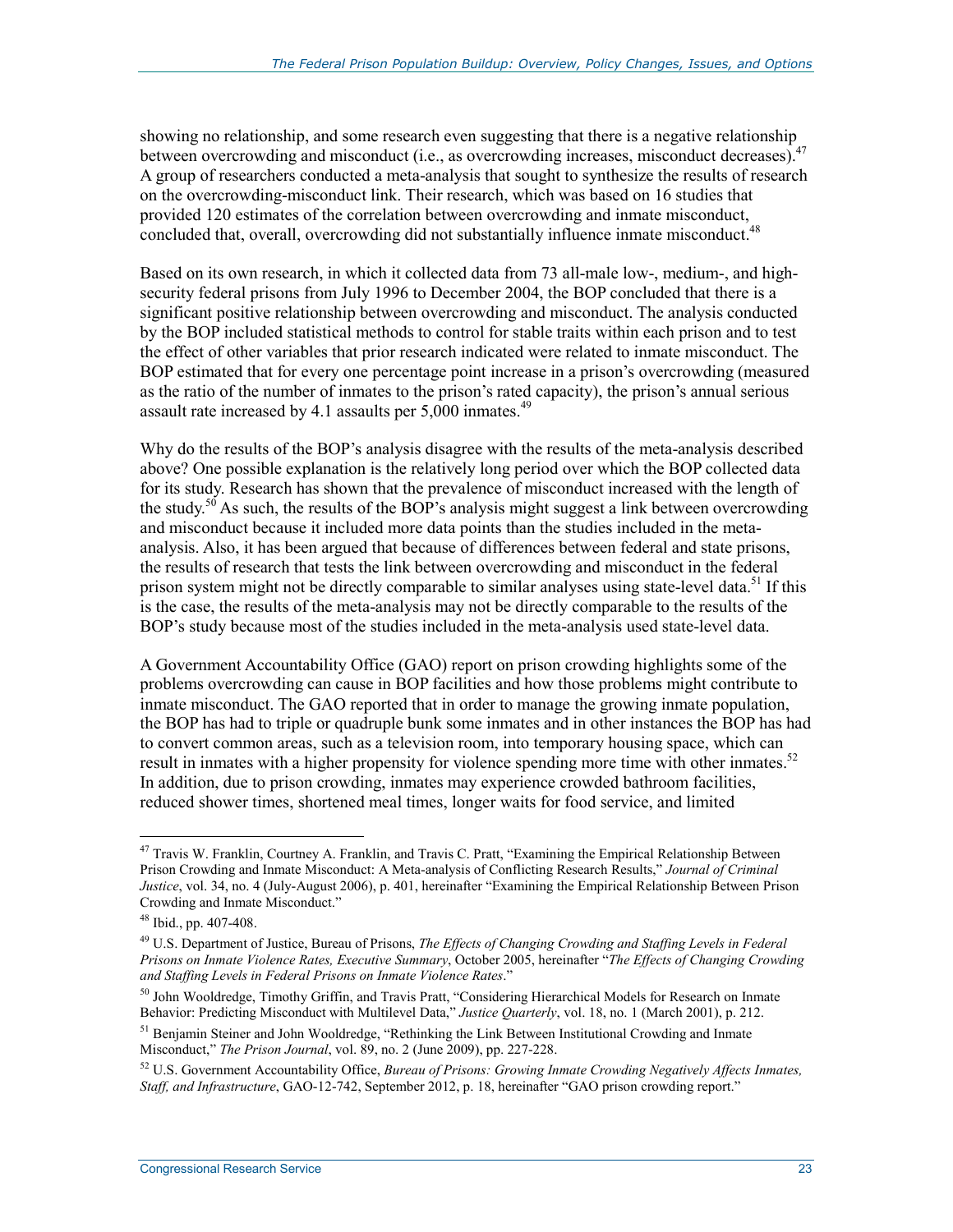recreational activities.<sup>53</sup> The increasing number of inmates housed in BOP facilities might decrease the availability of program opportunities, resulting in inmate idleness and waiting lists for rehabilitative programs like education, vocation training, substance abuse treatment, and faithbased reentry programs.<sup>54</sup>

The reduction in rehabilitation opportunities can affect the BOP's ability to manage the prison population. As mentioned above, inmates who successfully complete a residential substance abuse treatment program can have up to one year taken off of their sentence. However, the BOP reported long wait lists for admission to a residential substance abuse treatment program, which limited the BOP's ability to admit inmates early enough to allow them to earn the maximum reduction in their sentences.<sup>55</sup> Also, under current law, in order for inmates to earn their full allotment of good time credit per year, one of the conditions is that the inmate is making satisfactory progress on completing a GED (assuming the inmate does not have a GED or a high school diploma).<sup>56</sup> Overcrowding can also decrease the number of meaningful work opportunities available to inmates. Within any given prison there are only so many jobs related to operating and maintaining the prison for inmates to participate in, and with recent changes to how executive branch agencies procure goods produced by the Federal Prison Industries (FPI), there are fewer opportunities for an inmate to work in an FPI factory.<sup>57</sup>

### **Inmate-to-Staff Ratio**

Another issue related to the growth of the federal prison population is increasing inmate-to-staff ratios. **Table 3** shows both the inmate-to-staff ratio and the inmate-to-correctional officer ratio for the federal prison system since  $FY2000<sup>58</sup>$  The inmate-to-staff ratio has held steady (approximately five inmates to every BOP staff member) since FY2005, but this is higher than the inmate-to-staff ratio in FY2000 (approximately four inmates to every BOP staff member). The inmate-to-correctional officer ratio has been approximately twice the inmate-to-staff ratio. The ratio of inmates to correctional officers was approximately 10 to 1 in FY2013, the same as it was in FY2000. However, the inmate-to-correctional officer ratio was nearly 11 to 1 in FY2004 and FY2005. The inmate-to-correctional officer ratio has remained fairly steady even though the BOP has increased the number of correctional officers by 2% or more in 9 of the past 13 fiscal years. Data presented in **Figure 12** also indicate that the slight decrease in the inmate-to-staff and the inmate-to-correctional officer ratio observed in FY2012 and FY2013 might be the result of a decrease in the number of inmates held in BOP facilities. To put these figures in perspective, the Bureau of Justice Statistics reports that in 2005, the inmate-to-staff ratio for all state correctional agencies was 3.3 to 1 and the ratio of inmates to correctional officers was 4.9 to  $1.^{59}$ . The inmate-

<u>.</u>

59 James J. Stephen, *Census of State and Federal Correctional Facilities, 2005*, U.S. Department of Justice, Office of Justice Programs, Bureau of Justice Statistics, NCJ 222182, Washington , DC, October 2008, p. 5.

<sup>53</sup> Ibid., p. 19.

<sup>54</sup> Ibid., pp. 19-20.

<sup>55</sup> Ibid., pp. 20-21.

 $56$  18 U.S.C. §3624(b)(1).

<sup>&</sup>lt;sup>57</sup> For more information on changes in how executive branch agencies procure goods produced by the FPI and the number of inmates working in FPI factories, see CRS Report RL32380, *Federal Prison Industries: Overview and Legislative History*, by Nathan James.

<sup>&</sup>lt;sup>58</sup> "Staff" includes all employees of a facility whereas "correctional officers" only include employees whose primary duties are to supervise inmates.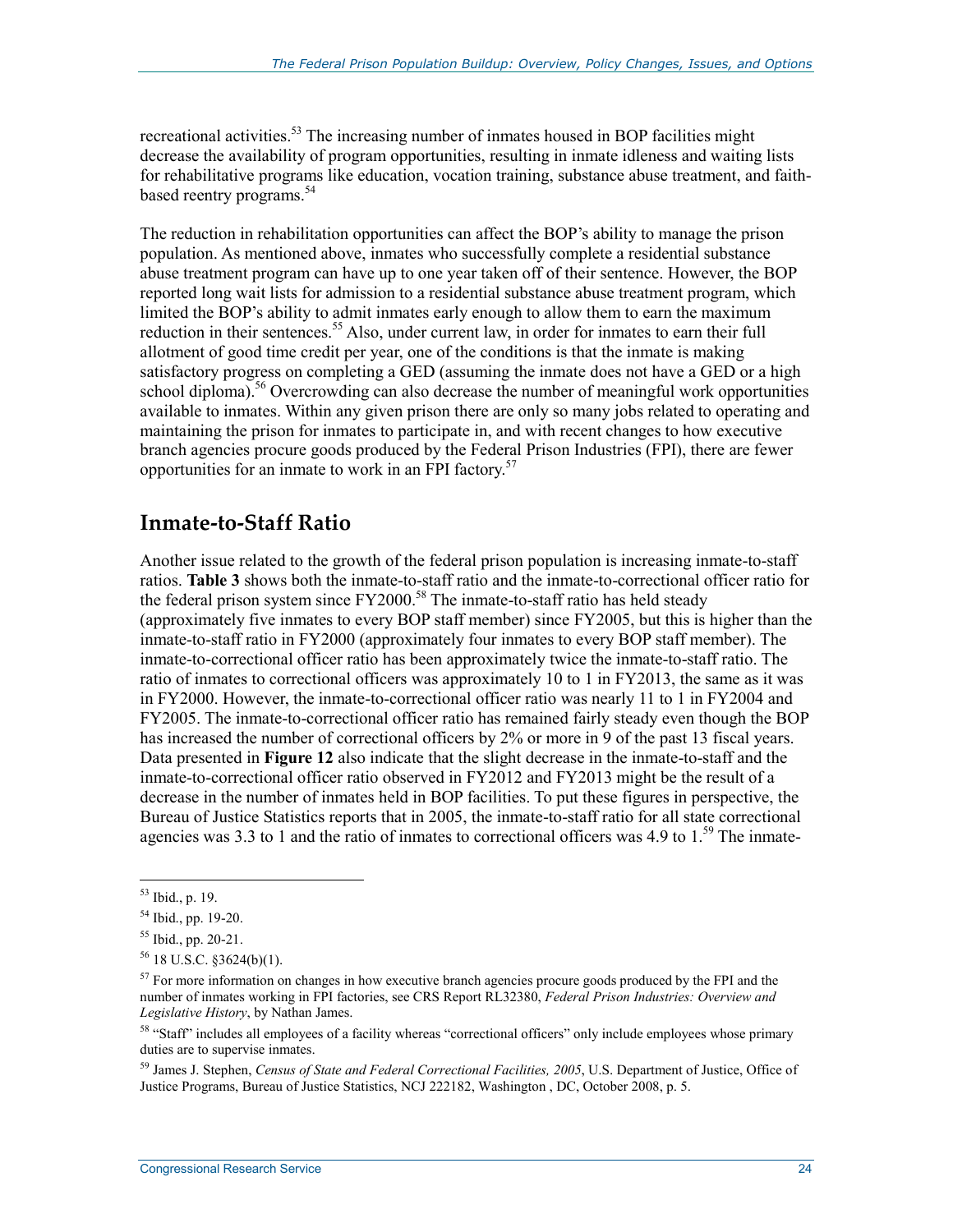to-staff and inmate-to-correctional officer ratios for the five largest state correctional systems (in terms of inmate population) in 2005 were, respectively,

- California: 3.6 to 1 and 6.1 to 1,
- Texas:  $4.3$  to 1 and  $5.9$  to 1,
- Florida:  $3.8$  to 1 and  $4.9$  to 1,
- New York: 2 to 1 and 3 to 1, and
- Georgia: 3.6 to 1 and 5.4 to  $1.^{60}$

|                    | Number of Inmates per |                                 |  |  |  |
|--------------------|-----------------------|---------------------------------|--|--|--|
| <b>Fiscal Year</b> | <b>All BOP Staff</b>  | Correctional<br><b>Officers</b> |  |  |  |
| 2000               | 4.1                   | 9.9                             |  |  |  |
| 2001               | 4.1                   | 9.7                             |  |  |  |
| 2002               | 4.3                   | 10.1                            |  |  |  |
| 2003               | 4.5                   | 10.5                            |  |  |  |
| 2004               | 4.7                   | 10.8                            |  |  |  |
| 2005               | 4.9                   | 10.9                            |  |  |  |
| 2006               | 4.9                   | 10.6                            |  |  |  |
| 2007               | 4.9                   | 10.6                            |  |  |  |
| 2008               | 4.9                   | 10.4                            |  |  |  |
| 2009               | 4.9                   | 10.6                            |  |  |  |
| 2010               | 4.8                   | 9.8                             |  |  |  |
| 2011               | 4.9                   | 10.2                            |  |  |  |
| 2012               | 4.8                   | 10.0                            |  |  |  |
| 2013               | 4.8                   | 9.9                             |  |  |  |

#### **Table 3. Inmate-to-Staff and Inmate-to-Correctional Officer Ratios for the Federal Prison System**

**Source:** Based on a CRS analysis of data provided by the U.S. Department of Justice, Bureau of Prisons.

**Notes:** Ratios were calculated using figures on the number of inmates held in BOP facilities at the end of the fiscal year.

While it might appear somewhat surprising that the BOP would have an inmate-to-correctional officer ratio that was twice the ratio of inmates to staff—especially since the data presented above indicate that state correctional agencies have inmate-to-correctional officer ratios that are much closer to inmate-to-staff ratios—the BOP trains all of its staff as correctional officers, which means that the bureau does not need as many correctional officers to maintain the same level of security as other correctional agencies. For example, in many state prisons it would not be uncommon for a correctional officer to be stationed in a classroom while an instructor was

<sup>&</sup>lt;u>.</u>  $60$  Ibid., p. 22.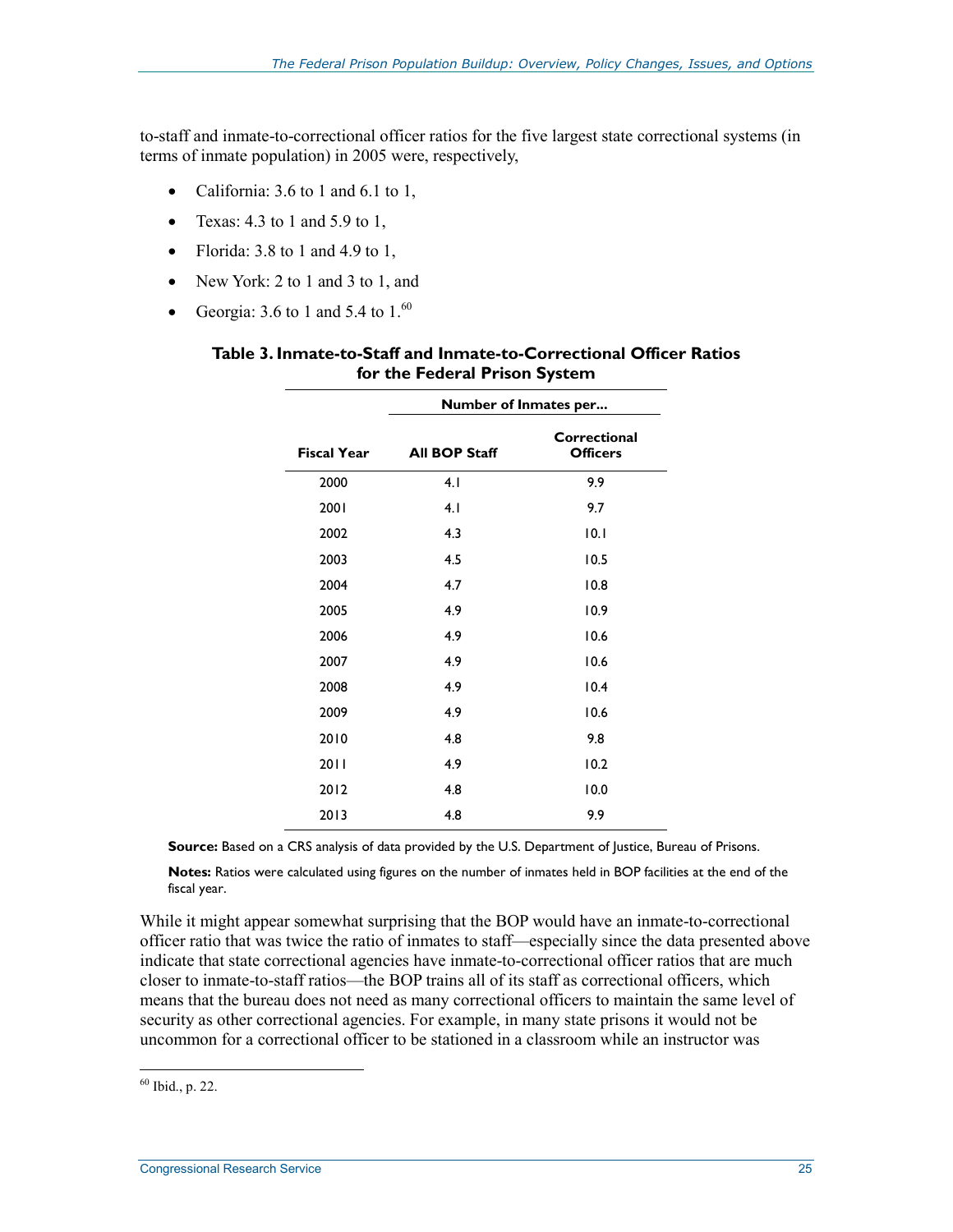teaching a class. However, since all staff in BOP facilities have been trained as correctional officers, the BOP does not place a correctional officer in classrooms during instructional periods.

A review of BOP staffing levels by the GAO suggests that federal prison facilities might be understaffed. The GAO cites a DOJ study from August 2010 that concluded that nearly all BOP facilities had fewer correctional officers on staff than needed.<sup>61</sup> The GAO noted that with the exception of hiring staff when a new facility opens, the number of staff positions has generally not increased as the prison population has increased, which is reflected by the slow, but relatively steady, increase in the inmate-to-staff ratio (the GAO reported that the inmate-to-staff ratio in  $FY1997$  was 3.6:1).<sup>62</sup> The GAO reported that staffing in BOP facilities is, on average, less than 90% of authorized levels. The fact that the inmate-to-staff ratio has increased while the inmate-tocorrectional officer ratio has remained fairly steady might be the result of the way that wardens make staffing decisions. The BOP funds staffing levels to the extent possible after the costs of caring for the inmate population (e.g., food, clothing, and medical care) are met. A warden might choose to use his or her allotted funding to fill more correctional officers positions while leaving more support staff positions unfilled. The overall inmate-to-staff ratio, which includes staff in the BOP's central office and regional offices, might mask staffing issues experienced by individual facilities. The GAO reported that the BOP calculates a ratio of inmates to institutional staff. From FY2006 to FY2011, the inmate to total institutional staff ratio for all facilities and for all male facilities was approximately 5.2:1. Also, the overall inmate-to-staff and inmate-to-correctional officer ratios do not reflect the fact that those ratios can vary based on the type of institution, the time of day, and the day of the week. $63$  For example, the inmate-to-correctional officer ratio might be higher in low-security facilities compared to medium- and high-security facilities (though, arguably, this should be expected because lower security inmates should require less supervision). In addition, the inmate-to-correctional officer ratio might be lower during the night shift than during the day shifts.

The GAO also reported that staffing levels might be affected by some identified recruitment challenges the BOP faces. For example, some BOP officials reported that they have had problems with finding enough qualified candidates.<sup>64</sup> Furthermore, officials have reported problems with hiring professional staff (e.g., psychologists or medical staff) because BOP salaries were less than those paid for similar work in the surrounding community.<sup>65</sup>

<sup>&</sup>lt;sup>61</sup> GAO prison crowding report, p. 23.

 $62$  Ibid., p. 22.

<sup>63</sup> Ibid. pp. 23-24.

 $64$  Ibid., p. 22.

 $65$  Ibid.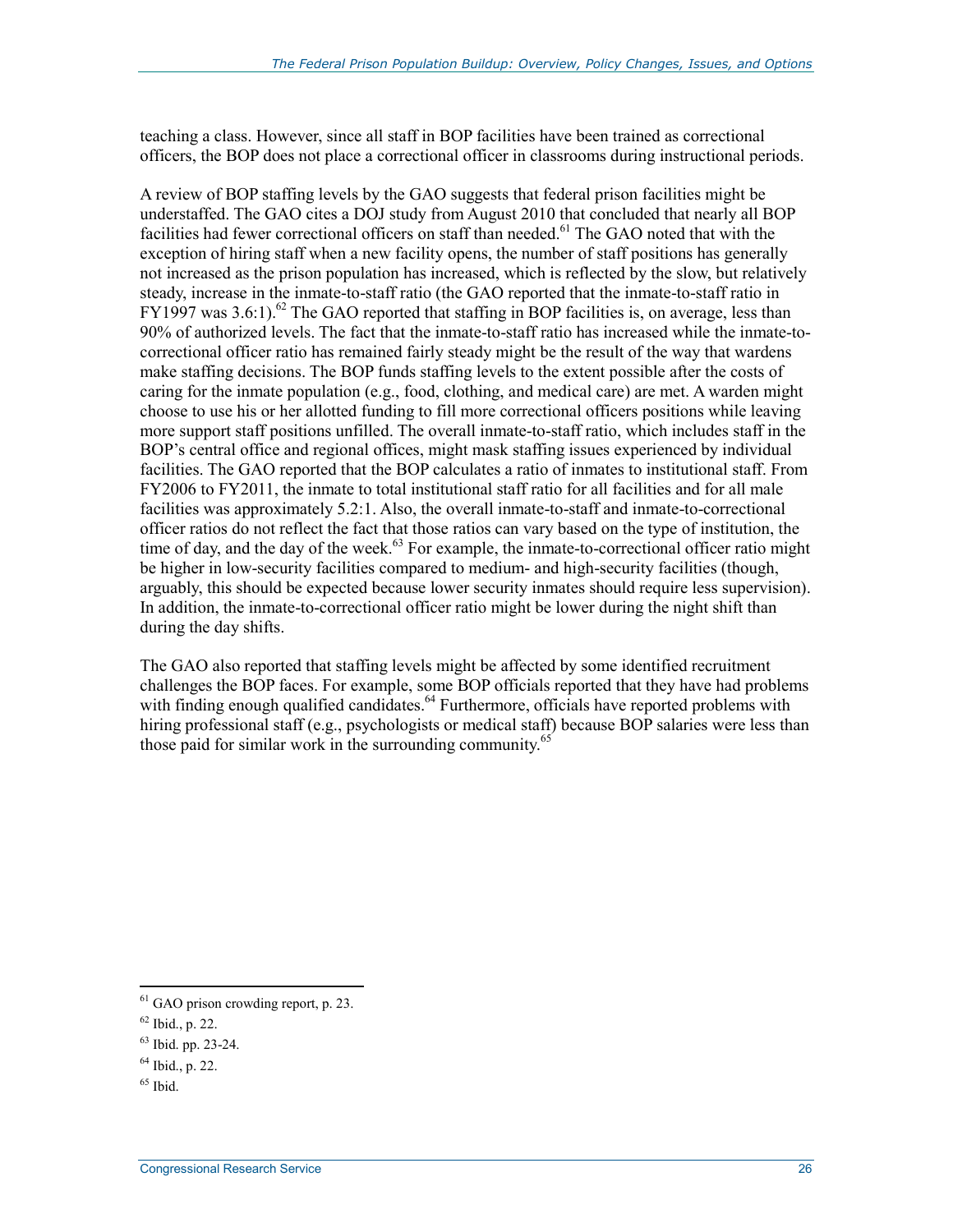

**Figure 12. Change in BOP Staff, Correctional Officers, and Institutional Inmate Population** 

**Source:** Based on a CRS analysis of data provided by the U.S. Department of Justice, Bureau of Prisons.

**Notes:** Changes in the inmate population is only for inmates incarcerated in BOP facilities, not the total inmate population which would include inmates held in private facilities.

The data also show that in order to bring down either the inmate-to-staff ratio or the inmate-tocorrectional officer ratio, there would have to be a significant increase in the BOP's S&E appropriation relative to the growth in the size of the federal prison population.<sup>66</sup>

Inmate-to-staff ratios might be an issue for Congress because it could mean that BOP facilities are less secure. In the research conducted by the BOP that evaluated causes of inmate misconduct (discussed above), the BOP estimated that a one-inmate increase in a prison's inmate-to-staff ratio increased the prison's annual serious assault rate by 4.5 assaults per  $5,000$  inmates.<sup>67</sup> In addition, more inmates per staff member could mean less access to rehabilitative programming because higher inmate-to-staff ratios could mean that BOP would not have the resources to meet the increasing demand for education, substance abuse treatment, and other rehabilitative programs. Through the Second Chance Act of 2007 (P.L. 110-199), Congress has required the BOP to help

<sup>&</sup>lt;sup>66</sup> For more information on how the BOP's appropriations are split between decision units and what funding under those decision units is used for, see CRS Report R42486, *The Bureau of Prisons (BOP): Operations and Budget*, by Nathan James.

<sup>67</sup> *The Effects of Changing Crowding and Staffing Levels in Federal Prisons on Inmate Violence Rates.*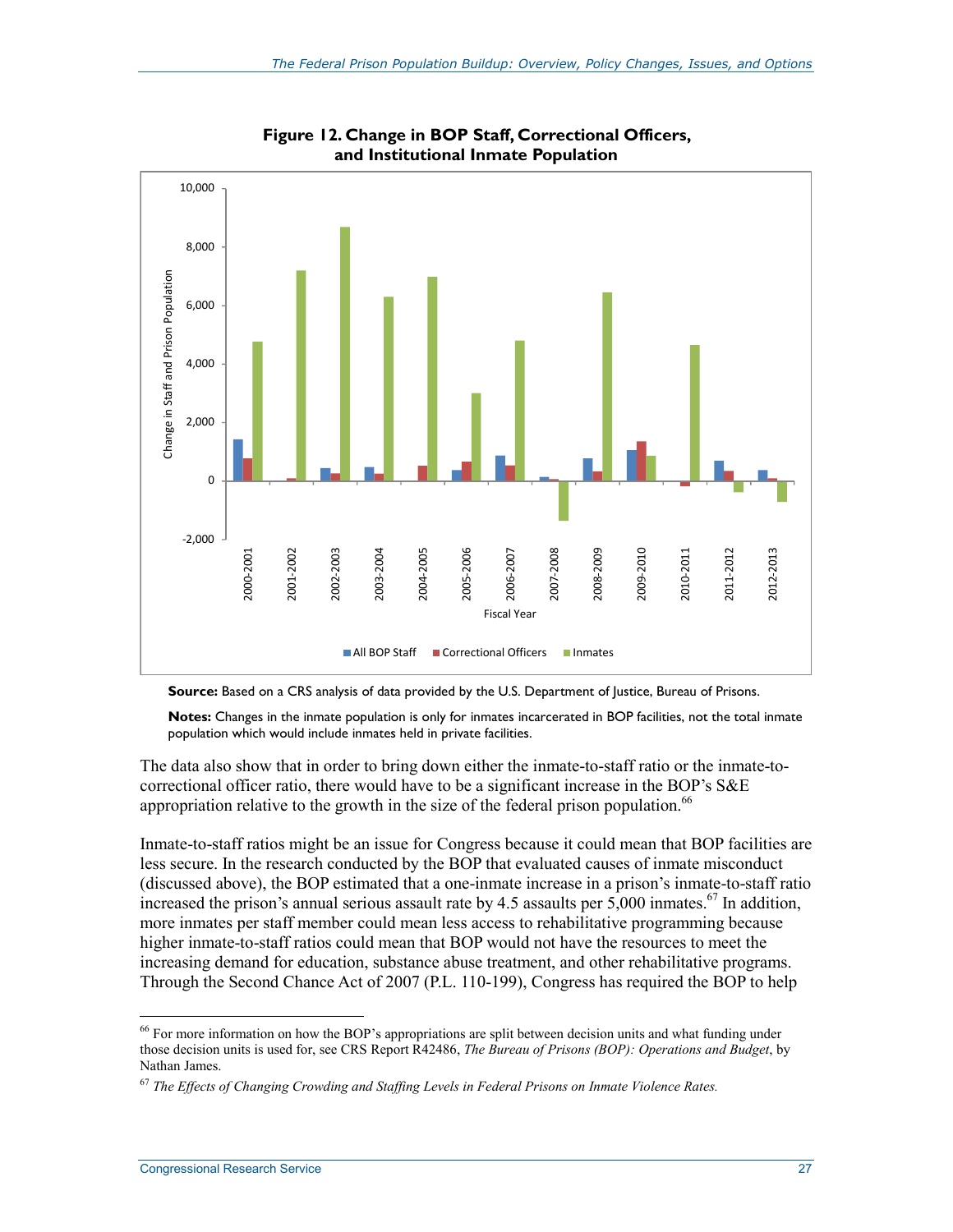prepare inmates for re-entry, and rehabilitative programming could be a key component of the BOP's efforts to prepare inmates for post-release life. Therefore, if the BOP does not have the resources to hire staff at a rate commensurate with the rate of increase in the federal prison population, the BOP might not be able to fully prepare inmates for their transition back to the community.

### **Prison Construction and Maintenance**

Funds for new prison construction and expansion and the modernization and repair of existing facilities come from BOP's Buildings and Facilities (B&F) account. Appropriations for the B&F account have fluctuated over the past 32 fiscal years. Congress made a substantial investment in prison construction and expansion from FY1989-FY1992, with an appropriation of nearly \$3 billion for the B&F account. There was another spike in appropriations for the B&F account between FY1999 and FY2004, when Congress appropriated approximately \$3.4 billion. A comparison of the history of appropriations for the B&F account and historical overcrowding levels in BOP facilities shows that there is a lag between Congress appropriating funding for additional bedspace and a reduction in prison overcrowding. This is because it can take several years for the BOP to identify a location for a new prison, award the contracts for construction of the facility, complete construction, and bring the prison "online" by hiring new employees to staff the facility.

Data provided by the BOP indicate that it is becoming more expensive to expand federal prison capacity. The data presented in **Figure 13** represent the total cost of each prison the BOP has built since 1994 divided by the rated capacity of the facility; this provides an indication of how much it has cost the BOP to expand its rated capacity by one inmate over the past 20 years. The data show that, in general, the per inmate cost of expanding the system's rated capacity increased.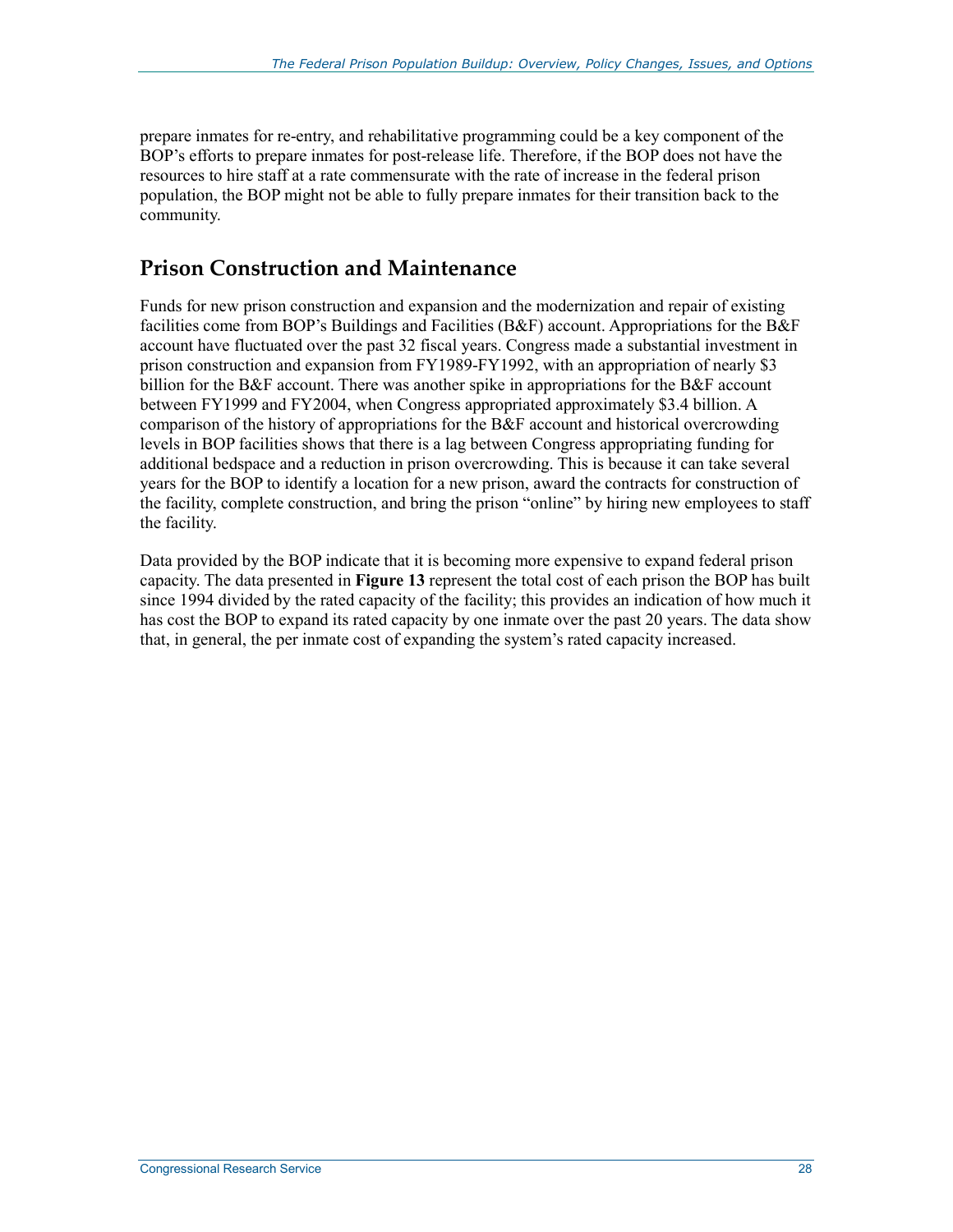

**Figure 13. The Cost of Expanding Rated Prison Capacity by One Inmate** 

**Source:** Based on a CRS analysis of data provided by the U.S. Department of Justice, Bureau of Prisons.

**Notes:** Each bar in **Figure 13** represents the total cost of building a new prison divided by the number of beds in the completed prison. The data are presented in chronological order based on when the prison was opened and accepting inmates.

The growing prison population and related overcrowding is contributing to the deterioration of the BOP's facilities. As discussed above, the B&F account, in addition to providing funding for prison construction, also provides funding for the maintenance of the BOP's prison facilities. The BOP currently operates 119 prison facilities, and approximately one-third of those facilities are more than 50 years old.<sup>68</sup> Moreover, failure to perform adequate maintenance on existing facilities can result in larger capital investment in future years as prisons and utility systems deteriorate and, according to the BOP, can cause direct and/or indirect security problems.<sup>69</sup> According to the BOP, some prisons are experiencing "extensive wear and tear, as well as premature deterioration" because the facilities are holding more inmates than they were originally designed to hold.<sup>70</sup> The BOP reports that it has a backlog of 185 major (projects that cost \$300,000 or more) modernization and repair (M&R) projects with an approximate cost of \$370

<sup>68</sup> U.S. Department of Justice, Bureau of Prisons, *FY2015 Performance Budget, Congressional Submission, Buildings and Facilities*, p. 9.

 $69$  Ibid., pp. 9-10.

<sup>70</sup> Ibid., pp. 23-24.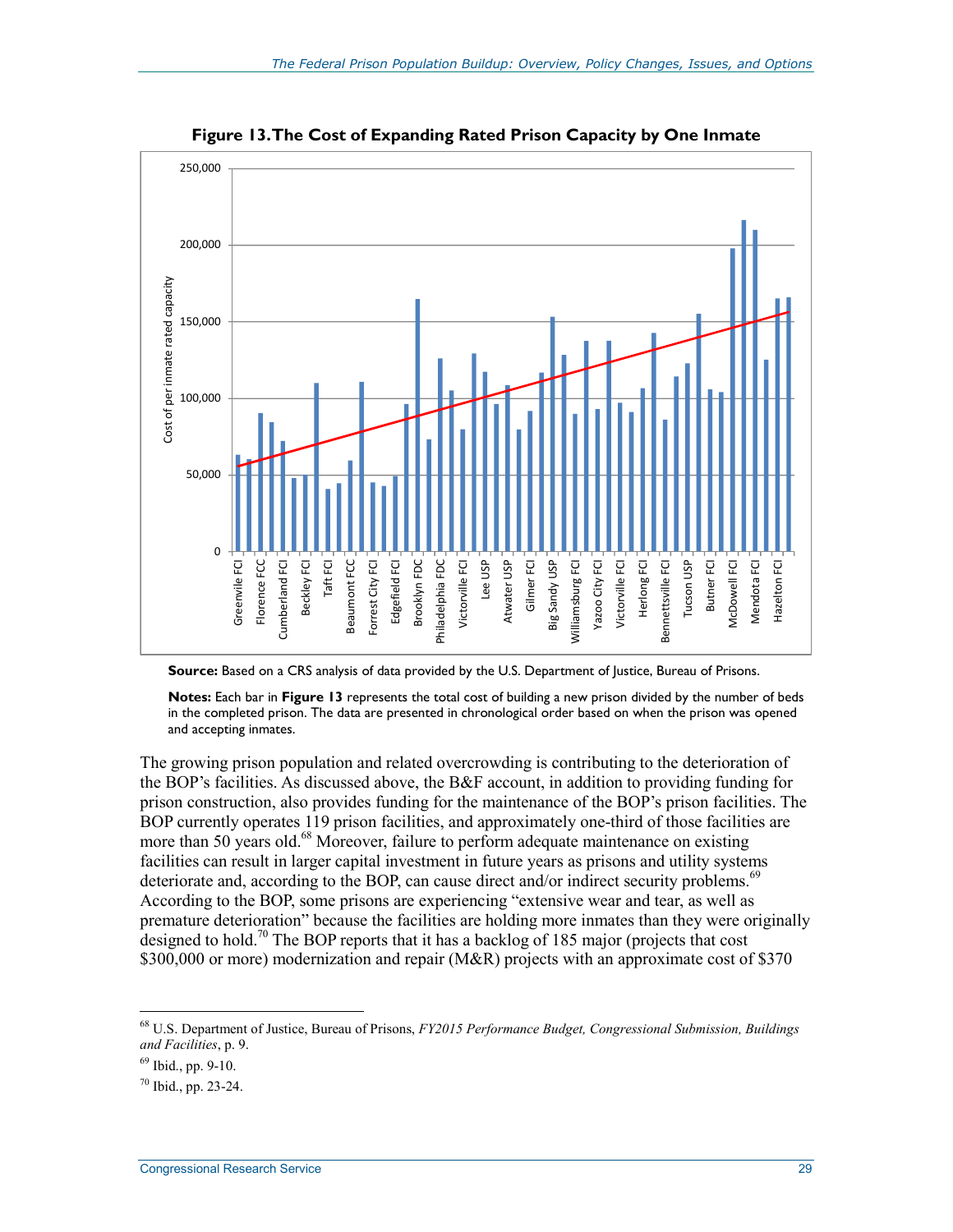million.<sup>71</sup> The amount required to work through the current backlog of M&R projects is more than what Congress has appropriated for M&R projects going back to FY1999 (see **Table A-2**). The estimate only reflects "major" projects (repairs costing \$300,000 or more) that have been approved by the BOP's administration for funding when appropriations are available. As such, the \$342 million estimate probably does not capture the full extent of all needed repairs.

Appropriations for the B&F account have enabled the BOP to expand bedspace at a rate where it can manage overcrowding but not reduce it in any significant manner. The BOP has seen a slight decrease in overcrowding in recent fiscal years, but that is partly the result of a decrease in the number of inmates held in BOP facilities rather than a significant expansion in bedspace. However, recent reductions in funding for the New Construction decision unit under the B&F account mean that the BOP will lack the funding to begin any new prison construction in the near future, which could result in increased overcrowding in the federal prison system if the federal prison population does not continue to decrease (see **Table A-2**).

The current state of expansion in prison capacity means that the BOP cannot close older prisons. It is likely that more money will have to be spent to properly maintain a prison the longer it is in operation, especially when it is housing more inmates than it was rated to hold. In addition to having lower maintenance costs, newer prisons also have the advantage of updated designs and technology upgrades that allow for fewer correctional officers to safely monitor more inmates.

## **Select Policy Options**

The analyses presented above show that the growth in the federal prison population over the past three decades has resulted in an increasingly expensive federal prison system that is overcrowded and aging and where facilities might not be staffed at an optimal level. Congress could choose to address the mounting number of federal inmates either in the context of existing correctional policies or by changing the current policies. Specific policy options under these two courses are discussed in more detail below.

### **Continuing or Expanding Current Correctional Policies**

Under the umbrella of continuing existing policies, Congress could consider addressing issues related to the burgeoning federal prison population by (1) expanding the capacity of the federal prison system, (2) continuing to invest in rehabilitative programming, (3) placing more inmates in private correctional facilities, or some combination of the three.

### **Expanding the Capacity of the Federal Prison System**

Arguably one of the most straightforward approaches for managing the steadily increasing number of federal inmates is to expand the capacity of the federal prison system. Congress could choose to mitigate some issues related to federal prison population growth by appropriating more funding so the BOP could expand prison capacity to alleviate overcrowding, update and properly maintain existing facilities, and hire additional staff. While a large-scale expansion of the federal prison system might help reduce overcrowding, it takes several years for a prison to be built and

<sup>&</sup>lt;u>.</u>  $71$  Ibid., p. 26.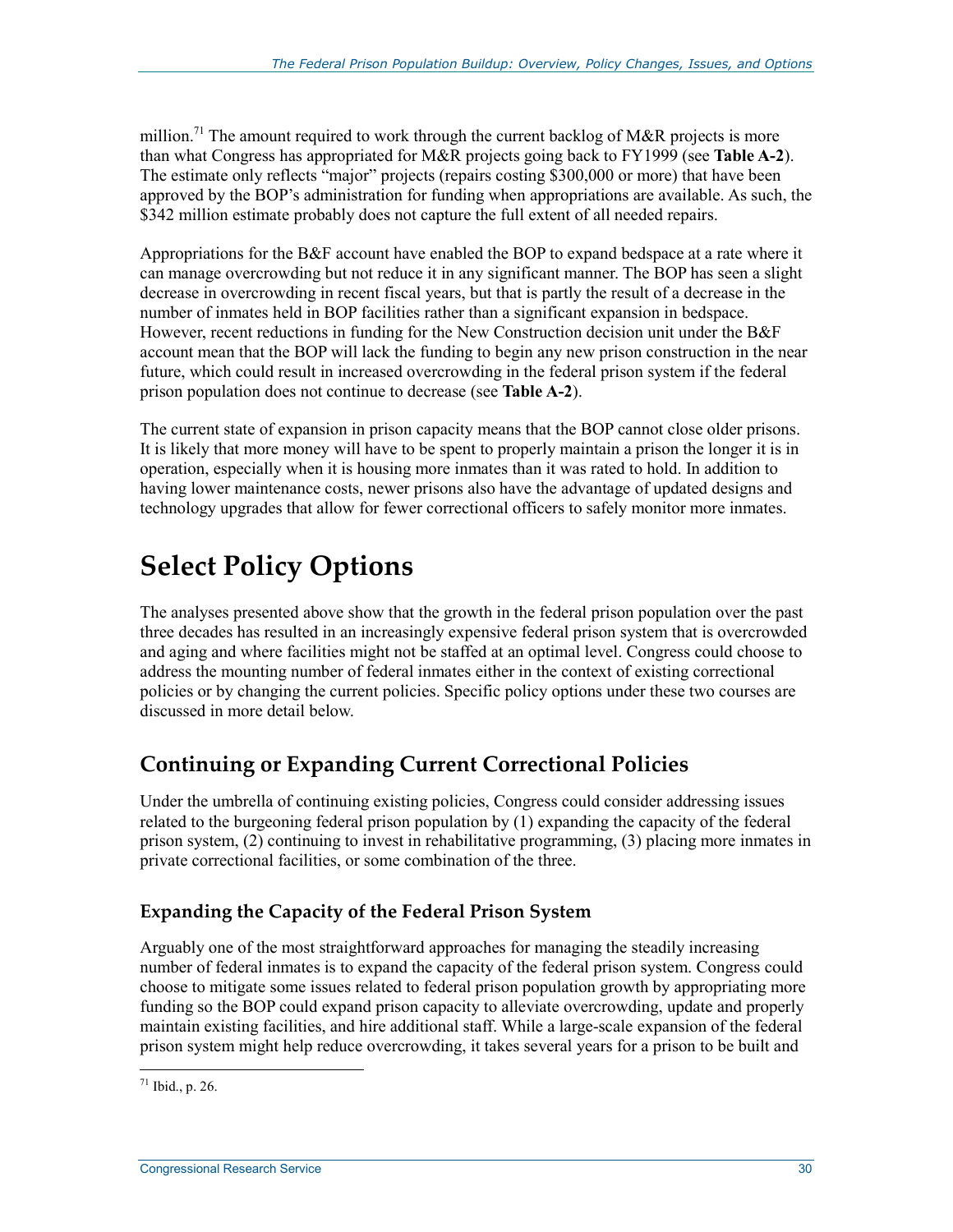be ready to accept inmates, so if Congress chooses to appropriate funding for an expansion of the BOP's infrastructure, it could be several years before overcrowding is reduced. Even if the federal prison population stabilized at the current level, the BOP would have to add over 47,000 additional beds in order to eliminate overcrowding. The BOP projects the federal prison population to increase to nearly  $234,400$  inmates by  $\text{FY2019}^{\frac{7}{2}}$ . These projections are based on what has happened in the past, and as discussed above, the federal prison population has been increasing for more than 30 years. Should Congress choose to invest in a wide-scale expansion of prison capacity, and the prison population decreases in the future, the surplus bedspace could allow the BOP to close some of its older facilities, which, in general, require more maintenance and need higher inmate-to-staff ratios to safely operate.

Critics contend that expanding the capacity of the federal prison system does not address the continued growth of the federal prison population. Also, this policy option would not resolve the issue of the rising cost of the federal prison system; in fact, it could exacerbate it. However, alternatives that would reduce the federal prison population would most likely involve prosecuting fewer people in federal courts, providing ways for inmates to be released before they served a significant proportion of their sentences, putting more inmates into diversionary programs, or placing more offenders on some form of community supervision. If Congress does not wish to take any of these steps, a large-scale expansion of the federal prison system might be the sole way to manage the effects of an increasing prison population. Some may argue that in order to protect public safety Congress should appropriate the funding necessary to expand the federal prison system rather than adopt policy changes that would reduce the prison population through early releases, alternatives to incarceration, or fewer prosecutions.

#### **Investing in Rehabilitative Programs**

A review of the literature on rehabilitative programs (e.g., academic and vocational education, cognitive-behavioral programs, and both community- and prison-based drug treatment) suggests that there are enough scientifically sound evaluations to conclude that they are effective at reducing recidivism, which could potentially help stem growth in the federal prison population in the future.73 The BOP offers a variety of rehabilitation programs such as academic and vocational education, work programs through the Federal Prison Industries (FPI), substance abuse treatment, and cognitive-behavioral programs that focus on promoting pro-social behavior.<sup>74</sup> One possible option for reducing the federal prison population would be to ensure that the BOP has the resources it needs to provide rehabilitative services to inmates.

At a time when some policy makers are considering reducing discretionary funding for federal agencies, there might be some effort to restrain the growth of the BOP's appropriations, including for rehabilitative services. The BOP has to administer the federal prison system within the funds appropriated for it by Congress. As shown in **Figure 9**, the per capita cost of providing rehabilitative programming for inmates has been increasing. If the BOP does not have sufficient resources, it might not be able to provide rehabilitative programming to all inmates who need it. The federal prison population has continued to grow, and unless there is a change in the trend

<sup>72</sup> BOP's FY2015 S&E Budget Justification, p. 3.

<sup>73</sup> Doris Layton MacKenzie, *What Works in Corrections: Reducing the Criminal Activities of Offenders and Delinquents* (New York: Cambridge University Press, 2006), pp. 331-333, hereinafter, "*What Works in Corrections*." 74 For more information on the BOP's rehabilitative programs see CRS Report R41525, *Federal Prison Inmates: Rehabilitative Needs and Program Participation*, by Nathan James.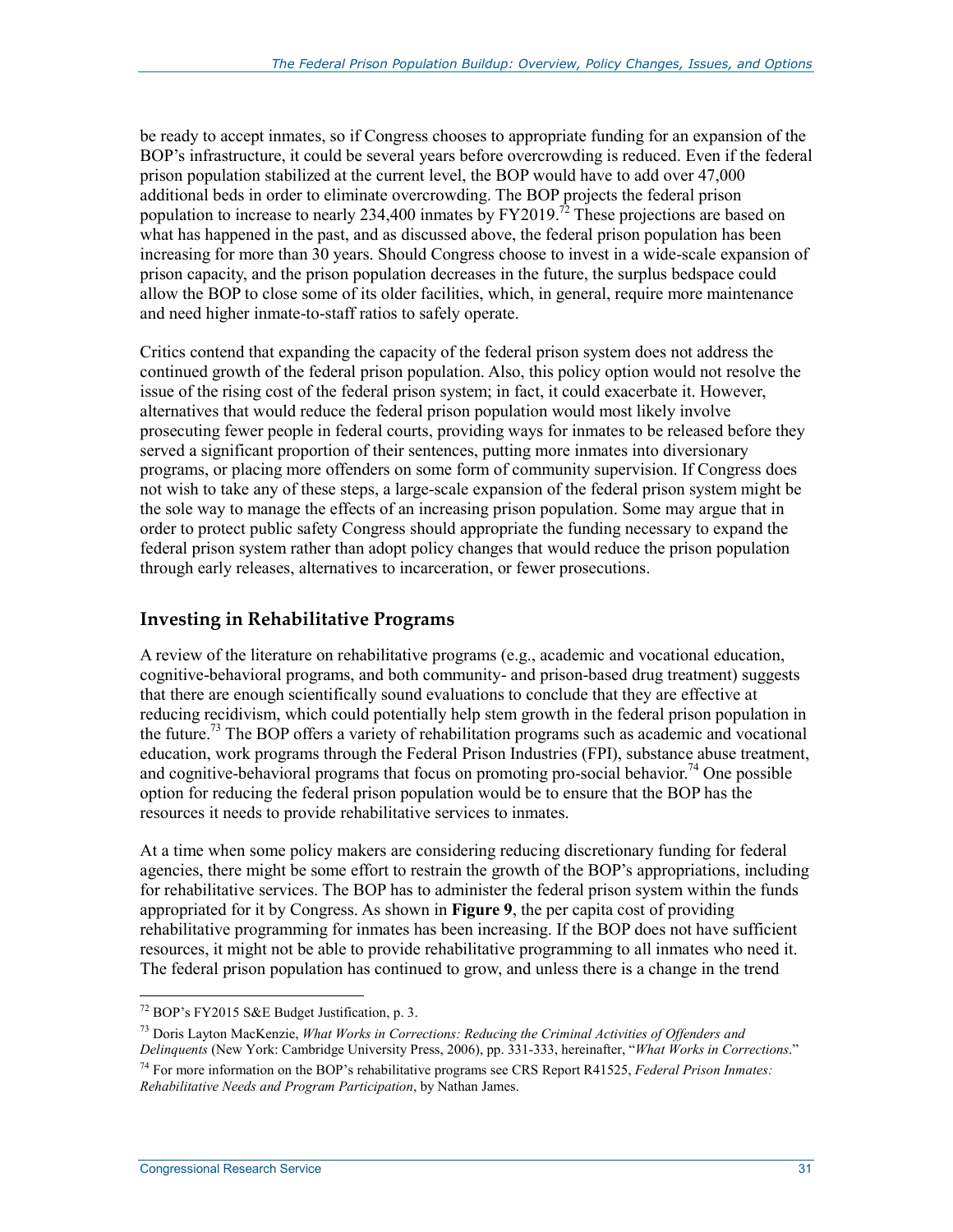over the past 30-plus years, it would appear likely that there will be a growing need for and cost of rehabilitative programming in the federal prison system.

It could be argued that in order to reduce the growing cost of operating the federal prison system, the BOP should reduce funding for rehabilitative programming and invest solely in providing for the subsistence of inmates and maintaining a level of staffing that is adequate to ensure that federal prisons are secure. However, reducing programming opportunities might result in more inmate idleness, which might result in more inmate misconduct. Moreover, as noted above, the BOP is authorized to reduce an inmate's sentence by up to one year for successfully completing a residential substance abuse treatment program; therefore, reducing programming opportunities could hamper one of the few avenues the BOP has for releasing inmates early. It is also possible that BOP might be able to realize some long-term cost savings by successfully rehabilitating inmates. For example, research by the Washington State Institute for Public Policy (WSIPP) suggests that effective rehabilitation programs can result in cost savings.<sup>75</sup>

As policy makers consider the appropriate level of funding for the BOP in light of concerns about the federal deficit and potential freezes or reductions in non-defense discretionary spending, they could consider whether it is prudent to increase resources for the BOP's rehabilitative programs in the near term in order to realize potential long-term benefits. As outlined above, the BOP's appropriations have increased along with the federal prison population. Yet, current funding may be inadequate for the BOP to provide more rehabilitative opportunities to federal inmates. The size of the effect that decreased recidivism among federal offenders would have on the BOP's budget would depend on how many new inmates the BOP incarcerates. If new commitments exceed the number of inmates released who do not return to prison then the demand for prisons, personnel, and inmate programs and services would continue to grow, although possibly at a slower rate. If the number of new commitments is less than the number of inmates released who do not return to prison then the demand for prisons, personnel, and inmate programs and services would decrease. However, even if the growth of the federal prison population slows, the demand for increased BOP appropriations may continue.

#### **Placing More Inmates in Private Prisons**

The BOP has placed an increasing share of federal inmates in contract facilities as a way of managing the growth in the federal prison population. Congress might also consider whether *more* federal inmates should be housed in private facilities as a means of reducing crowding in federal prisons and potentially reducing the cost of operating the federal prison system. The number of inmates under the BOP's jurisdiction held in contract facilities has steadily increased since the early 1980s, and the BOP expects the trend to continue into the later part of this decade. However, the growth in the number of inmates held in contract facilities is mostly the result of more inmates being placed in Residential Reentry Centers (RRCs) at the end of their sentences. Most BOP inmates held in private correctional facilities are low-level, non-citizen offenders. The debate about whether to house inmates in privately operated correctional facilities has been framed by two overarching questions: (1) can private facilities incarcerate inmates at a lower cost and (2) can private facilities provide services that are equal or superior to the services provided in public institutions?

<sup>75</sup> Steve Aos, Marna Miller, and Elizabeth Drake, *Evidence-based Public Policy Options to Reduce Future Prison Construction, Criminal Justice Costs, and Crime Rates*, Washington State Institute for Public Policy, Olympia, WA, October 2006.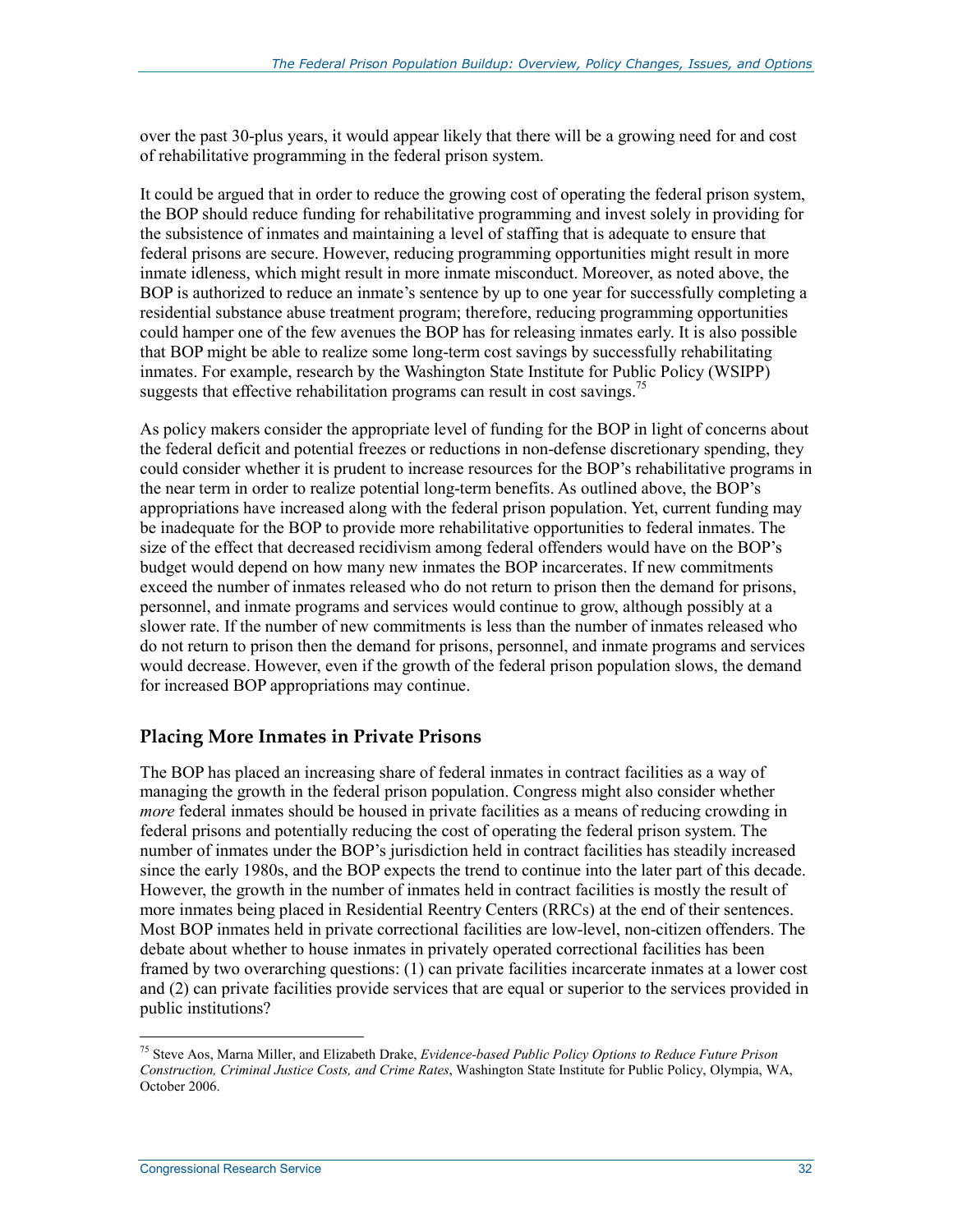The BOP attempted to answer these questions, at the behest of Congress, by operating the Taft Correctional Institution (TCI) as a private facility as a part of a privatization demonstration project.76 The BOP awarded a contract to the Geo Group (formerly Wackenhut Corrections Corporation) to operate the facility from 1997 to 2007.<sup>77</sup> The BOP, through the National Institute of Justice, funded an evaluation of TCI and three similar BOP facilities,<sup>78</sup> which was conducted by Abt Associates, Inc. In addition, the BOP's Office of Research, in conjunction with the Center for Naval Analyses (CNA) Corporation, conducted its own evaluation of TCI and the similar facilities. Both the Abt and BOP evaluations found that TCI was cheaper to operate on a per diem basis than the three comparable facilities, but the two evaluations offer different conclusions as to how much was saved by operating TCI as a private institution. The Abt analysis concluded that the average per diem cost of incarceration for the three BOP-operated facilities in FY1999 was 18.9% greater than the per diem cost of incarceration for TCI; in FY2000 it was 20.0% greater; in FY2001 it was 17.5% greater; and in FY2002 it was 14.8% greater.<sup>79</sup> In comparison, the BOP analysis concluded that the average per diem cost of incarceration for the three BOP-operated facilities in FY1999 was 4.0% greater than the per diem cost of incarceration for TCI; in FY2000 it was 5.4% greater; in FY2001 it was 0.3% greater; and in FY2002 it was 2.2% greater.<sup>80</sup> The two primary reasons for the different conclusions are economies of scale $81$  realized by TCI and differences in how per diem rates were calculated.<sup>82</sup> TCI had on average 300 more inmates each year than the three BOP-operated prisons, which means that TCI was able to take advantage of economies of scale that decreased average costs. In the BOP analysis, the researchers adjusted for these economies of scale by estimating what expenditures would have been for the BOP facilities if they had prison populations similar to TCI. In addition, the Abt analysis assumed that the BOP would not provide many resources to support TCI's operations, resulting in a large amount of savings from reduced indirect overhead costs. The BOP analysis assumed that the BOP would continue to incur some overhead expenses related to overseeing TCI. As such, the BOP included a 10%-12% overhead rate in its analysis.

Both analyses found that TCI had an assault rate that was lower than what would have been expected based on the composition of its inmate populations, but so did two of the other three BOP-operated facilities in the study (the other BOP-operated facility had an assault rate that was similar to what would have been expected). However, random drug testing showed that inmates in TCI were more likely to use drugs than inmates in other BOP facilities. TCI also had two escapes from inside the facility's secure perimeter over a roughly four-year period. In

 $82$  Ibid., p. 34.

<sup>1</sup> <sup>76</sup> The conference report (H.Rept. 104-863) for the Omnibus Consolidated Appropriations Act, 1997 (P.L. 104-208) incorporates, by reference, language from the Senate report (S.Rept. 104-353) to accompany the Senate committeereported version of H.R. 3814 (104<sup>th</sup> Congress), that requires the BOP to undertake "a 5-year prison privatization demonstration project" involving the facility that the BOP built in Taft, CA.

 $77$  The Taft Correctional Institution is still operating as a private facility. After the contract with the Geo Group expired in 2007, the contract was recompeted and it was awarded to Management and Training Corporation.

 $^{78}$  The three similar facilities included in the evaluation were FCI Yazoo City, FCI Elkton, and FCI Forrest City.

<sup>79</sup> Gerry Gaes, "Cost, Performance Studies Look at Prison Privatization," *NIJ Journal* , no. 259 (March 2008), p. 33.  $80$  Ibid.

<sup>&</sup>lt;sup>81</sup> "Economies of scale" generally refers to the increase in efficiency of production that accompanies expanded production. In economic terms, this means that the average cost of the good produced decreases and production increases because fixed costs are shared over an increased number of goods. In terms of the BOP evaluation of TCI, "economies of scale" would refer to the decreased per prisoner costs resulting from spreading the prison's operating costs over a greater number of inmates.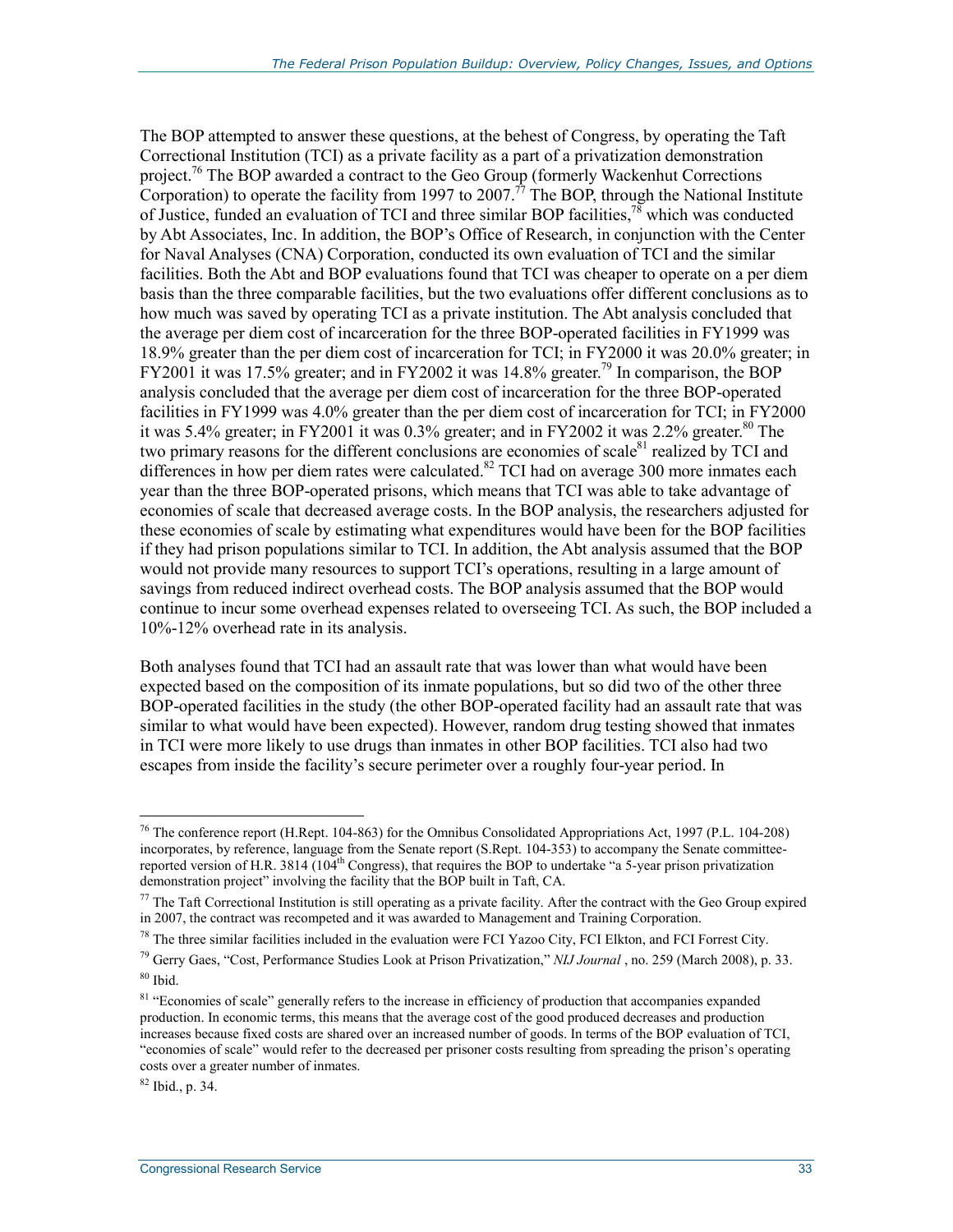comparison, the BOP had three escapes from a secure prison during the same time period, even though the BOP was operating over 100 facilities at the time.

Research that reviewed the results of state and local efforts to privatize correctional systems generally found that it is questionable whether privatization can deliver lower costs and whether services provided by private prisons are comparable to services provided by public prisons.<sup>83</sup> One of the first studies to quantitatively summarize the results of several evaluations of prison privatization efforts found that regardless of whether the prison was privately or publicly operated, the economies of scale, the prison's age, and the prison's security level were the most significant determinants of the daily per diem cost.<sup>84</sup> The researchers concluded that "[a]lthough specific privatization policy alternatives may result in modest cost savings ... relinquishing the responsibility of managing prisons to the private sphere is unlikely to alleviate much of the financial burden on state correctional budgets."85 Their conclusions are echoed by a review of the literature on privatization. In this analysis, the researchers concluded "that prison privatization provides neither a clear advantage nor disadvantage compared with publicly managed prisons. Neither cost savings nor improvements in quality of confinement are guaranteed through privatization."86 However, even though both studies limited their analyses to the most methodologically sound evaluations, these evaluations are still limited to the same issues described above, namely, what costs are considered when the evaluators calculated whether privatization could lower correctional costs. As discussed above, these assumptions can have a considerable effect on the results of the evaluation.

Placing more inmates in private facilities could help alleviate overcrowding in federal prisons without the need to invest in a large-scale expansion of federal prison bedspace. Expanding capacity through contracting for additional bedspace rather than building new prisons could give Congress the flexibility to reduce capacity if the federal prison population decreased in the future. However, research suggests that moving federal prisoners into private prisons might not help to control the rising costs of the federal prison system. Also, medium and high security facilities are the most crowded, and the BOP is less inclined to place medium and high security inmates in private facilities. Congress might also consider whether it wants to place a greater portion of the federal prison population in the custody of private operators when the BOP has less direct oversight over the day-to-day operations of private facilities.

<sup>&</sup>lt;u>.</u> <sup>83</sup> Travis C. Pratt and Jeff Maahs, "Are Private Prisons More Cost-effective Than Public Prisons? A Meta-analysis of Evaluation Research Studies," *Crime and Delinquency*, vol. 45, no. 3 (July 1999), pp. 358-371; Dina Perrone and Travis C. Pratt, "Comparing the Quality of Confinement and Cost-effectiveness of Public Versus Private Prisons: What We Know, Why We Do Not Know More, and Where to Go From Here," *The Prison Journal*, vol. 83, no. 3 (September 2003), pp. 301-322; Brad W. Lundahl, Chelsea Kunz, and Cyndi Brownell, et al., "A Meta-analysis of Cost and Quality of Confinement Indicators," *Research on Social Work Practice*, vol. 19, no. 4 (July 2009), pp. 383-394.

<sup>84</sup> Travis C. Pratt and Jeff Maahs, "Are Private Prisons More Cost-effective Than Public Prisons? A Meta-analysis of Evaluation Research Studies," *Crime and Delinquency*, vol. 45, no. 3 (July 1999), p. 367.

<sup>85</sup> Ibid., pp. 367-368.

<sup>&</sup>lt;sup>86</sup> Brad W. Lundahl, Chelsea Kunz, and Cyndi Brownell, et al., "A Meta-analysis of Cost and Quality of Confinement Indicators," *Research on Social Work Practice*, vol. 19, no. 4 (July 2009), p. 392.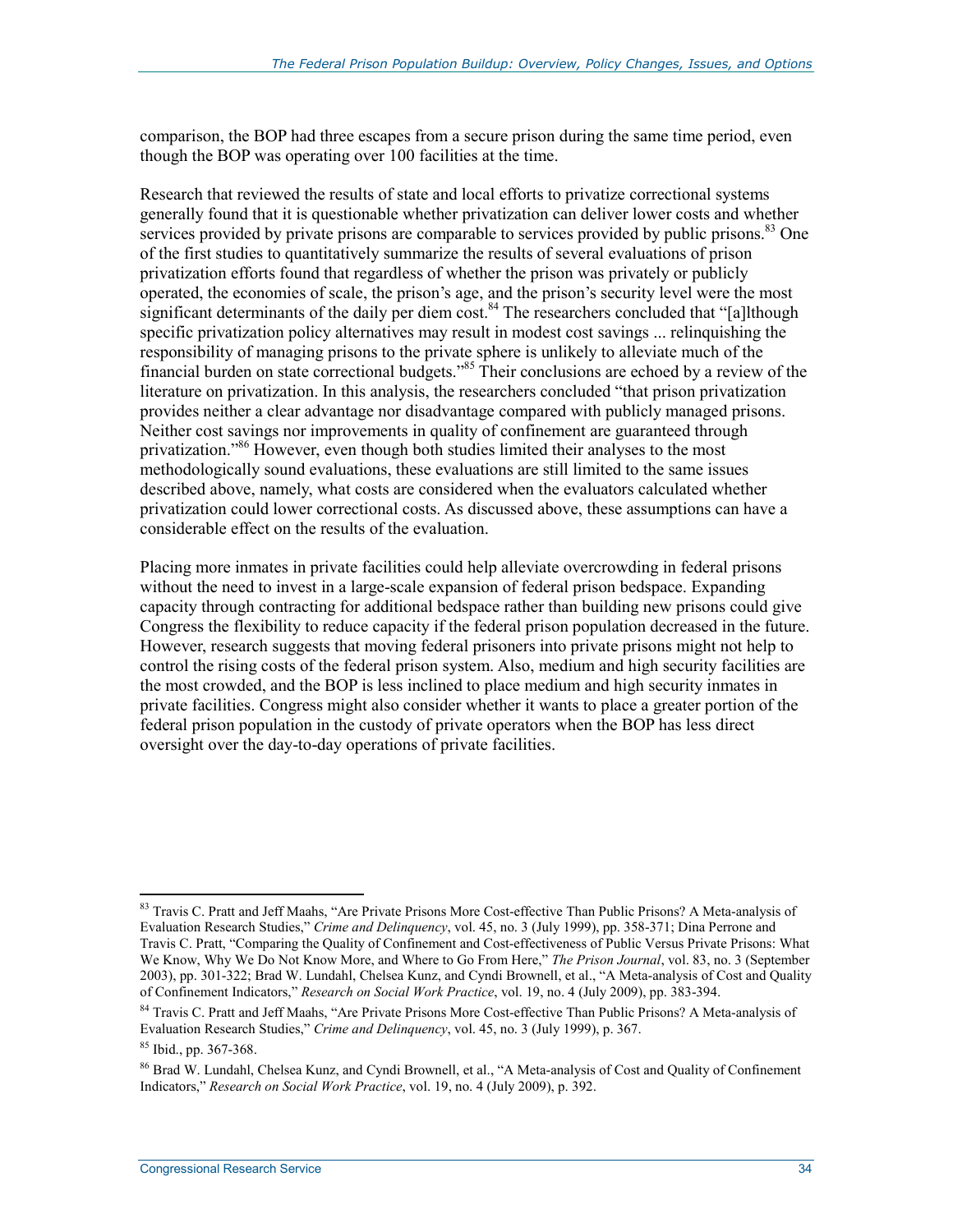### **Changing Existing Correctional and Sentencing Policies to Reduce the Prison Population**

Policy makers might also consider whether they want to revise some of the changes that have been made to federal criminal justice policy over the past three decades. A confluence of these changes has resulted in an increasing number of offenders being sent to federal prisons. Should Congress decide to change federal criminal justice policy to try to reduce the number of inmates held in federal prisons, policy makers might start by considering which offenders are incarcerated and the length of their sentences.

### **Changes to Mandatory Minimum Penalties**

As discussed earlier, the USSC concluded that, in part, mandatory minimum penalties have contributed to the growing federal prison population. It might be argued that some or all mandatory minimum penalties should be repealed as a way to manage the growth of the federal prison population. Allowing defendants to be sentenced using the federal sentencing guidelines could allow for more individualized sentencing, thereby allowing the court to mete out punishment using an array of variables that reflect a more nuanced analysis of a defendant's culpability. Opponents of widespread use of mandatory minimum penalties contend that they are a blunt instrument with which to determine a proper sentence. The USSC reported that "certain mandatory minimum provisions apply too broadly, are set too high, or both, to warrant the prescribed minimum penalty for the full range of offenders who could be prosecuted under the particular criminal statute." $\frac{357}{8}$  Also, to the extent that mandatory minimum penalties have contributed to sentence inflation as a result of the USSC incorporating them into the federal sentencing guidelines, repealing some mandatory minimum penalties might reduce the amount of time inmates serve in federal prison.

However, proponents of the continued use of mandatory minimum penalties contend that after the Supreme Court's ruling in *United States v. Booker*<sup>88</sup> and its progeny (e.g., *Gall v. United States*<sup>89</sup> and *Kimbrough v. United States*),<sup>90</sup> which rendered the sentencing guidelines effectively advisory, Congress has a responsibility to set minimum penalties for some offenses as a way to limit judicial discretion, thereby preventing unwanted sentencing disparities. It has been argued that mandatory minimum penalties promote uniformity and fairness for defendants, transparent and predictable outcomes, and a higher level of truth and integrity in sentencing.<sup>91</sup> Also, should Congress choose to repeal some or all mandatory minimum penalties, policy makers would relinquish their ability to control the amount of time inmates serve for certain offenses.

Even if Congress chooses not to repeal any mandatory minimum sentences, policy makers could review current mandatory minimum penalties to ensure that they are (1) not excessively severe,

<sup>1</sup> <sup>87</sup> *Mandatory Minimum Penalties in the Federal Criminal Justice System*, p. 345.

<sup>88 543</sup> U.S. 220 (2005).

<sup>89 552</sup> U.S. 38 (2007).

<sup>90 552</sup> U.S. 85 (2007).

<sup>91</sup> Erik Luna and Paul G. Cassell, "Mandatory Minimalism," *Cardozo Law Review*, vol. 32, no. 1 (September 2010), p. 11.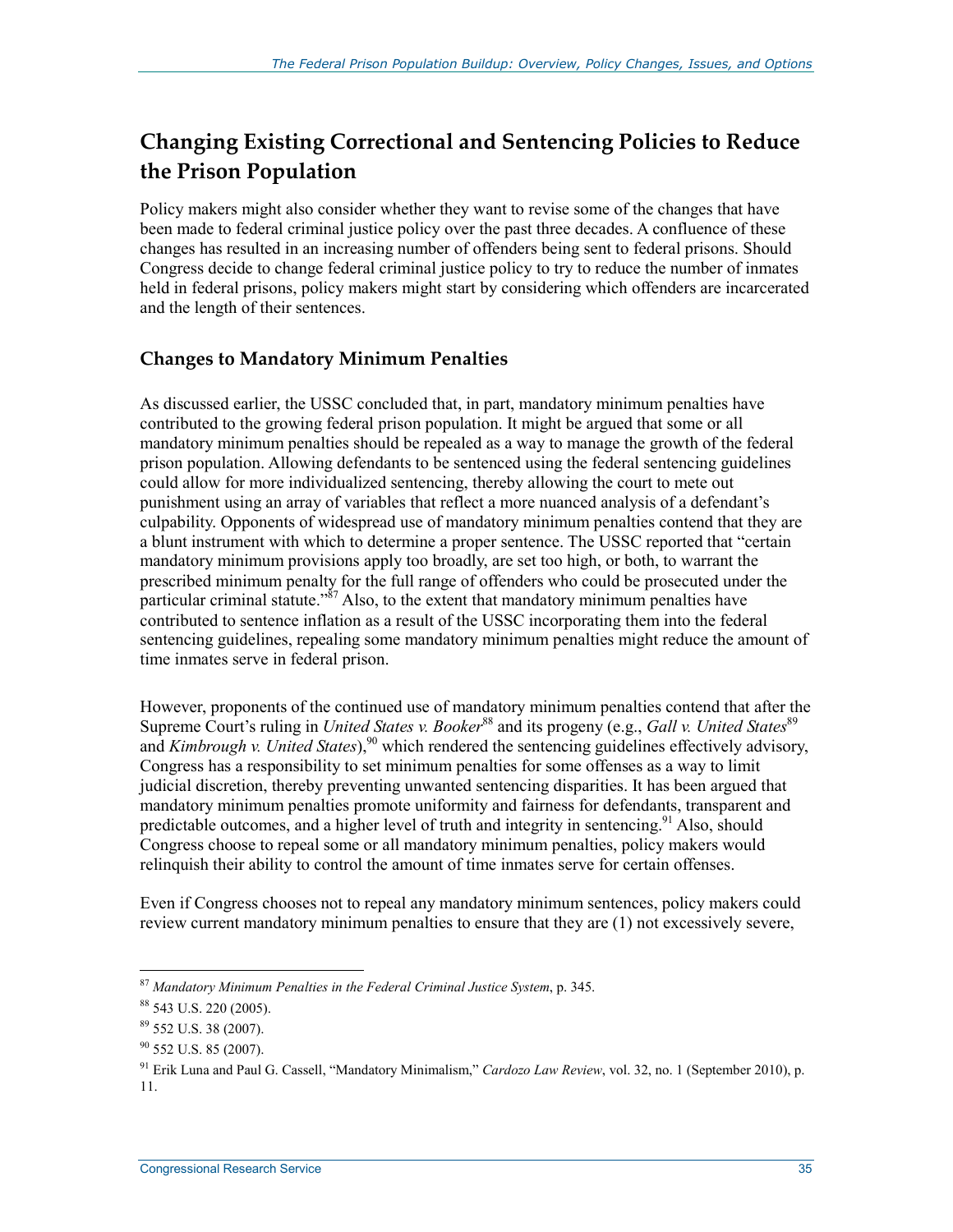(2) narrowly tailored to apply only to those offenders who warrant such punishment, and (3) applied consistently.<sup>92</sup>

#### **Alternatives to Incarceration**

During the 1980s many states instituted a series of alternatives to incarceration as a way to respond to an increasing number of convicted offenders and wide-scale prison overcrowding.<sup>93</sup> Prior to this, sentencing options were limited to incarceration or probation. However, there was growing sentiment that some crimes were too severe to be punished by placing the offender on probation, but those same crimes were not severe enough to warrant incarceration. Therefore, states started to develop a series of alternative sentences that fell somewhere between probation and incarceration. These alternatives included house arrest, electronic monitoring, intensive supervision, boot camps, split sentences, day reporting centers, fines, and community service.<sup>94</sup> The programs provide graduated sanctions that might be more appropriate than either probation or incarceration, and provided a higher level of offender restraint and accountability than traditional probation. Some also provide higher levels of treatment or services for problems such as substance abuse, low education levels, and unemployment.

A majority of the evaluations of intensive supervision and electronic monitoring programs found that there was no significant difference in recidivism rates between offenders sentenced to alternatives to incarceration and offenders in control groups.<sup>95</sup> This means that increasing surveillance and control of offenders' activities does not decrease their criminal activities. Ironically, while these programs were created as a means of reducing the number of incarcerated individuals, the increased surveillance might increase the probability that violations of the terms of probation will be detected, which could increase the number of inmates as probationers are often incarcerated for technical violations. One shortcoming of the research is that since most intensive supervision programs increase the probability of detection, there is no way to tell if the underlying level of criminality changed between the treatment and control groups, that is, the increased probability of detection might mean that offenders in the control group are simply more likely to be caught when they commit crimes, even though offenders in the control group commit crime at the same, or even higher, rate. Also, the research tended to focus on whether the restraining aspects of the program could reduce recidivism. Some evaluations found that inmates who received treatment while participating in an intensive supervision program were less likely to be arrested.<sup>96</sup>

#### *Placing More Inmates on Probation*

Congress could consider whether there are alternative ways to properly manage offenders convicted of committing relatively minor crimes without sending them to prison. Data from BJS show that in FY2011 over half of inmates entering federal prison were sentenced to three years or less. Given the relatively short sentences these inmates received, it is likely that they were sentenced for relatively minor offenses. One policy option Congress could consider is amending

<sup>92</sup> *Mandatory Minimum Penalties in the Federal Criminal Justice System*, p. 368.

<sup>93</sup> *What Works in Corrections*, p. 304.

<sup>94</sup> Ibid.

 $95$  Ibid., p. 306.

<sup>96</sup> Ibid., p. 318.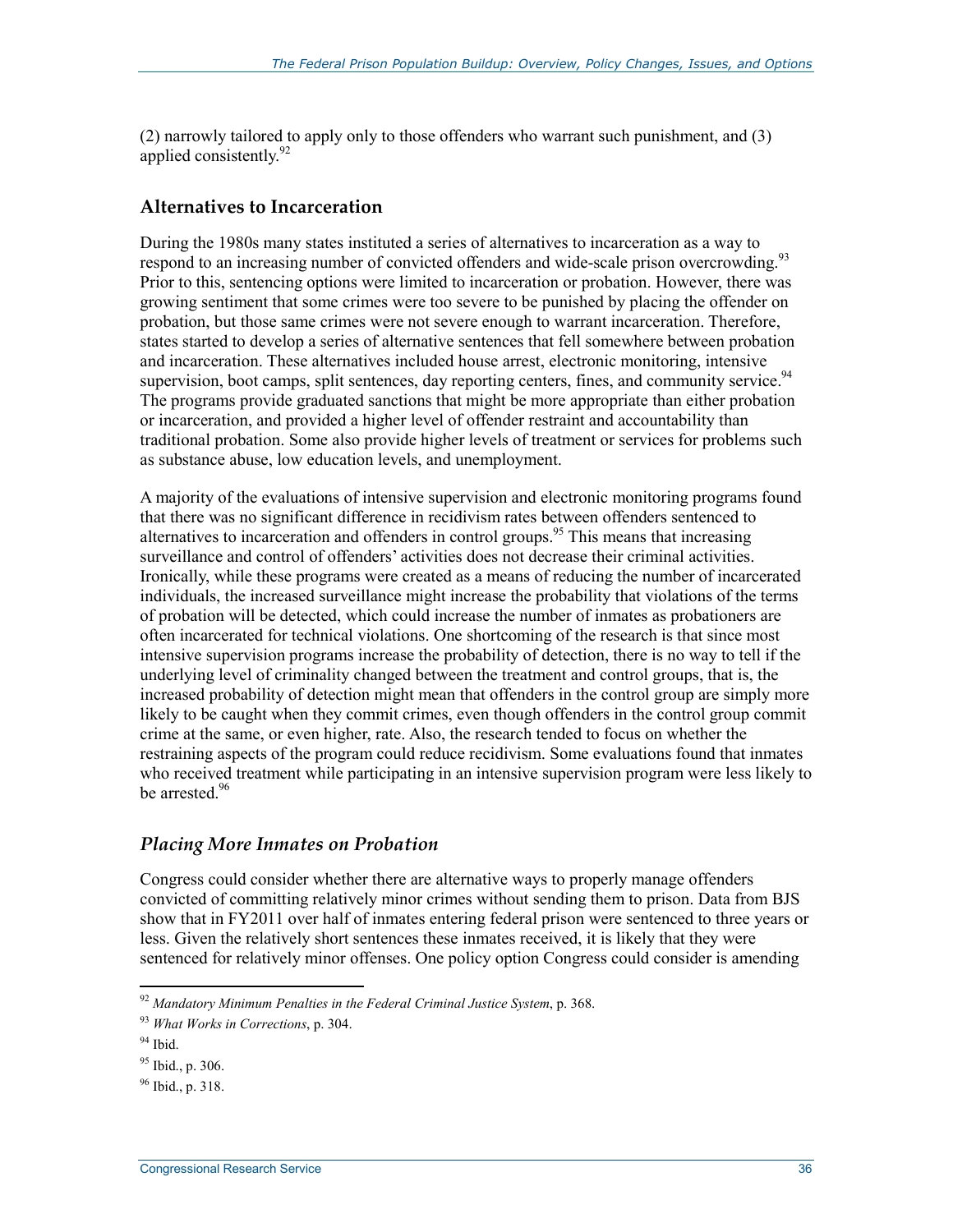penalties for some offenses to allow more defendants to be placed on probation rather than being sentenced to a period of incarceration. However, the *Booker* decision that rendered the federal sentencing guidelines advisory might influence any debate Congress would have over who would be placed on probation. The sentencing guidelines placed substantial restrictions on when courts could sentence defendants to probation. Under Section 5B1.1 of the sentencing guidelines, defendants can only be placed on probation if their sentence under the guidelines is equal to or less than 15 months. Nonetheless, after the Supreme Court's ruling in *Booker*, federal judges are not required to impose a sentence within the range calculated under the sentencing guidelines. Therefore, judges can impose probation for offenders unless (1) the defendant has been convicted of a class A or B felony,  $\frac{97}{2}$  (2) probation is statutorily precluded as a sentencing option, or (3) the defendant is sentenced to a term of imprisonment for the same or different offense that is not a petty offense.<sup>98</sup>

Data from the Administrative Office of the U.S. Courts suggest that in the post-*Booker* era courts have not chosen to sentence outside the guideline range to place more offenders on probation. Since the mid-1970s, a dwindling proportion of defendants sentenced for federal offenses were placed on probation (see **Figure 14**). The decrease in the proportion of sentenced defendants placed on probation coincides with the implementation of the federal sentencing guidelines. The data also show that the proportion of defendants that were placed on probation has further decreased since the *Booker* decision. Approximately 14% of defendants in FY2004 received probation; by FY2012, about 11% of defendants were placed on probation.

Data show that the risk of recidivism for probationers is the highest in the first year after being placed on probation.<sup>99</sup> It has been argued that surveillance and services should be front-loaded (i.e., more intensive at the beginning of a term of probation) to try to mitigate recidivism and other negative consequences that might occur during the first year that an offender is serving on probation.

A common argument from advocates of decreasing the use of incarceration is that it is cheaper to supervise an offender in the community than it is to incarcerate that individual. The Administrative Office of the U.S. Courts reports that the average annual cost of probation supervision was \$3,347 per probationer in  $2012^{100}$  In comparison, the average annual cost of incarceration for FY2012 was \$29,027 per inmate. However, some of the lower cost of probation relative to incarceration might be the result of fewer and lower-risk offenders being placed on probation. It is possible that the annual cost of probation would increase if Congress expanded the number of people placed on probation and implemented some of the changes discussed below.

<sup>1</sup>  $97$  A class A felony is an offense where the maximum term of imprisonment authorized is life imprisonment or death. A class B felony is an offense where the maximum term of imprisonment authorized is 25 years or more. 18 U.S.C. §3559(a).

<sup>98 18</sup> U.S.C. §3561(a).

<sup>&</sup>lt;sup>99</sup> Ibid., p. 519.

<sup>&</sup>lt;sup>100</sup> Administrative Office of the U.S. Courts, "Supervision Costs Significantly Less than Incarceration in Federal System," July 18, 2013 (document on file with author).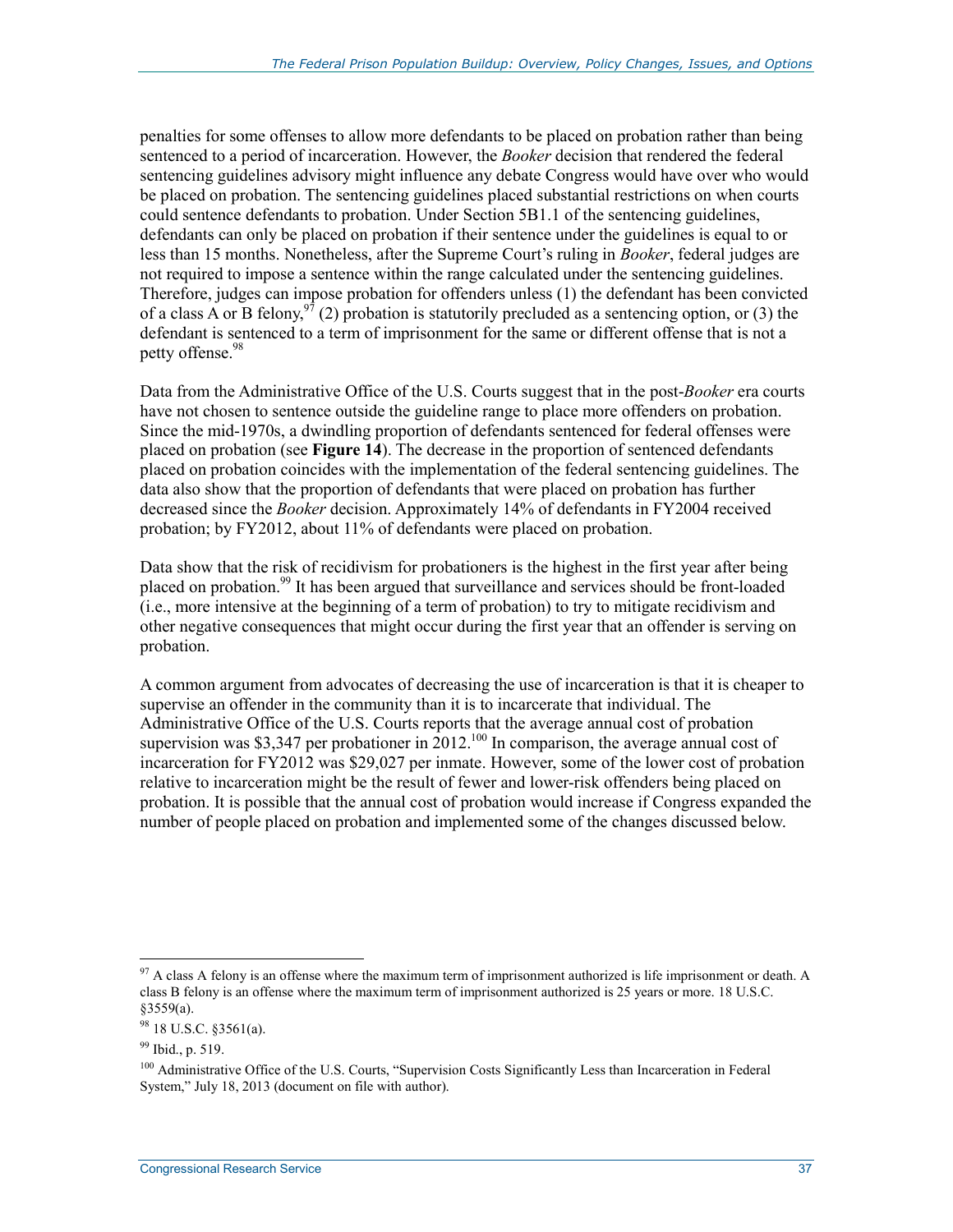

**Figure 14. Proportion of Sentenced Defendants in Federal Courts Placed on Probation** 

**Source:** FY1970-FY1996 data were taken from *Sourcebook of Criminal Justice Statistics, 1996*, Table 5.27. Data for FY1997-FY2012 were taken from *Judicial Business of the U.S. Courts* for each respective fiscal year.

Should Congress choose to expand probation as a sentencing option for more offenses, research suggests that probation programs that use a validated risk assessment tool to sort offenders into high- and low-risk groups and focus resources and supervision on higher-risk offenders might be more effective at reducing recidivism.<sup>101</sup> Research also suggests that probation programs that offer a mix of evidence-based treatment that is delivered to offenders who are the most likely to benefit from it along with surveillance are more effective at reducing recidivism than surveillance-only probation.<sup>102</sup> As one expert noted, "'[t]reatment' alone is not enough, nor is 'surveillance' by itself adequate. Programs that can increase offender-to-officer contact *and* [emphasis original] provide treatment have reduced recidivism."103 Researchers have found that participants in probation programs that subject probationers with substance abuse issues to frequent random drug testing and that require probationers who violate the terms of their probation to serve intermediate sanctions, such as a short stay in jail, are less likely to recidivate

<sup>101</sup> Joan Petersilia, "Community Corrections: Probation, Parole, and Prisoner Reentry," in *Crime and Public Policy*, ed. James Q. Wilson and Joan Petersilia (New York: Oxford University Press, 2011), pp. 521-522, hereinafter, "Community Corrections: Probation, Parole, and Prisoner Reentry."

<sup>102</sup> Ibid., p. 522.

 $103$  Ibid.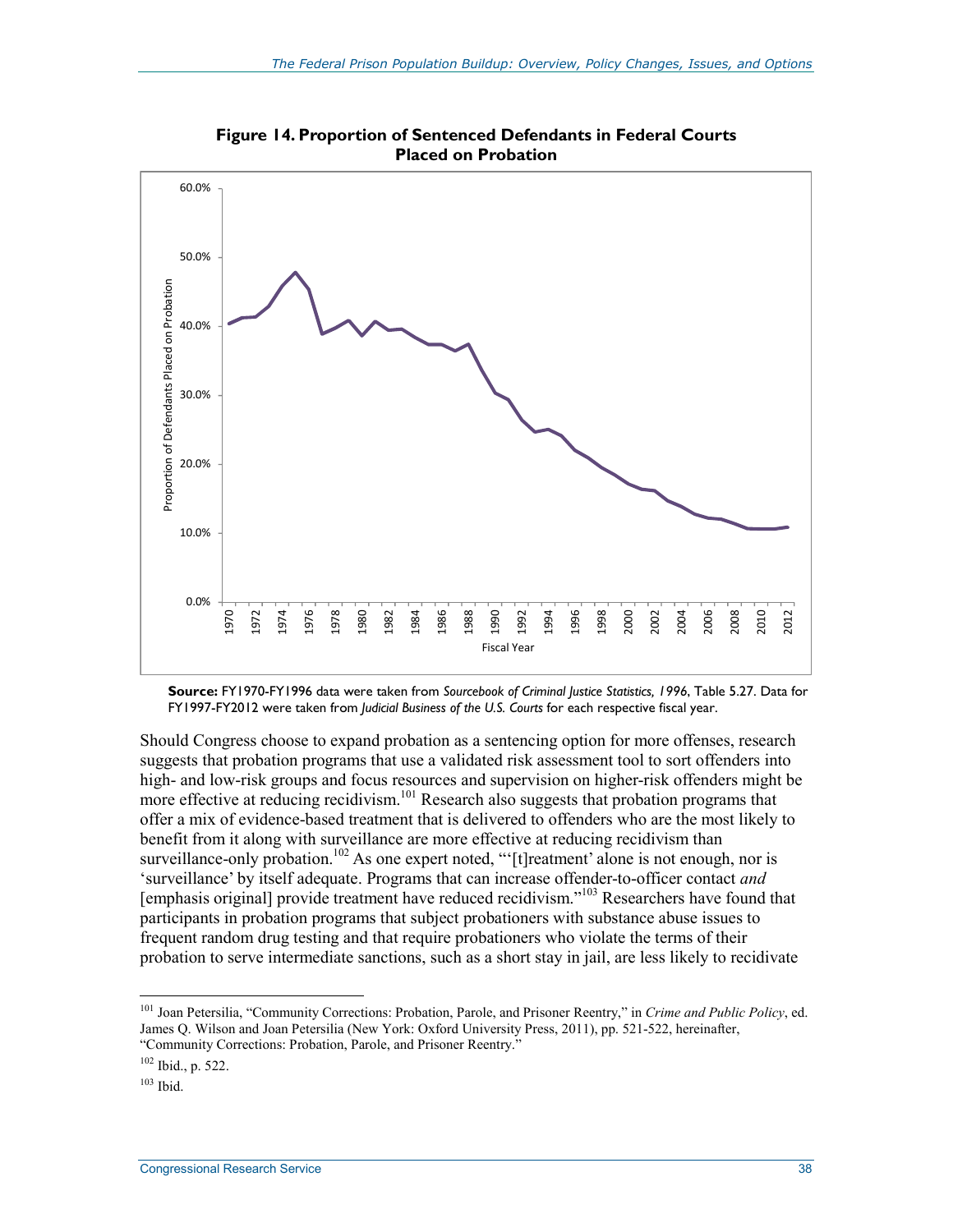than those who were on regular probation.<sup>104</sup> Another option Congress might consider is allowing probationers who strictly adhere to their conditions of probation to be released early. Research has shown that an earned discharge strategy can reduce recidivism.<sup>105</sup>

#### *Expanding the Use of Residential Reentry Centers*

Congress could also consider extending the BOP's authority to place inmates with short sentences who are deemed to be low security risks directly into Residential Reentry Centers (RRCs, i.e., halfway houses). A *New York Times* (*Times*) investigation of halfway houses in New Jersey might raise some questions among policy makers about whether placing some federal inmates in RRCs rather than federal prisons is a viable policy option. Like the BOP, the New Jersey Department of Corrections contracts with private halfway houses to give inmates the opportunity to reestablish themselves in society before being released from custody. The *Times* investigation found that approximately 5,100 inmates have escaped since 2005 and that some inmates have committed new offenses after they escaped.<sup>106</sup> However, many escaped inmates were captured or returned within hours or days.<sup>107</sup> The *Times* also uncovered instances of lax security because counselors were either poorly trained, outnumbered, or feared for their safety; inmate-on-inmate violence; and questionably delivered rehabilitative services.<sup>108</sup>

The Department of Justice's Office of the Inspector General (OIG) completed an audit of six  $RRCs<sup>109</sup>$  that the BOP had contracts with to determine whether the RRCs' operations were conducted in compliance with the BOP's requirements and whether the BOP effectively administers and monitors RRC contracts.<sup>110</sup> The OIG's audit included a review of the files of 177 inmates who were transferred to one of the six RRCs between FY2008 and FY2010. The OIG concluded that the RRCs adequately met most Statement of Work  $(SOW)^{111}$  requirements; however, the six RRCs did not fully comply with conditions related to substance abuse testing, escapes, and authorized inmate absences. Specifically, the OIG found that 30% of the inmates with histories of substance abuse did not have documentation showing that they were given required drug tests.<sup>112</sup> The OIG found that from FY2008 to FY2010, approximately 3% of the

<sup>104</sup> Kevin McEvoy, "HOPE: A Swift and Certain Process for Probationers," *NIJ Journal*, no. 269 (March 2012), p. 17.

<sup>&</sup>lt;sup>105</sup> Community Corrections: Probation, Parole, and Prisoner Reentry, p. 524.

<sup>106</sup> Sam Dolnick, "As Escapees Stream Out, a Penal Business Thrives," *New York Times*, June 17, 2012, p. A1. 107 Ibid., p. A16.

<sup>108</sup> Sam Dolnick, "Poorly Staffed, a Halfway House in New Jersey is Mired in Chaos," *New York Times*, June 18, 2012; Sam Dolnick, "At Penal Unit, A Volatile Mix Fuels a Murder," *New York Times*, June 19, 2012.

<sup>109</sup> The RRCs were located in Denver, CO; Leavenworth, KS; El Paso, TX; Boston, MA; Washington, DC; and Kansas City, MO.

<sup>110</sup> U.S. Department of Justice, Office of the Inspector General, *Audit of the Federal Bureau of Prisons' Contracting for and Management of Residential Reentry Centers*, Audit Report 12-20, Washington, DC, March 2012, p. 5.

<sup>&</sup>lt;sup>111</sup> The Statement of Work (SOW) for RRCs is the primary document that outlines all of the BOP's requirements for contractors operating RRCs. The SOW requires RRCs to develop individualized program plans for each inmate that focus on, when applicable, reestablishing relationships with family, obtaining and maintaining employment, obtaining drug and alcohol abuse treatment, and finding housing. At the same time each RRC must: (1) be able to locate and verify the whereabouts of inmates at all times; (2) establish an surveillance program to deter and detect the illegal introduction of drugs and alcohol into the facility; (3) effectively discipline inmates; and (4) prepare and maintain required documentation. Ibid., p. 3.

<sup>&</sup>lt;sup>112</sup> RRCs are required to randomly test at least 5% of all inmates for drugs and alcohol monthly, with a minimum of one inmate tested per month. In addition, an inmate with a known history of drug abuse, or who is suspected of illegal drug use, must be tested no less than four times per month. RRCs are also required to give inmates a breathalyzer test (continued...)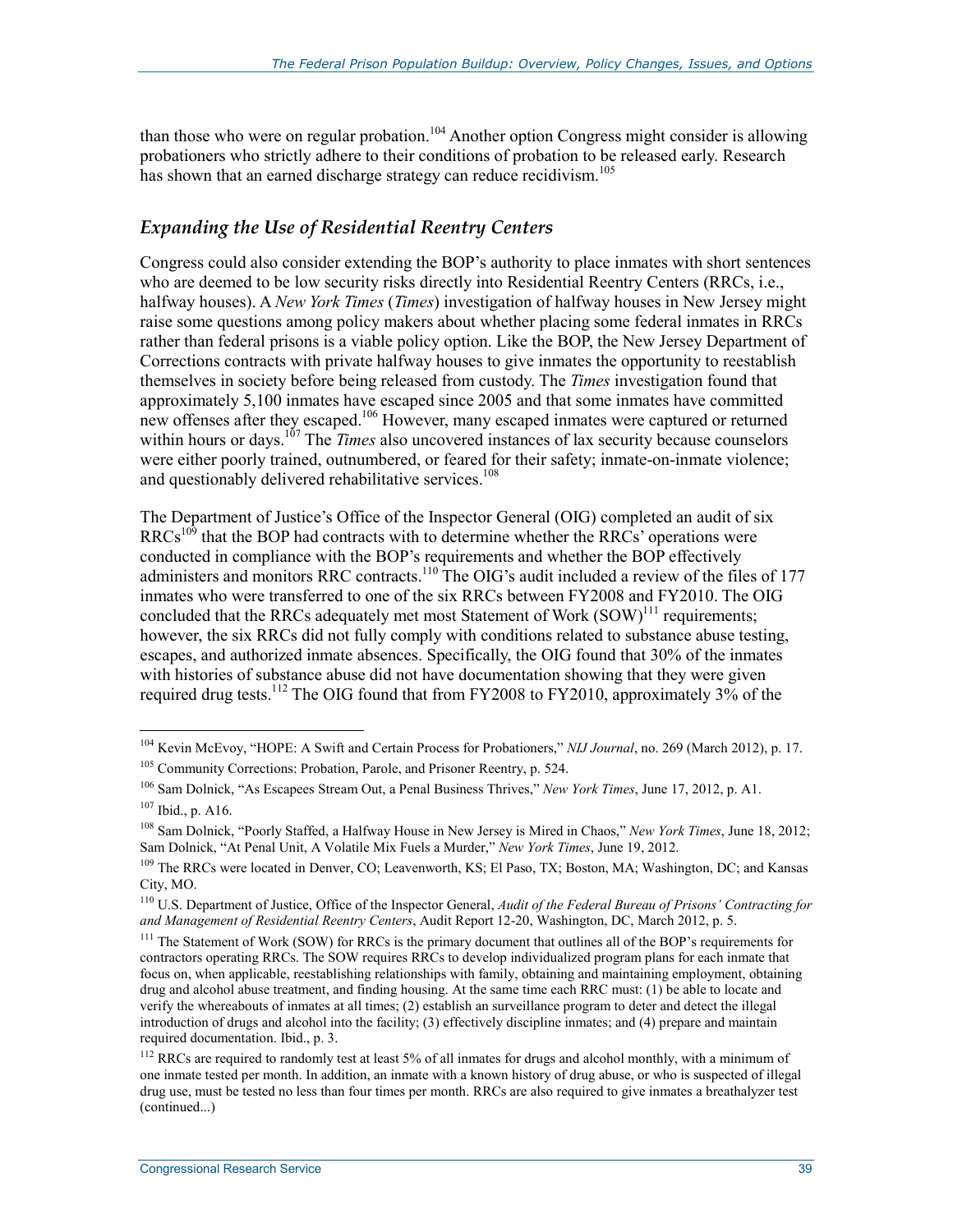inmates transferred to the six RRCs included in the audit escaped.<sup>113</sup> In addition, the OIG found that 92 of the 177 inmates included in the audit had 434 authorized absences where they returned to the RRC more than one hour late, and no disciplinary action was taken or documented for 65 of the 71 inmates who returned more than one hour late with no reason for their tardiness.<sup>114</sup> The OIG also concluded that the BOP's monitoring procedures were sufficient to identify most RRC deficiencies related to compliance with the SOW and that corrective actions were implemented.

The *Times* investigation of halfway houses in New Jersey and the OIG's audit of RRCs might raise some potential issues for Congress. The *Times* report suggests that several of the problems experienced in the halfway houses that were the subject of its investigation resulted from the New Jersey Department of Corrections and local sheriffs' departments using halfway houses as a means of reducing prison and jail overcrowding, which resulted in inmates with violent histories and/or who were convicted for violent offenses being placed in halfway houses. These inmates were then supervised by employees with little training, who were not correctional officers and who, in some instances, feared the inmates because they were substantially outnumbered. This suggests that if Congress wanted to use RRCs as a way of reducing overcrowding in federal prisons that placement in RRCs should be limited to low-level, non-violent offenders. The *Times* article includes accounts from staff who reported fearing for their safety while patrolling the halfway houses at night because of lax security and high inmate-to-staff ratios. This might mean that should RRCs be used as a way to reduce the number of inmates held in federal prisons, the BOP will need to ensure that RRCs have properly trained and adequate staff and that the RRCs have satisfactory security measures in place. The findings from the OIG audit suggest that the BOP might need to increase its oversight of the RRCs it contracts with. This could mean that the BOP would need additional staff and an increase in its travel budget so BOP staff could make more frequent visits to RRCs.

If policy makers were concerned about whether RRCs are a valid alternative to placing some offenders in federal prison, Congress could choose to provide funding for a program that would allow the federal government to contract with local jails to provide short-term bedspace. One possible example is the Cooperative Agreement Program (CAP) whereby the U.S. Marshals Service (USMS) provided capital investment funding to local jails in exchange for guaranteed

<sup>(...</sup>continued)

every time they return from an unsupervised activity. Ibid., pp. 7-8.

<sup>&</sup>lt;sup>113</sup> The OIG notes that there are three types of escapes: regular, technical new, and technical old. "Regular" escapes most closely fit the definition of what most would consider an escape. A regular escape is when an inmate fails to remain in RRC custody by (1) not reporting to the facility for admission at the scheduled time; (2) not remaining at the approved place of employment, training, or treatment during the hours specified by the terms of the employment, training, or treatment program; (3) not returning to the facility at the time prescribed; (4) not returning from an authorized furlough or pass at the time and place stipulated; (5) not abiding by conditions of employment, or curfew conditions of home confinement; or (6) leaving the facility without the permission of RRC staff. "Technical new" escapes occur when an inmate fails to remain in the RRC's custody by being arrested for a new charge. "Technical old" escapes occur when an inmate fails to remain in the RRC's custody by being arrested for an outstanding warrant while residing at a RRC. Of the escapes reported in the OIG's report, 75.3% were regular escapes, 12.7% were technical new escapes, and 11.9% were technical old escapes. Ibid. p. 15.

<sup>&</sup>lt;sup>114</sup> RRCs can only authorize an inmate to leave for approved activities, including job searches, employment, religious services, and visitations with family and friends. Other than for employment or programming activities, such as drug abuse counseling, an inmate must generally be at the RRC facility from 9:00 p.m. to 6:00 a.m., unless the director has granted an exemption. RRCs are allowed to grant passes or furloughs to release inmates overnight or to travel distances of more than 100 miles. Ibid., pp. 18-19.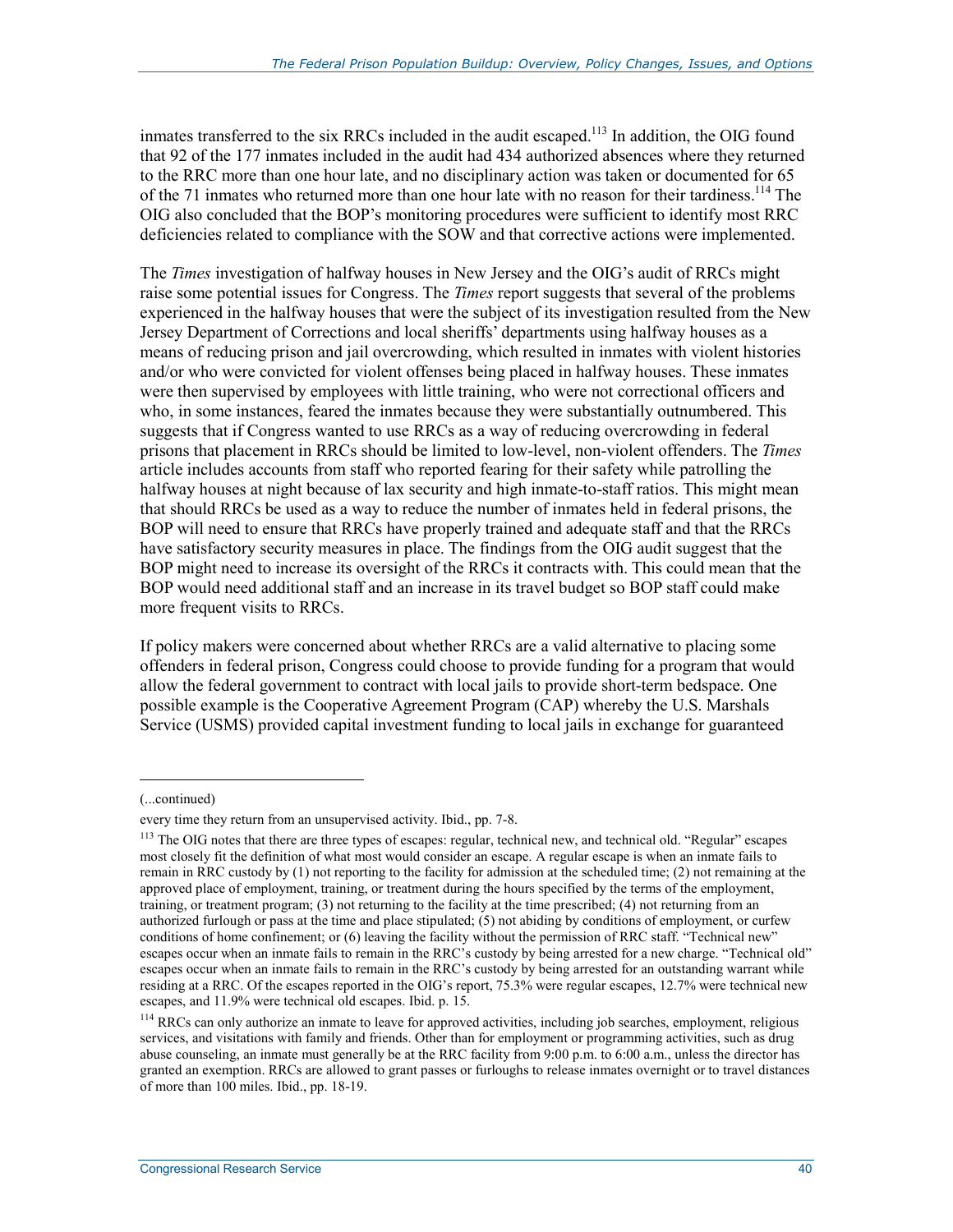bedspace for federal detainees.<sup>115</sup> While the CAP was limited to securing bedspace for people in the custody of the USMS (i.e., people who have not yet been convicted of a crime), it is possible that the program could be expanded to allow the federal government to expand local jail capacity in order to secure bedspace for some lower-level federal inmates who are serving short sentences. It is likely that jails would be more secure than RRCs. In addition, jails are staffed by correctional officers, who might be better prepared to supervise federal inmates.

Allowing the BOP to confine more low-level inmates in RRCs would mean fewer inmates would be placed into already overcrowded facilities while still receiving a punishment for criminal behavior and supervision of their actions for a given period of time. However, FY2013 data published by the BOP show that per capita expenditures for RRCs (\$26,612) were higher than the per capita cost of confining a prisoner in a minimum security prison (\$21,960), and only slightly lower than the cost of confining an inmate in a low security prison (\$27,386), so placing more low-level inmates in RRCs might not generate a substantial amount of savings.<sup>116</sup>

Congress could also consider whether to require courts to place certain offenders in RRCs for violating the terms of their supervised release rather than returning them to prison. As mentioned, the BOP might not save a significant amount of money by placing a greater number of inmates in RRCs, but by placing more of these short-term inmates in RRCs the BOP would have additional bedspace. In addition, the BOP would not have to invest time and money into re-processing the offender through the prison system.<sup>117</sup> This is not to suggest that all inmates who have their supervised release revoked would be suitable for RRC placement. Indeed, inmates who are arrested and/or convicted for serious offenses would most likely need to be placed in a secure facility. However, offenders who have their supervised release revoked for technical violations (e.g., repeatedly failing drug tests) might be suitable for placement in a less secure environment that still allows for monitoring of their actions.

All of the alternatives to incarceration discussed above place the offender in the community, which means there is some level of risk that the offender could commit new offenses, because even though the offender would be supervised, the level of supervision would most likely provide a lower level of control over the individual's actions than would be provided by correctional officers in a secure environment.

#### **Early Release Measures**

One possible way to reduce the growth of the federal prison population would be to expand the early release measures for federal inmates. There are several options Congress could consider if policy makers wanted to expand early release options for federal inmates, including (1) reinstating parole, (2) expanding good time credits, and (3) expanding the conditions under which courts could reduce sentences pursuant to 18 U.S.C. Section  $3582(c)(1)(A)$ .

<sup>&</sup>lt;sup>115</sup> Funding for this program was discontinued after FY2004.

<sup>116</sup> Data provided by the U.S. Department of Justice, Bureau of Prisons.

 $117$  For more information on how inmates are processed through the federal prison system, see CRS Report R42486, *The Bureau of Prisons (BOP): Operations and Budget*, by Nathan James.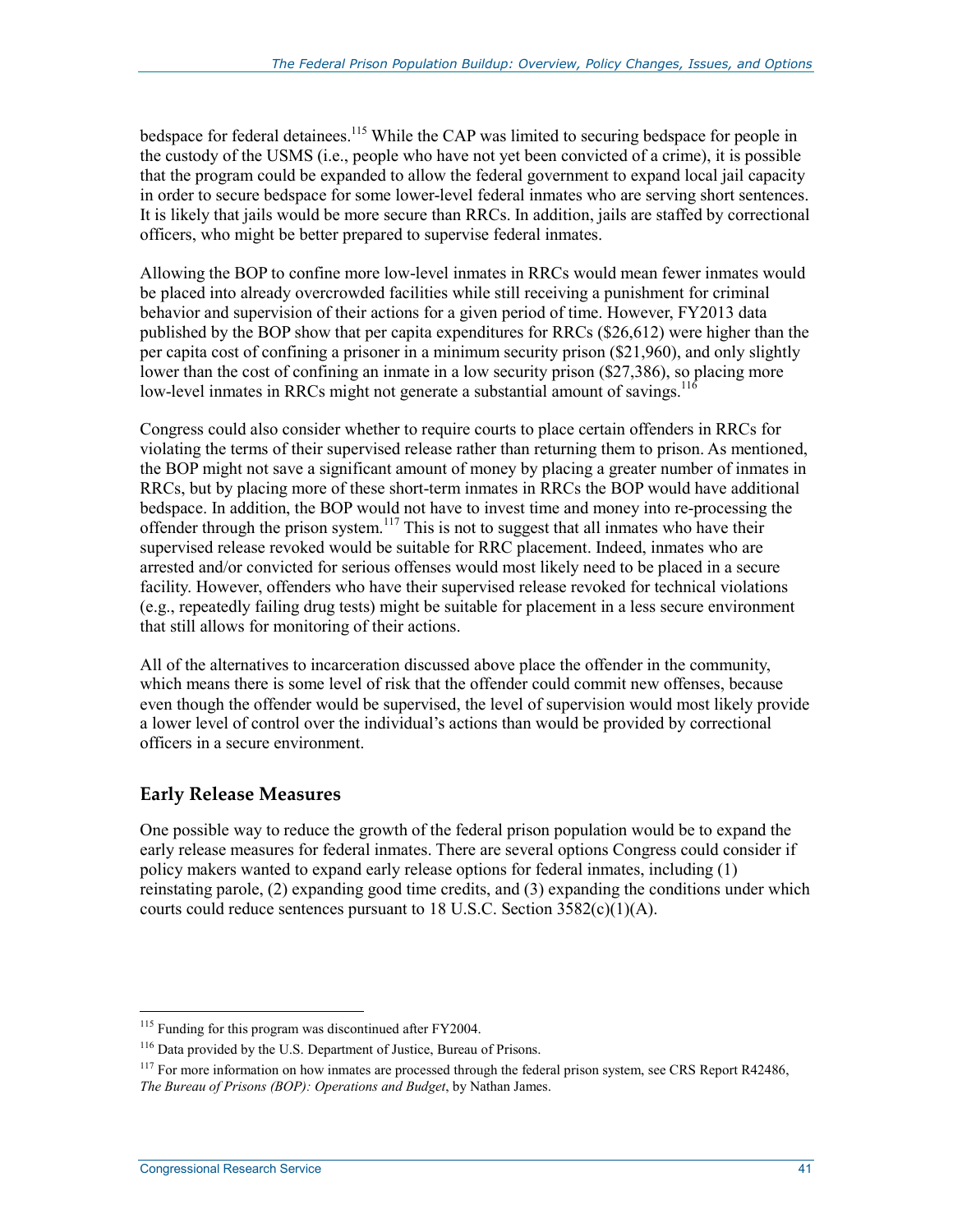#### *Reinstating Parole*

One option Congress might consider is whether to reinstate parole in the federal system. As discussed above, inmates sentenced for an offense in a federal court committed after November 1, 1987, are not eligible to be released on parole. Parole is one way correctional authorities can release inmates who are deemed to be at a low risk for recidivism and place them in community supervision for the remainder of their sentences.

Should Congress consider reinstating parole for federal inmates, there are several salient issues that policy makers might think about. First, how would a parole system work within the current determinate sentencing structure used in federal courts? Traditionally, discretionary parole has been combined with an indeterminate sentencing structure (i.e., a system whereby the court could impose a sentence for a crime within a range prescribed in law). Indeterminate sentences allow the court to tailor sentences to each defendant, but this gave rise to concerns about whether some sentences were arbitrary and unfair. For example, two defendants who were convicted for similar crimes might receive different sentences depending on which judge happened to be presiding over their case. When combined with a parole board's discretion over when, if ever, someone would be granted parole, two defendants who were convicted of similar crimes could end up serving significantly different amounts of time in prison.

Congress sought to limit the discretion of the federal judiciary and the executive branch when it eliminated parole and replaced indeterminate sentencing with the sentencing guidelines. Parole might not be irreconcilable with a determinate sentencing structure. Courts could continue to use sentencing guidelines as a guidepost for determining a defendant's sentence and each inmate could then be eligible for parole after serving a certain portion of his or her sentence. However, should Congress allow federal inmates to be eligible for parole, it would grant the executive branch, through the U.S. Parole Commission (hereinafter, "commission"), some measure of control over determining how much time an inmate serves in prison. Congress might choose to limit some of the commission's discretion by setting a higher threshold for determining what portion of an inmate's sentence must be served before he or she is eligible to be placed on parole. $^{118}$ 

Should Congress choose to reinstate parole for federal inmates, another key question would be whether eligibility would be made retroactive to inmates who were sentenced for federal crimes after November 1, 1987. As discussed above, approximately 3% of inmates currently incarcerated in federal facilities are still eligible for parole, which means that at the end of FY2011 there were nearly 204,600 inmates in federal prison who were not eligible for parole. Making eligibility for parole retroactive could potentially reduce the federal prison population in a shorter amount of time than it would if only newly convicted inmates were eligible for parole consideration. Data from the BOP indicate that nearly three-quarters of inmates have served at least 25% of their sentence, meaning that if Congress reinstated the old parole eligibility rules, a majority of federal

 $118$  Federal inmates who are eligible for parole (i.e., inmates sentenced before November 1, 1987) can be released after serving one-third of their sentences (if sentenced to a term of incarceration greater than one year) or after 10 years if sentenced to life or a term or incarceration over 30 years. However, the sentencing court could designate a minimum term of imprisonment the defendant would have to serve before being eligible for parole. The minimum term of imprisonment designated by the court could be less, but not more, than one-third of the sentence imposed. The sentencing court could also fix the maximum sentence to be served, at which point the inmate could be released on parole. 18 U.S.C. §§4205(a) and 4205(b), as it was in effect before being repealed by §218(a) of P.L. 98-473.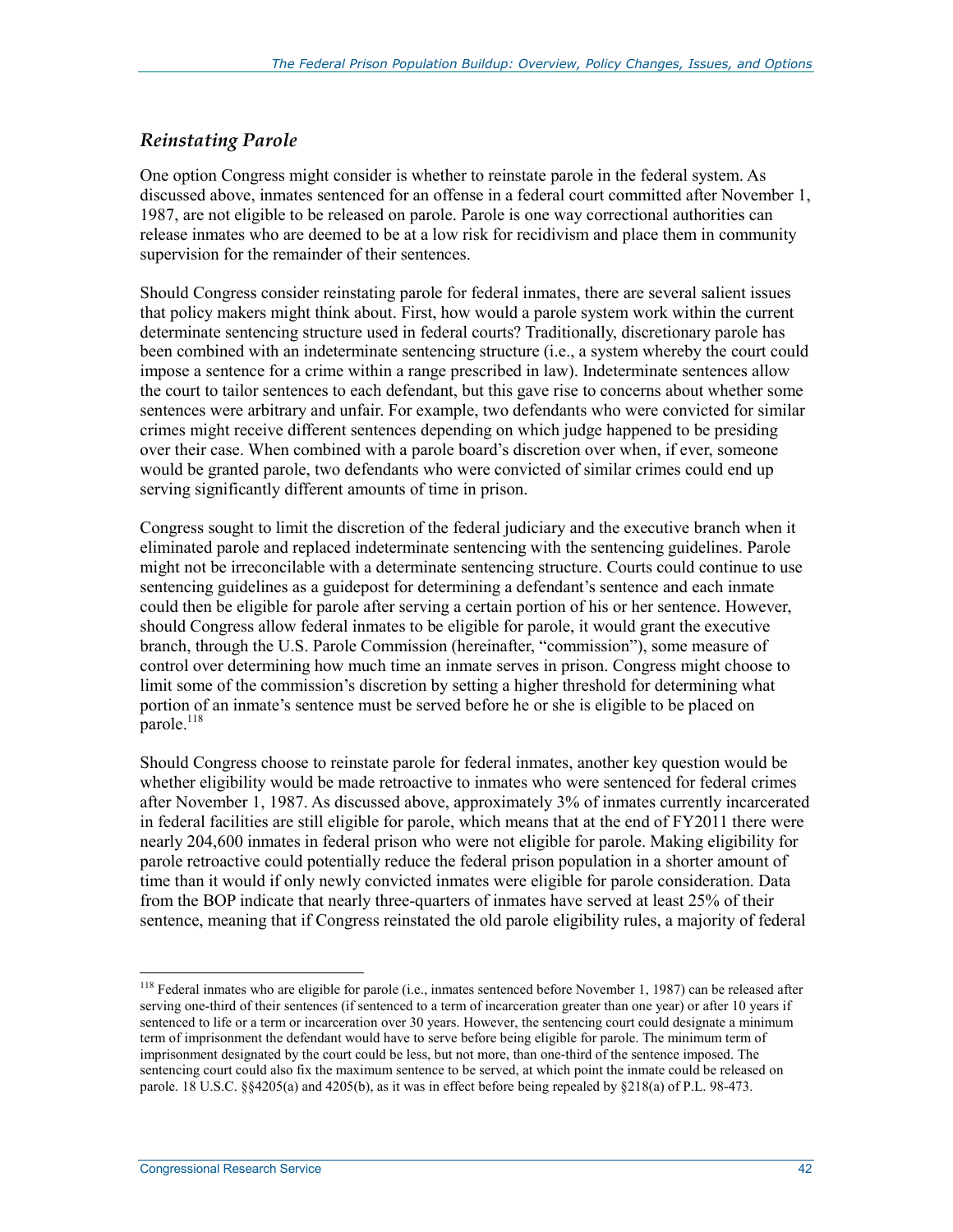inmates would be eligible for parole consideration.<sup>119</sup> It would appear likely that the commission and the U.S. Probation and Pretrial Services office would need increased resources in order to properly manage what would likely be a significant increase in their caseloads.

There might be some concern about whether allowing federal inmates to be released on parole would pose a threat to public safety. Concerns about recidivism are not unfounded. Research published by the Bureau of Justice Statistics found that over two-thirds (67.5%) of inmates released in 1994 were rearrested within three years and nearly half (46.9%) were convicted for a new crime.<sup>120</sup> While the data are dated, this remains one of the most comprehensive studies on recidivism. Concerns about offenders committing new crimes while on parole have led some jurisdictions to implement intensive supervision programs where parolees are subject to more rigorous conditions of release and more frequent contacts with a parole officer. While intensive supervision programs might in theory reduce the likelihood that parolees commit new offenses while in the community, the body of research on intensive supervision programs suggests that these programs do not reduce recidivism.121 Depending on how recidivism is defined, intensive supervision programs may actually increase "recidivism" because they are more likely to detect technical violations of the conditions of release.<sup>122</sup> This can create a paradox for policy makers: parole might be considered as a means of reducing the prison population, but it might actually increase the number of inmates in prisons as more return to prison for violating the conditions of parole. Should Congress choose to reinstate parole, policy makers might consider evidence-based measures so that parole helps as many inmates successfully transition back into the community as possible. The options Congress could consider are similar to those outlined above for successful probation programs, namely

- using a validated risk assessment tool to sort parolees into high- and low-risk groups;
- ensuring that parolees with a demonstrated need for rehabilitative programming have access to evidence-based, appropriately delivered programs;
- requiring parolees who violate their conditions of release to serve intermediate sanctions rather than returning them to prison; and
- allowing parolees who strictly adhere to the conditions of their parole to be released early.

Also, like probationers, data indicate that parolees are at the highest risk for recidivism during their first year of parole.<sup>123</sup> This suggests that in order to decrease the risk of recidivism services should be more intensive during the parolee's first year on release. Some research suggests that

<sup>&</sup>lt;sup>119</sup> Data provided by the U.S. Department of Justice, Bureau of Prisons.

<sup>120</sup> Patrick A. Langan and David J. Levin, United States Department of Justice, Bureau of Justice Statistics, *Recidivism of Prisoners Released in 1994*, Report NCJ193427, June 2002. For a summary of this study and other studies on recidivism, see CRS Report RL34287, *Offender Reentry: Correctional Statistics, Reintegration into the Community, and Recidivism*, by Nathan James.

<sup>121</sup> Doris Layton MacKenzie, *What Works in Corrections: Reducing the Criminal Activities of Offenders and Delinquents* (New York: Cambridge University Press, 2006), p. 310.

 $122$  Ibid.

<sup>&</sup>lt;sup>123</sup> Community Corrections: Probation, Parole, and Prisoner Reentry, p. 524.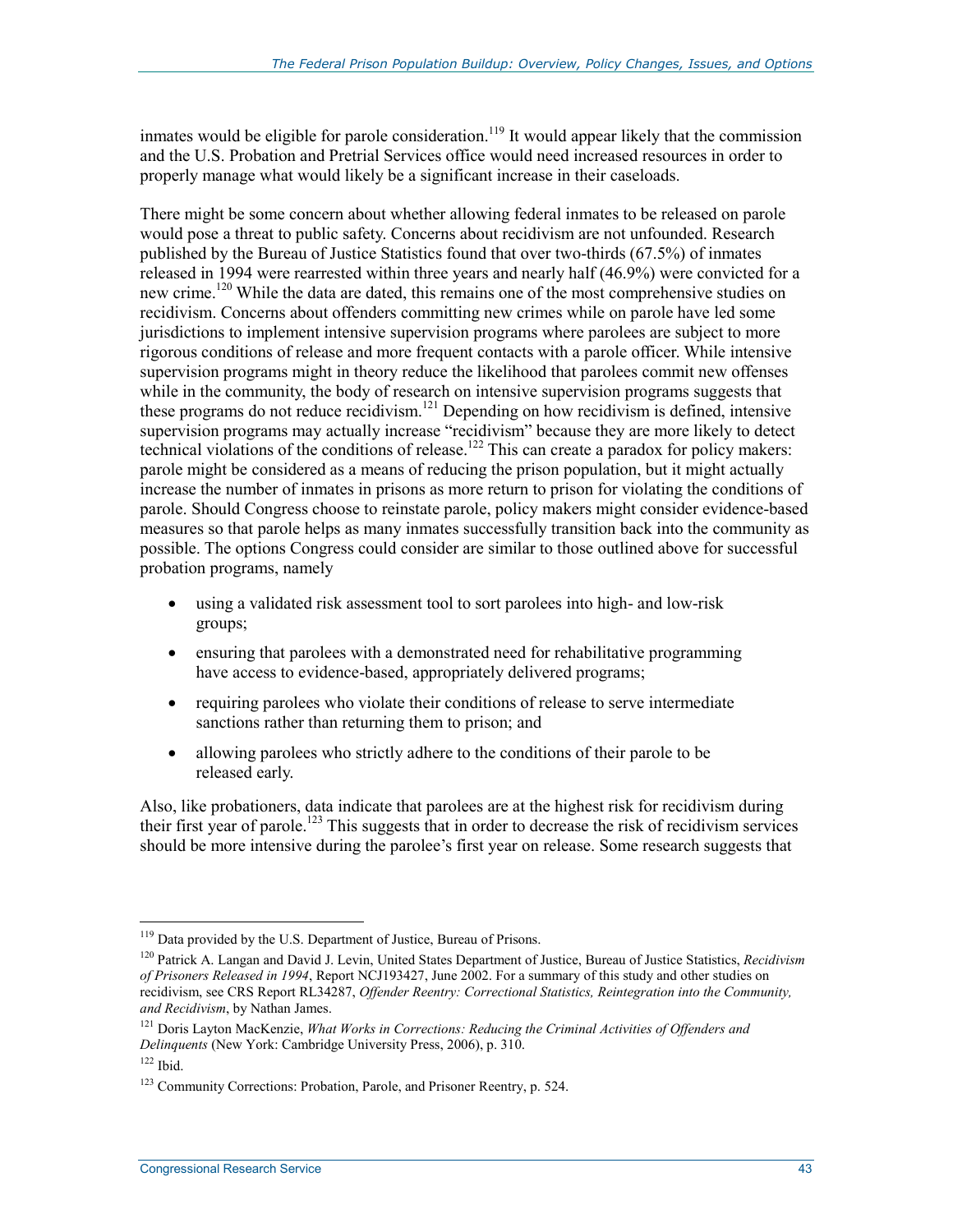intensive supervision programs can reduce recidivism when they are combined with treatment and rehabilitative programming.<sup>124</sup>

#### *Expanding Good Time Credits*

Another potential policy option Congress could consider as a means to slow the growth of, or possibly reduce, the federal prison population is to expand the BOP's authority to grant good time credit to inmates. As outlined above, Congress abolished parole for federal inmates in the 1980s, which means that inmates cannot be released before serving their entire sentence, minus any good time credit, even if the inmate's risk of recidivism is low. Under current law, the BOP can grant up to 54 days of good time credit per year to inmates serving a sentence of more than one year, assuming the inmate has demonstrated "exemplary compliance with institutional disciplinary regulations" and is making satisfactory progress on completing a GED (assuming the inmate does not have a GED or a high school diploma).<sup>125</sup>

In addition to the amount of good time credit an inmate can earn, the BOP is allowed to reduce a non-violent inmate's sentence by up to one year if the inmate participates in residential substance abuse treatment.<sup>126</sup> It has been argued that teaming good time credit with a program that places inmates with objectively assessed needs and risks in evidence-based programs to address those needs and risks can reduce recidivism and cut prison costs.<sup>127</sup> Congress could consider allowing the BOP to award good time credit for inmates who have a need for and successfully complete rehabilitative programs other than residential drug abuse treatment. However, expanding good time credit for participation in rehabilitative programming would likely require Congress, at least in the short term, to expand funding for rehabilitative programs and inmate skills and needs assessments. While expanding current good time credit policies might help reduce prison overcrowding, there might be some concern that the BOP would effectively be reducing inmates' sentences without the sentencing court's approval. Additional good time credit would also allow inmates to be released before serving a significant (85%) portion of their sentence, a key rationale for why parole was eliminated in the first place. In addition, some may feel that regardless of an inmate's efforts to rehabilitate himself or herself or the risk he or she would pose to society when released, the inmate was sent to prison as a punishment for a crime, hence the inmate should serve his or her full sentence.

#### *Sentence Reduction*

In addition to allowing the BOP to grant more good time credit to inmates, Congress could also consider whether to amend the conditions under which courts can reduce an inmate's sentence. Under current law (18 U.S.C.  $\S 3582(c)(1)(A)$ ), the BOP can petition the court to reduce an inmate's sentence if the court finds that "extraordinary and compelling reasons warrant such a reduction"; or the inmate is at least 70 years of age, has served at least 30 years of his or her sentence, and a determination has been made by the Director of the BOP that the inmate is not a

<sup>124</sup> Doris Layton MacKenzie, *What Works in Corrections: Reducing the Criminal Activities of Offenders and Delinquents* (New York: Cambridge University Press, 2006), p. 318.

 $125$  18 U.S.C. §3624(b)(1).

 $126$  18 U.S.C. §3621(e)(2)(B).

<sup>127</sup> Dora Schriro, "Is Good Time a Good Idea? A Practitioner's Perspective," *The Federal Sentencing Reporter*, vol. 21, no. 3 (February 2009), p. 181.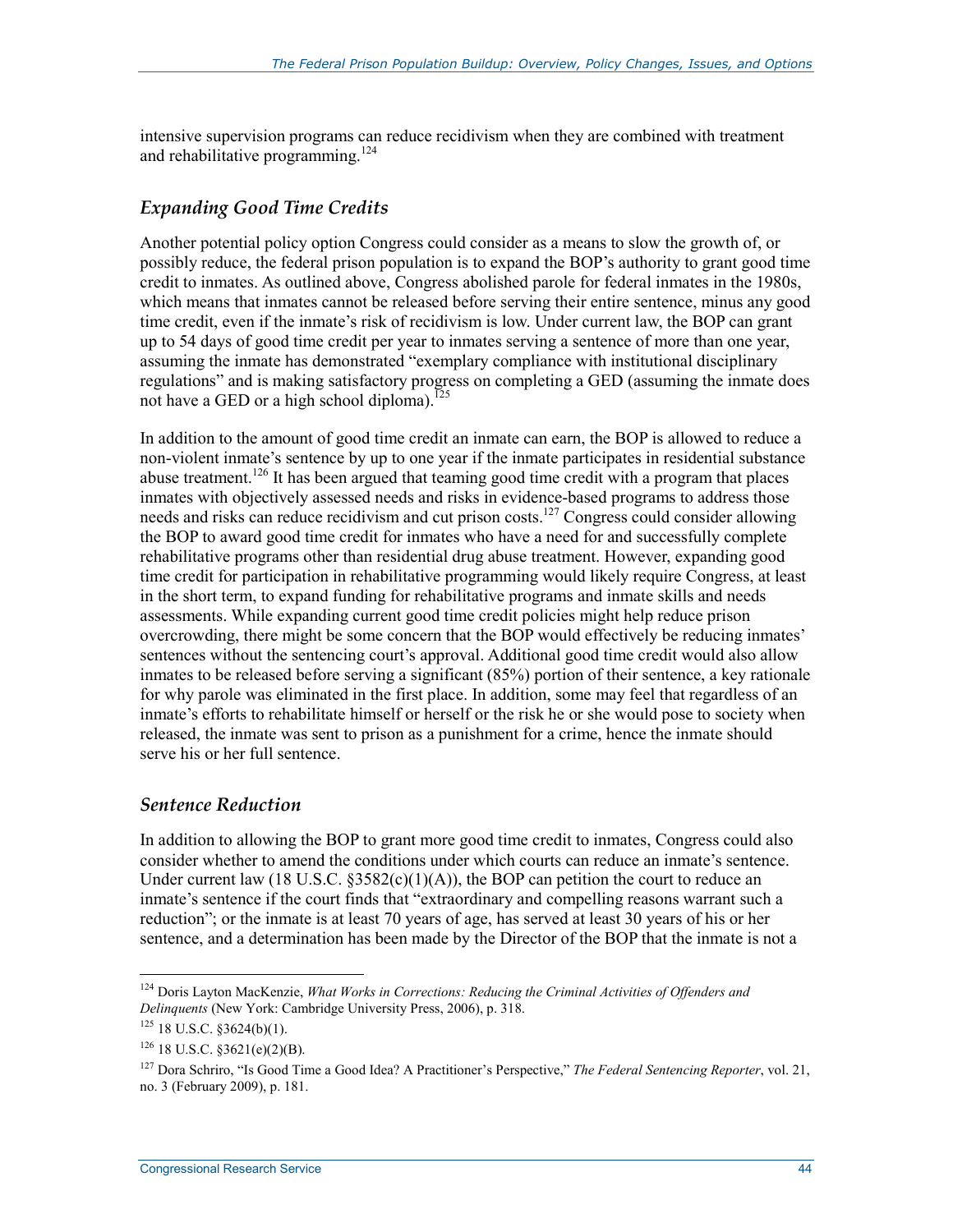danger to the safety of any other person or the community. Congress required the USSC, when issuing a policy statement regarding sentence modification under 18 U.S.C. Section  $3582(c)(1)(A)$ , to "describe what should be considered extraordinary and compelling reasons for sentence reduction, including the criteria to be applied and a list of specific examples.<sup> $128$ </sup> Under Section 1B1.13 of the U.S. Sentencing Guidelines, the USSC deemed the following circumstances to be "extraordinary and compelling reasons" for a sentence reduction:

- The inmate is suffering from a terminal illness.
- The inmate is suffering from a permanent physical or medical condition, or is experiencing deteriorating physical or mental health because of the aging process, that substantially diminishes the ability of the defendant to provide selfcare within the environment of a correctional facility and for which conventional treatment promises no substantial improvement.
- The death or incapacitation of the inmate's only family member capable of caring for the inmate's minor child or minor children.
- As determined by the Director of the BOP, there exists in the inmate's case an extraordinary and compelling reason other than, or in combination with, the reasons described above.

Pursuant to 28 U.S.C. Section 944(t), rehabilitation of an inmate is not, by itself, an extraordinary and compelling reason for granting a sentence reduction. If the court grants a sentence reduction under 18 U.S.C. Section  $3582(c)(1)(A)$ , the court is also allowed to impose a term of probation or supervised release, with or without conditions, for a period up to the amount of time that was remaining on the inmate's sentence.

One of the critiques of this program is that it relies on the BOP to petition the court for a review of an inmate's sentence. One commentator argues that the BOP narrowly interprets when inmates should be allowed to apply for a sentence reduction, effectively limiting applications to cases where the inmate is terminally ill and near death.<sup>129</sup> The policy statement governing the program states that consideration for a sentence reduction under 18 U.S.C. Section  $3582(c)(1)(A)$  is limited to "particularly extraordinary or compelling circumstances which could not reasonably have been foreseen by the court at the time of sentencing."<sup>130</sup> In August 2013, the BOP revised its compassionate release policy statement to broaden the circumstances under which it will consider a sentence reduction request to include the following:

- terminal and non-terminal (e.g., the inmate has a serious physical or mental impairment) medical circumstances;
- circumstances for elderly inmates;
- circumstances in which there has been the death or incapacitation of the family member caregiver of an inmate's child; and

<sup>128 28</sup> U.S.C. §994(t).

<sup>&</sup>lt;sup>129</sup> Stephen R. Sady, "Second Look Resentencing under 18 U.S.C. §3582(c) as an Example of Bureau of Prisons Policies That Result in Overincarceration," *Federal Sentencing Reporter*, vol. 21, no. 3 (February 2009), p. 167. 130 U.S. Department of Justice, Bureau of Prisons, *Compassionate Release/Reduction in Sentence: Procedures for Implementation of 18 U.S.C. §§ 3582(c)(1)(A) and 4205(g)*, Program Statement 5050.49, p. 1.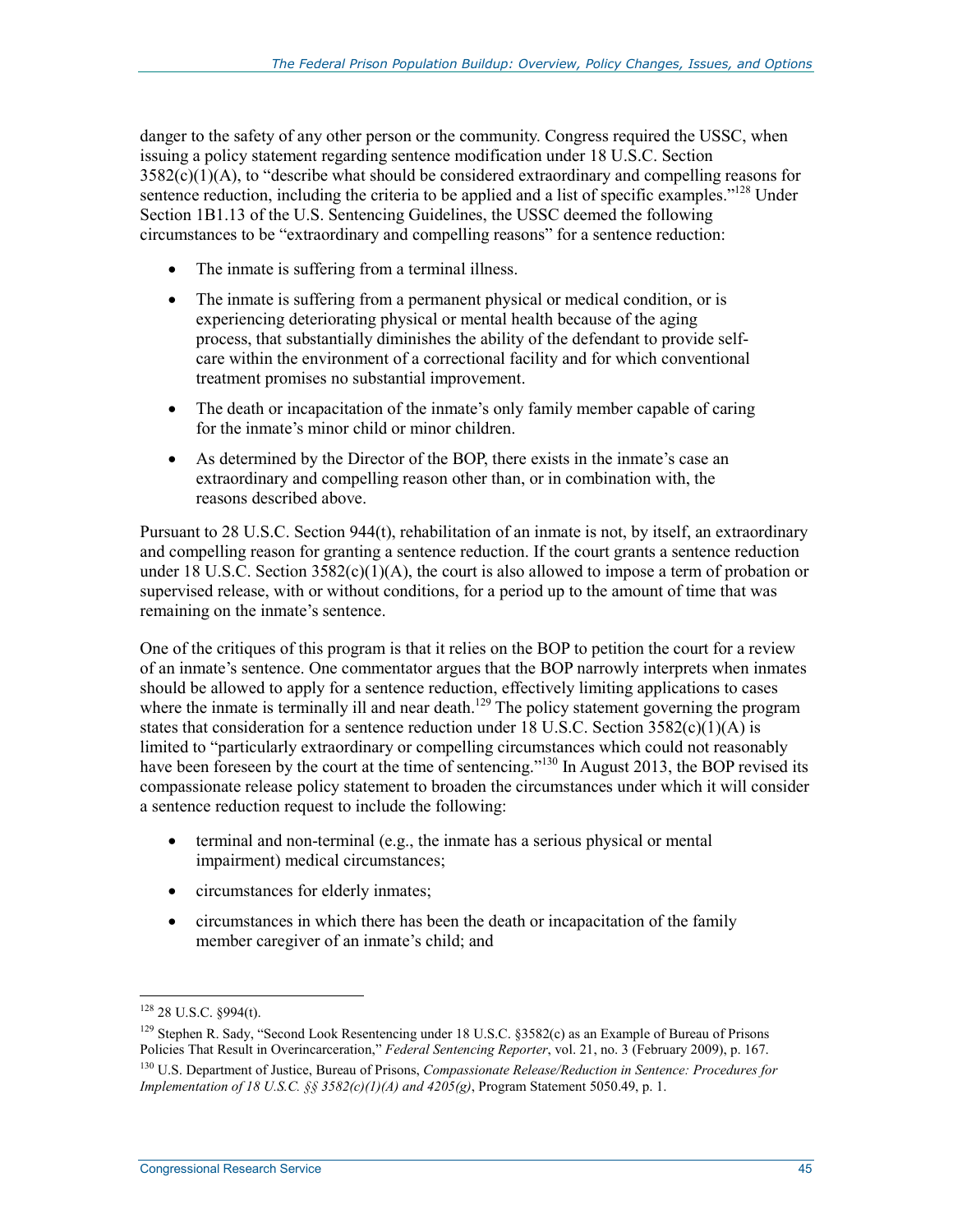• circumstances in which the spouse or registered partner of an inmate has become incapacitated.<sup>131</sup>

Before submitting a compassionate release request to the court, the BOP will continue to consider whether an inmate's release would pose a danger to the safety of anyone in the community.<sup>132</sup> The BOP made changes to its compassionate release policy as a part of the DOJ's "Smart on Crime" initiative.<sup>133</sup> Changes to the compassionate release policy were also made in response to an Office of the Inspector General's report that uncovered problems with how the BOP administered the program and critiques from external advocacy groups.<sup>134</sup>

Notwithstanding the changes the BOP recently made to its compassionate release policy, Congress could consider modifications to the requirements for sentence reduction under 18 U.S.C. Section 3582(c)(1)(A) to allow more inmates to have their sentences reduced. For example, Congress could consider allowing courts to consider rehabilitation—either as an extraordinary and compelling reason on its own, or in consort with other reasons—when making determinations about sentence reductions. Expanding the authority of courts to grant a sentence reduction could allow inmates deemed to be a low threat to public safety to be placed in the community earlier, thereby freeing up bedspace in federal prisons.

An inmate granted a sentence reduction could still be required to serve a term of supervised release, which would allow federal probation officers to monitor the inmate after he or she is released, a possible advantage over allowing inmates to be released early by increasing good conduct time. However, it is likely that the judicial branch would require additional resources in order to process more applications for sentence reductions under the program and properly monitor inmates whose sentences were reduced but who were placed on supervised release. Also, there might be a question as to whether this would turn the courts into de facto parole boards. Congress eliminated parole in the federal system, in part, over concerns that inmates were incarcerated for less than an appropriate amount of time and disparities in decisions over who received parole. Under this possible system, inmates could be released before serving a majority of their sentences, but Congress could address this concern by not allowing inmates to be eligible for a sentence reduction until they have served a certain portion of their entire sentence.

A potentially more difficult issue for Congress to address is how judges would make decisions if granted broader authority to reduce sentences under the program. It is possible that an inmate's opportunity to receive a sentence reduction would depend on which judge ruled on the inmate's petition. This concern mirrors some of the concerns that existed about how much sway parole boards held over who was granted parole.

Congress could also consider amending the requirements under 18 U.S.C. Section  $3582(c)(1)(A)$ so that inmates could be released before turning 70. Research indicates that most offenders "ageout" of crime; that is, the older offenders get, the less likely they are to commit new crimes.<sup>135</sup> It

<sup>131</sup> Rafael Lemaitre, *Real #DrugPolicyReform: DOJ's New Criteria on Compassionate Release Requests*, Executive Office of the President, Office of National Drug Control Policy, August 12, 2013 (document on file with the author).  $132$  Ibid.

<sup>&</sup>lt;sup>133</sup> The DOJ's "Smart on Crime" initiative is a "comprehensive review of the criminal justice system aimed at ensuring federal laws are enforced more fairly, and federal resources are used more efficiently, by focusing on top law enforcement priorities." Ibid.

 $134$  Ibid.

<sup>135</sup> Lindsey Devers, *Desistance and Developmental Life Course Theories: Research Summary*, U.S. Department of (continued...)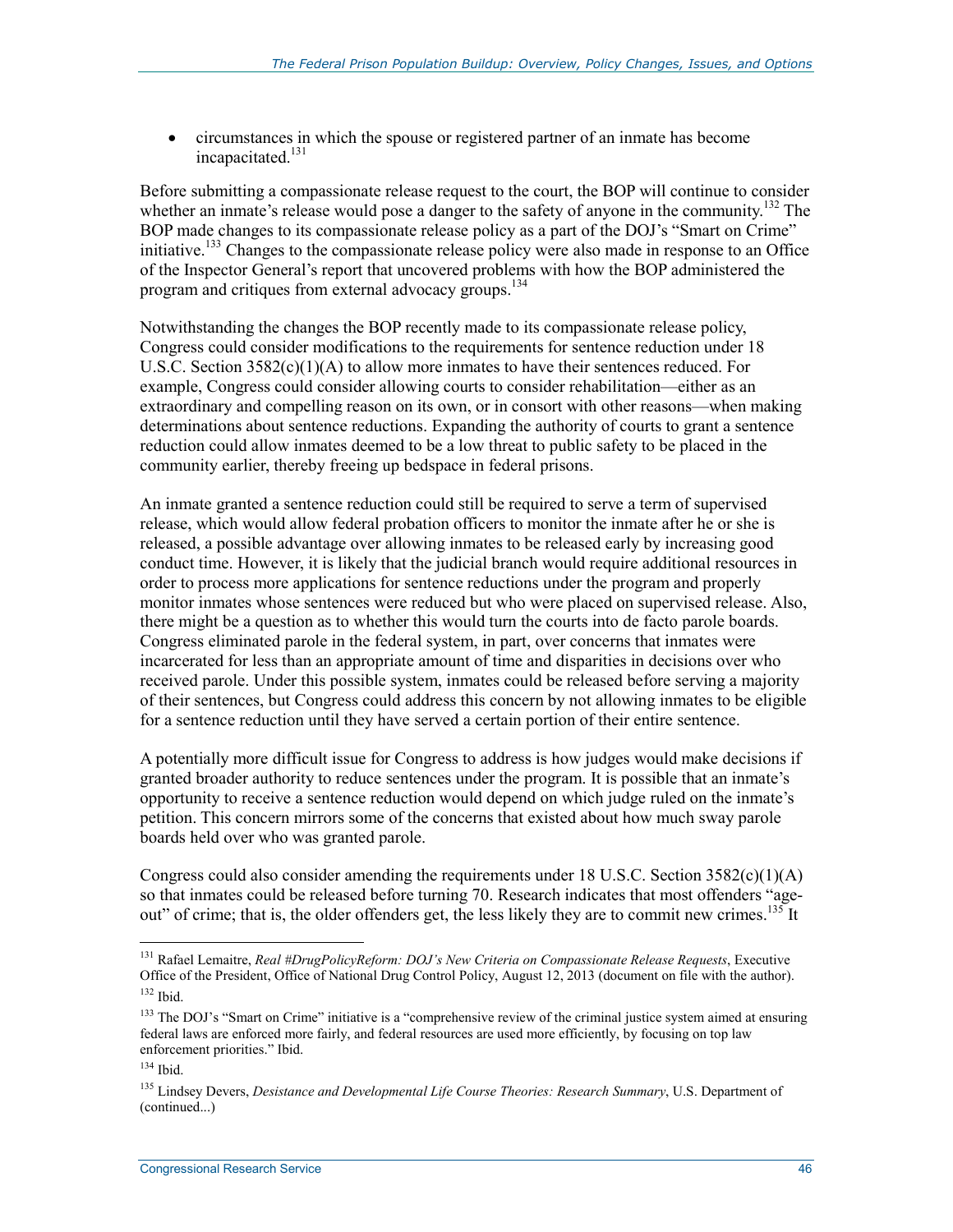appears likely that more elderly inmates could safely be released from confinement and placed on home confinement for the remainder of their sentences.<sup>136</sup> However, the data show that granting early release to elderly offenders would only have a minimal effect on prison overcrowding. In FY2011 approximately 15% of federal inmates were over the age of 50 and 4% were over the age of 60.<sup>137</sup> In addition, while elderly inmates might pose a reduced threat to public safety, there is likely to be some sentiment that any offender, regardless of age and safety risk, should serve his or her entire sentence.

#### **Modifying the "Safety Valve" Provision**

There are other potential amendments to the criminal code Congress could consider if policy makers wanted to potentially reduce the size of the federal prison population. For example, Congress could consider expanding the "safety valve" provision under 18 U.S.C. Section 3553(f). The safety valve provision allows judges to impose a sentence without regard to the mandatory minimum sentences for certain drug offenses $138$  if the following conditions are met:

- The defendant does not have more than one criminal history point, as determined under the sentencing guidelines.
- The defendant did not use violence or credible threats of violence or possess a firearm or other dangerous weapon (or induce another participant to do so) in connection with the offense.
- The offense did not result in death or serious bodily injury to any person.

 $\overline{a}$ 

<sup>(...</sup>continued)

Justice, Office of Justice Programs, Bureau of Justice Assistance, Washington, DC, November 9, 2011, p. 7. <sup>136</sup> Under  $\$231(\text{g})$  of the Second Chance Act of 2007 (P.L. 110-199), the BOP was directed to conduct a pilot program in FY2009 and FY2010 whereby eligible inmates would be placed on home confinement for the remainder of their sentences. Inmates eligible to participate in the pilot program were 65 or older; non-violent or non-sex offenders; not serving a life sentence; severed the greater of 10 years or 75% of their sentences; did not have a history of escape or escape attempts; and were determined to not be at risk for recidivism. The Government Accountability Office (GAO) reported that of the 855 inmates who applied for the pilot program, 71 (8.3%) were determined by the BOP to have met the criteria for the program and were eventually placed on home confinement. The GAO noted that as of June 2012, none of the inmates placed on home confinement had recidivated or violated the terms of release. However, the BOP reported that it did not save any money by placing elderly inmates on home confinement; in fact, the BOP reported that it cost approximately \$540,000 more to place the inmates on home confinement. The GAO contends that the BOP's conclusions might not be a reliable indicator of the potential cost of the program should it be continued or expanded. First, while the BOP knows what it paid RRCs to monitor inmates placed on home confinement, the BOP does not know the exact cost of home confinement. The BOP negotiates with RRCs to provide supervision of inmates placed on home confinement. RRCs are paid a per diem rate to house an inmate and they are paid 50% of the per diem rate to supervise an inmate placed on home confinement. However, the BOP does not require RRC contractors to separate the cost of home confinement services and RRCs bedspace, so the BOP does not actually know the cost of home confinement. Second, some of the costs of the pilot program would have been incurred regardless because the BOP is currently authorized to place all of the inmates in the program on home confinement for up to six months. Government Accountability Office, *Federal Bureau of Prisons: Methods for Estimating Incarceration and Community Corrections Costs and Results of the Elderly Offender Pilot*, GAO-12-807R, Washington, DC, July 27, 2012.

<sup>137</sup> Data from the U.S. Department of Justice, Office of Justice Programs, Bureau of Justice Statistics, *Federal Criminal Case Processing Statistics*, http://www.bjs.gov/fjsrc/.

 $138$  These offenses are trafficking in various controlled substances (21 U.S.C.  $§841$ ), possession of certain controlled substances (21 U.S.C. §844), attempt or conspiracy to violate controlled substance provisions carrying mandatory minimum sentences (21 U.S.C. §846), smuggling controlled substances in violation of 21 U.S.C. §§952, 953, 955, 957, or 959 (21 U.S.C. §960), and attempt or conspiracy to violate the controlled substance import/export provisions (21 U.S.C. §963).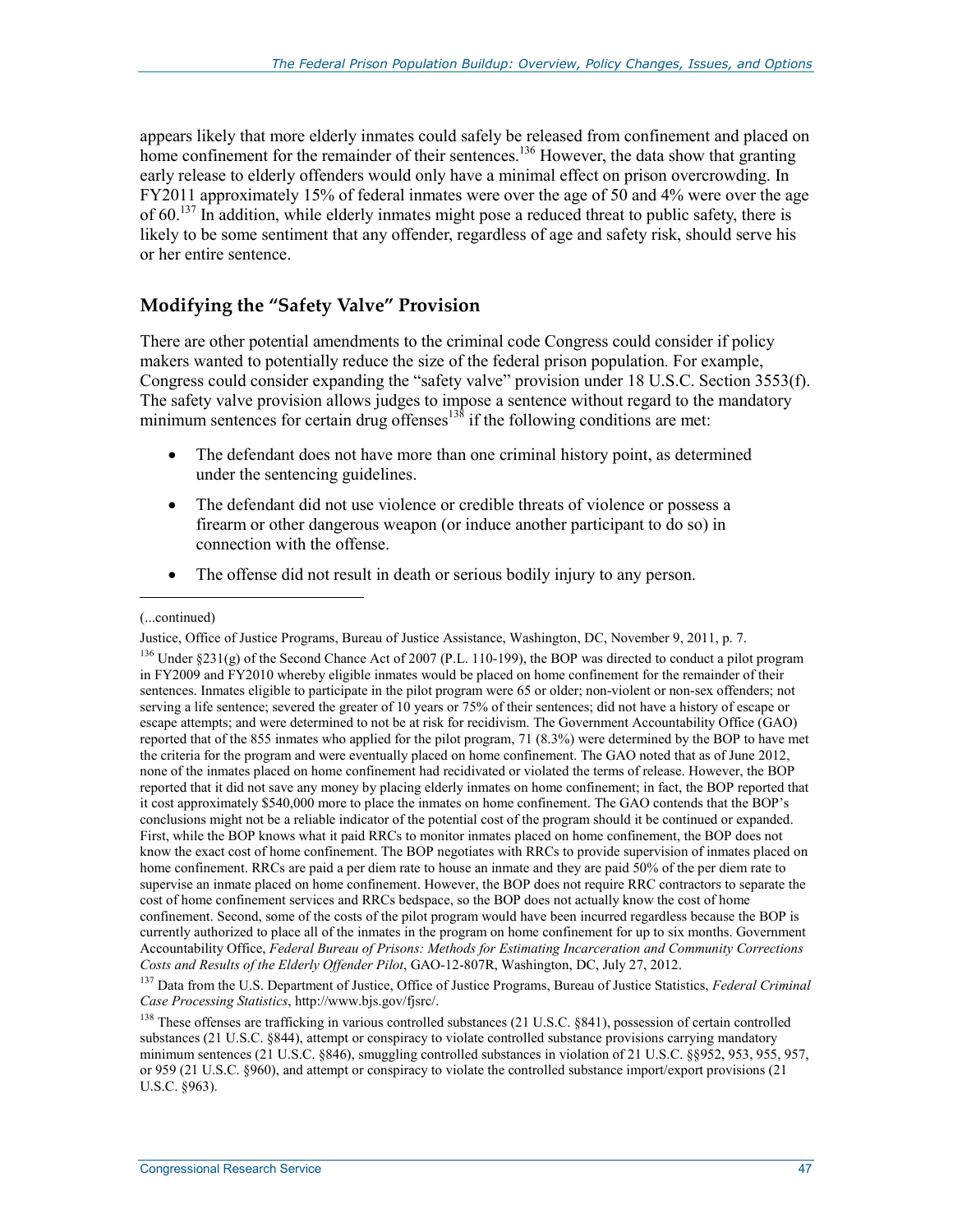- The defendant was not an organizer, leader, manager, or supervisor of others in the offense, as determined by the sentencing guidelines, and was not engaged in a continuing criminal enterprise.
- No later than the time of the sentencing hearing, the defendant has truthfully provided to the government all information and evidence the defendant has concerning the offense or offenses that were part of the same course of conduct or of a common scheme or plan, but the fact that the defendant has no relevant or useful or other information to provide or that the government is already aware of the information shall not preclude a determination by the court that the defendant has not complied with the requirements of the provision.

Currently, the safety valve provision cannot be applied to defendants facing a mandatory minimum sentence for an offense that is not drug-related. The safety valve provision was enacted after Congress became concerned that the mandatory minimum sentencing provisions could result in equally severe penalties for both the more and the less culpable offenders.<sup>139</sup> Congress could consider expanding the provision so that it would apply to defendants facing mandatory minimum sentences for offenses other than drug crimes. This option would allow Congress to retain mandatory minimum penalties that can still be applied to more serious offenders while allowing judges to sentence less serious offenders to shorter periods of incarceration.

One idea put forth is to amend current law so that judges could apply the safety valve in instances where the recommended sentencing guideline range is below the mandatory minimum penalty and where the defendant's offense did not result in death or serious bodily injury to anyone and the defendant has provided the government with all information and evidence available to the defendant.<sup>140</sup> Under the proposal, the defendant could not be sentenced to less than the minimum of the sentencing range calculated under the sentencing guidelines. Many of the conditions placed on the current safety valve provision would remain (e.g., not using violence or possessing a weapon and not being an organizer or leader in the offense), but rather than being a bar from being eligible for the safety valve, they would be factors for the court to consider when deciding whether to sentence a defendant below the mandatory minimum penalty. Judges would be required to state for the record why they chose to impose a sentence below the mandatory minimum penalty, and those decisions would be subject to appellate review. However, as noted above, the USSC has incorporated many mandatory minimum sentences into the sentencing guidelines. Therefore, in some instances the guideline sentence might be equal to or exceed the mandatory minimum penalty, which would render the proposed safety valve provision moot. One possible solution to this conundrum would be to allow the USSC to give due consideration to mandatory minimum penalties when formulating the sentencing guidelines, but not requiring the USSC to make the guidelines consistent with mandatory minimum penalties.<sup>141</sup>

<sup>139</sup> CRS Report R41326, *Federal Mandatory Minimum Sentences: The Safety Valve and Substantial Assistance Exceptions*, by Charles Doyle. See also U.S. Congress, House Committee on the Judiciary, *Mandatory Minimum Sentencing Reform Act of 1994*, to accompany H.R. 3979, 103rd Cong., 2nd sess., March 24, 1994, H.Rept. 103-460 (Washington: GPO, 1994), p. 2.

<sup>140</sup> Paul G. Cassell and Erik Luna, "Sense and Sensibility in Mandatory Minimum Sentencing," *Federal Sentencing Reporter*, vol. 23, no. 3 (February 2011), p. 222.

<sup>141</sup> Ibid., p. 225.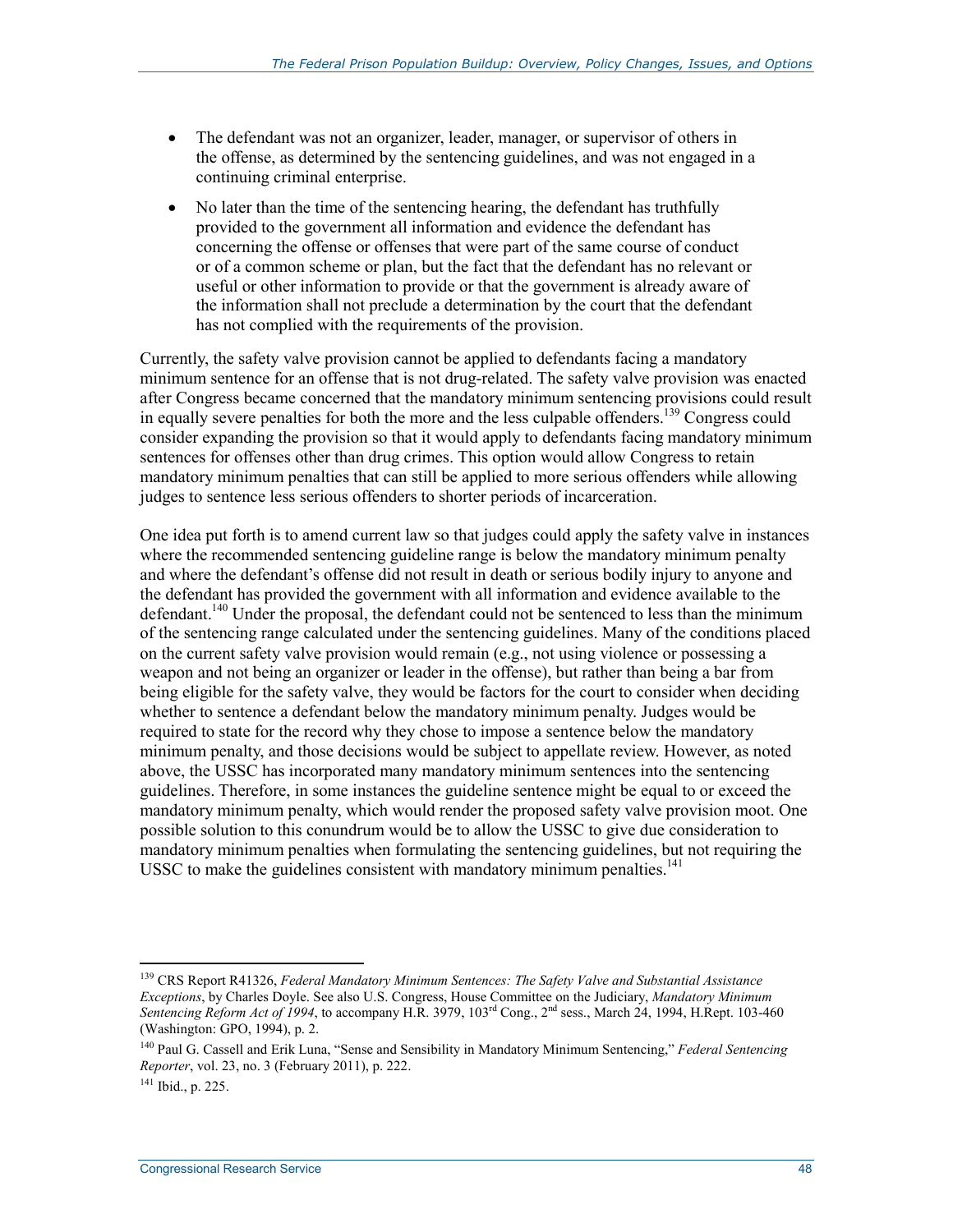#### **Repealing Federal Criminal Statutes for Some Offenses**

One of the highlighted reasons for the growth in the federal prison population was the "federalization" of offenses that were traditionally under the sole jurisdiction of state authorities. Policy makers could consider revising the U.S. Code so that federal law enforcement focuses on crimes where states do not have jurisdiction over the offenses or where the federal government is best suited to investigate and prosecute the offenders (e.g., the offense involves multiple individuals acting together to commit crimes across several states). Some crimes will always be federal offenses. For example, the federal government will always be responsible for prosecuting individuals who commit immigration-related offenses because immigration laws are solely the jurisdiction of the federal government. However, over the years the federal government has become more involved in investigating, prosecuting, and incarcerating people who commit drug offenses and offenses where a convicted felon is found to be in possession of a firearm. In many instances, states have criminal penalties for individuals who commit these types of crimes. For example, in his testimony before the House Subcommittee on Crime, Terrorism, and Homeland Security at a hearing on the unintended consequences of mandatory minimum penalties, Eric Sterling, the President of the Criminal Justice Policy Foundation, argued

[f]ederal drug cases should focus exclusively on the international organizations that use their profits from the manufacture and distribution of cocaine, opium and heroin, methamphetamine, and cannabis to finance assassinations, terrorism, wholesale corruption and bribery, organized crime generally, and the destabilization of our allies…Every state in the U.S. has a great capacity to investigate, prosecute and punish the high-level local drug traffickers that operate within their jurisdiction. State and local police and prosecutors outnumber federal agents and prosecutors. State prisons far exceed the capacity of federal prisons…Almost none of the crack [cocaine] dealers that proliferate in countless U.S. neighborhoods warrant federal prosecution. There are neighborhood criminals and their crimes are state crimes. If a state's law does not adequately punish a crack [cocaine] dealer, *that is the state's problem. Inadequate state laws do not warrant wasting very scarce, powerful federal resources even on serious neighborhood criminals* [emphasis original].<sup>142</sup>

Scaling back the scope of the federal criminal code could help reduce the size of the federal prison population in the future by reducing the number of people prosecuted and sentenced to incarceration in federal courts. However, this policy option could increase the burden on state criminal justice systems since they would be responsible for prosecuting and incarcerating offenders who are no longer tried in federal courts. By year-end 2012, according to the BJS, 21 state correctional systems were at or above their highest capacity, and another 14 state correctional systems were between 90% and 99% of their highest capacity.<sup>143</sup> Since nearly threequarters of states have prison systems that are operating at 90% of capacity or higher, it would appear that if the federal government chooses not to prosecute some offenses, thereby leaving states with the responsibility to do so, it would require states to either expand their prison capacities or possibly decline to prosecute some offenses. Also, it is possible that an expansion of state correctional systems could have a significant effect on state finances. The Vera Institute of

<sup>&</sup>lt;sup>142</sup> Statement of Eric E. Sterling, President of the Criminal Justice Policy Foundation, U.S. Congress, House Committee on the Judiciary, Subcommittee on Crime, Terrorism, and Homeland Security, *Mandatory Minimums and Unintended Consequences*, Hearing on H.R. 2934, H.R. 834 and H.R. 1466, 111<sup>th</sup> Cong., 1<sup>st</sup> sess., July 14, 2009, H.Hrg. 111-48 (Washington: GPO, 2010), pp. 114-115.

<sup>143</sup> E. Ann Carson and Daniela Golinelli, *Prisoners in 2012: Trends in Admissions and Releases, 1991-2012*, U.S. Department of Justice, Office of Justice Programs, Bureau of Justice Statistics, NCJ 243920, Washington, DC, December 2013, p. 42.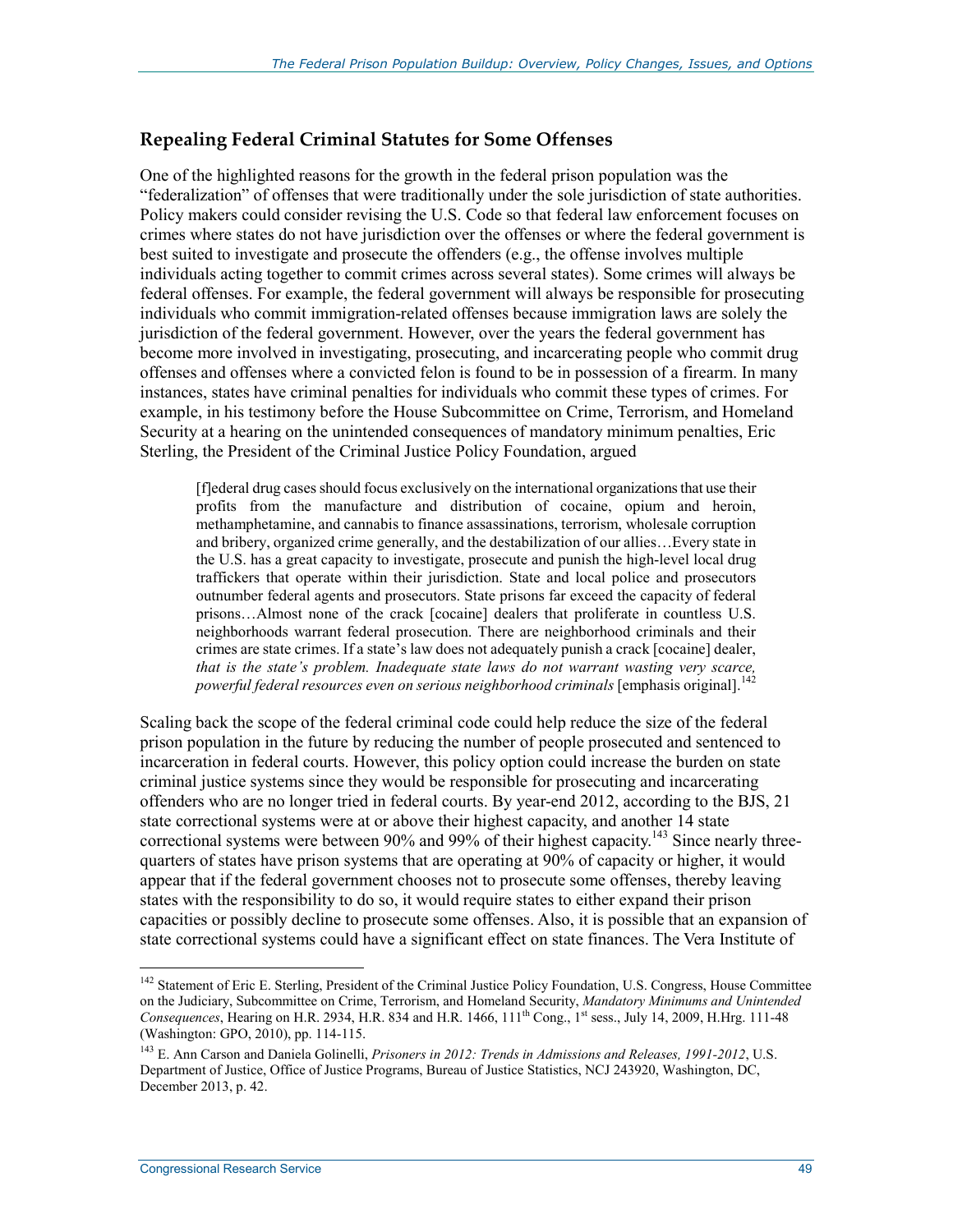Justice reported that state correctional spending has nearly quadrupled over the past two decades, which makes it the fasting-growing budget item after Medicaid.<sup>144</sup> The National Association of State Budget Officers reported that in FY2013, correctional expenditures accounted for 6.8% of all state general fund expenditures, though this was down from 7.3% of general fund expenditures in  $FY2011$ .<sup>145</sup> In  $FY2013$ , Michigan dedicated the largest portion of its general fund to correctional expenditures (22.5%), while Minnesota dedicated the least  $(2.3\%)$ .<sup>146</sup> Since states typically cannot run a budget deficit, any expansion in correctional expenditures would have to be paid for with cuts to other state services, increased taxes, or issuing bonds.

## **Conclusion**

There are almost 195,000 more inmates incarcerated in federal prisons currently than there were in FY1980, a 790% increase in the federal prison population. The growth in the federal prison population is the result of several changes to the federal criminal justice system, including expanding the use of mandatory minimum penalties; the federal government taking jurisdiction in more criminal cases; and eliminating parole for federal inmates.

The analyses presented in this report show that the BOP faces several challenges resulting from the increasing number of inmates in the federal prison system. First, it is increasingly expensive to operate the federal prison system. Second, the federal prison system is becoming more overcrowded, especially in high- and medium-security male prisons. Third, the cost of caring for more inmates has left the BOP in a position where it might not be able to hire an adequate number of staff. Finally, the steady influx of inmates combined with dwindling levels of funding for prison construction and maintenance has placed a strain on the federal prison system's infrastructure.

If Congress moves forward with a debate about prison and sentencing reform, policy makers might also consider whether incarcerating more offenders would continue to generate a significant deterrent effect. Research suggests that while incarceration did contribute to lower violent crime rates in the 1990s, there are declining marginal returns associated with everincreasing levels of incarceration.<sup>147</sup> The diminishing level of return resulting from higher levels of incarceration might be explained by the fact that higher levels of incarceration are likely to include more offenders who are either at the end of their criminal careers or who were at a low risk of committing crimes at a high rate (so-called "career criminals").<sup>148</sup> Another possible reason for diminishing marginal returns might be that more of the individuals incarcerated over the past three decades have been incarcerated for crimes where there is a high level of replacement.<sup>149</sup> For

<sup>144</sup> Christian Henrichson and Ruth Delaney, *The Price of Prisons: What Incarceration Costs Taxpayers*, Vera Institute of Justice, New York, NT, January 2012, p. 2.

<sup>145</sup> National Association of State Budget Officers, *State Expenditure Report: Examining Fiscal 2011-2013 State Spending*, Washington, DC, 2013, p. 56.

<sup>146</sup> Ibid.

<sup>147</sup> Anne Morrison Piehl and Bert Useem, "Prisons," in *Crime and Public Policy*, ed. Joan Petersilia and James Q. Wilson, 2<sup>nd</sup> ed. (New York: Oxford University Press, 2011), p. 542.

<sup>&</sup>lt;sup>148</sup> Doris Layton MacKenzie, "Reducing the Criminal Activities of Known Offenders and Delinquents: Crime Prevention in the Courts and Corrections," in *Evidence-based Crime Prevention*, ed. Lawrence W. Sherman, David P. Farrington, Brandon C. Welsh and Doris Layton MacKenzie (New York: Routledge, 2002), p. 337.

<sup>149</sup> Bert Useem and Anne Morrison Piehl, *Prison State: The Challenge of Mass Incarceration* (New York: Cambridge University Press, 2008), p. 74.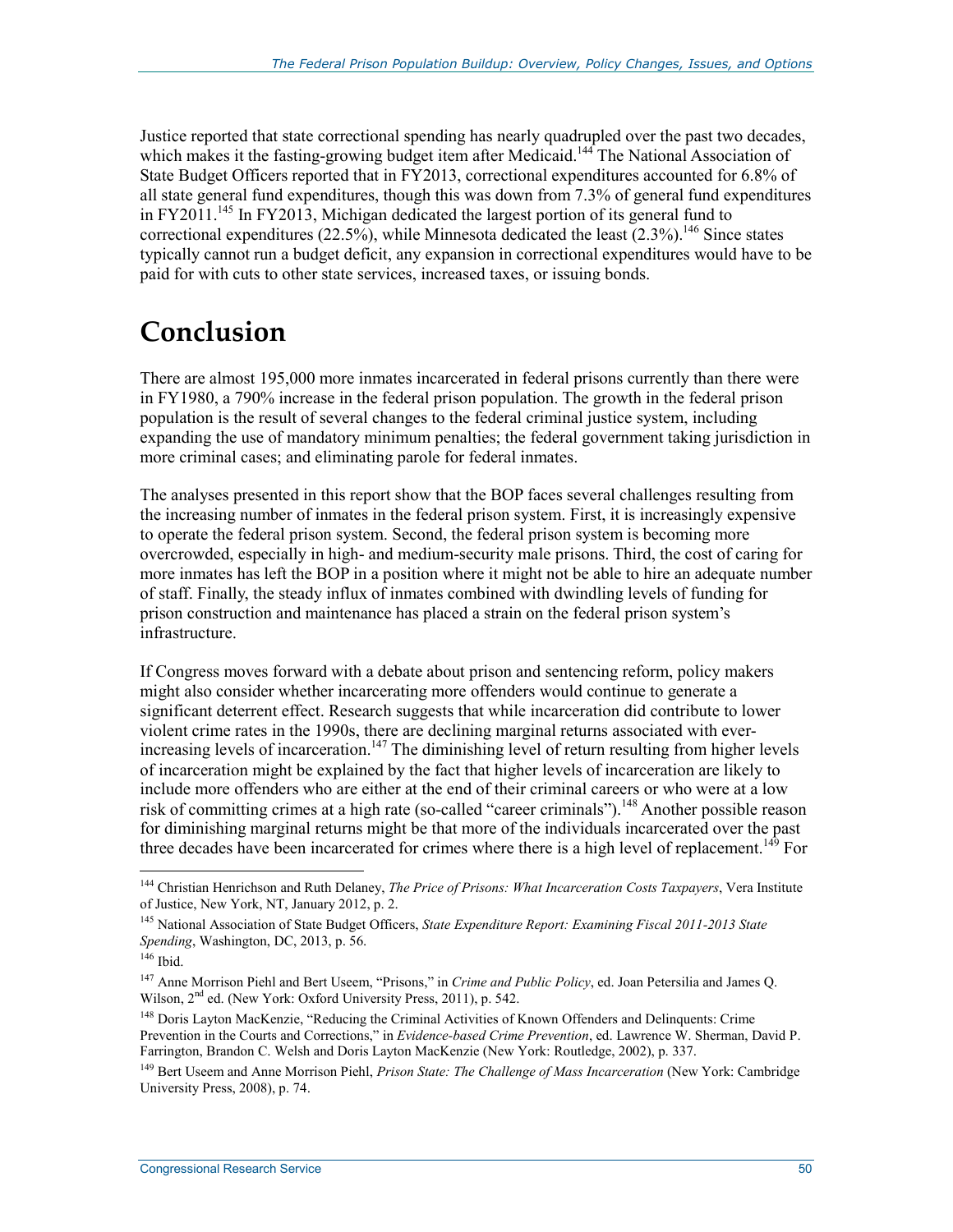example, if a serial rapist is incarcerated, not only is there the potential to prevent future sexual assaults that would have been committed by the offender, but it is also probable that no one else will take that offender's place. However, if a drug dealer is incarcerated, it is possible that someone will step in to take that person's place; therefore, no further crimes may be averted by incarcerating the individual.

The unprecedented increase in the federal prison population over the past three decades was not the result of a singular policy change; likewise, it would appear that, should Congress choose to address prison population growth, it would require a multi-faceted approach to reduce the number of federal inmates in any substantive manner. Congress might consider options—such as expanding the capacity of the federal prison system, continued investment in rehabilitative programs, and placing inmates in private prisons—that would either continue or expand current correctional policies. However, Congress might also consider changing or reversing some of the policies that have been put into place over the years which contributed to the increasing number of federal prison inmates. Some of these options include placing some inmates in alternatives to incarceration, such as probation, or expanding early release options by allowing inmates to earn more good time credit or allowing inmates to be placed on parole once again. Congress could consider reducing the amount of time inmates are incarcerated in federal prisons by limiting the number of crimes subject to mandatory minimum penalties or reducing the length of the mandatory minimum sentence. Finally, policy makers could consider allowing states to investigate and prosecute offenses that have become subject to federal jurisdiction over the past three decades.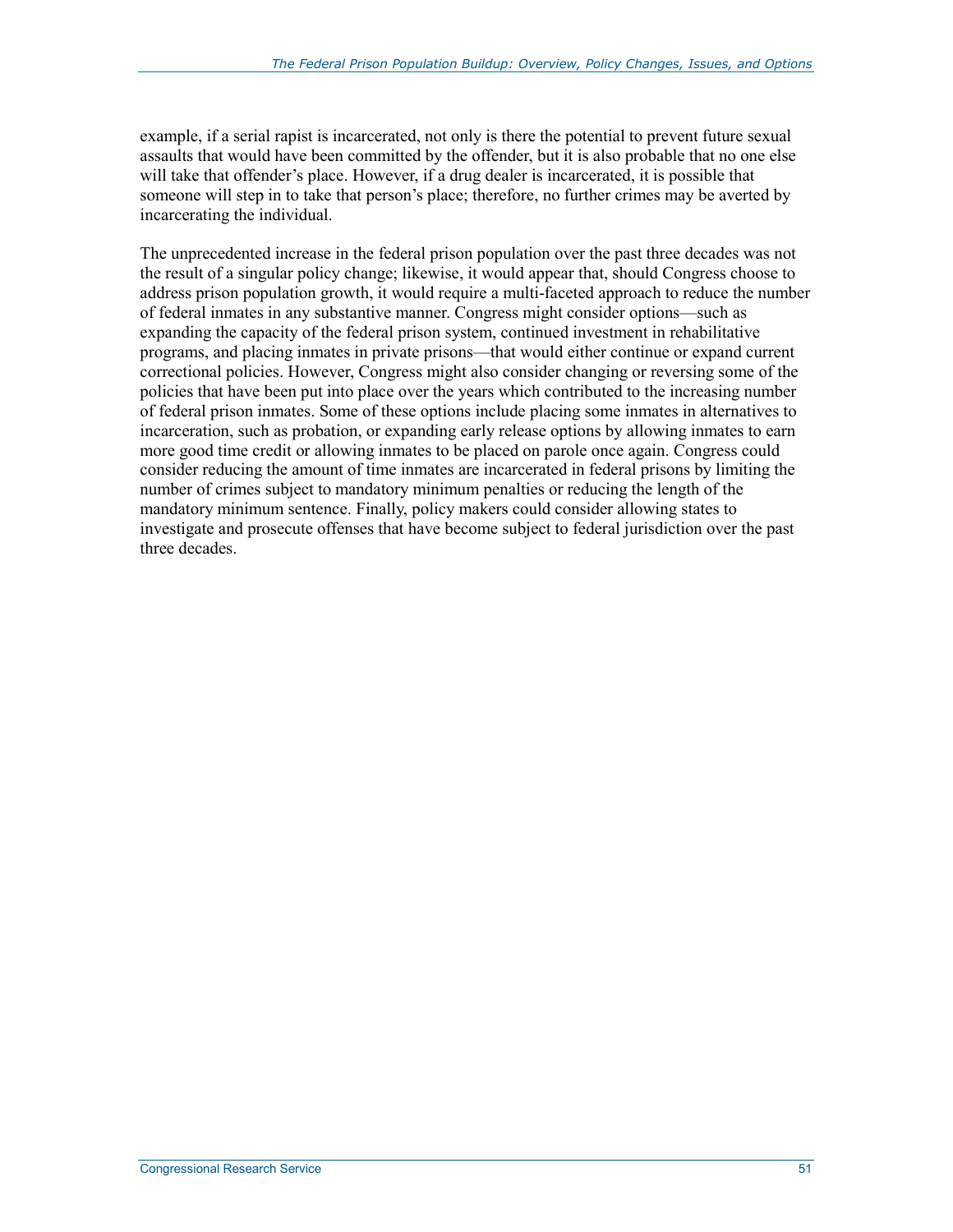## **Appendix. Select BOP Data**

#### **Table A-1. Appropriations for the BOP by Account; Number of Inmates Under the BOP's Jurisdiction; and the Number and Capacity of and Overcrowding in BOP Facilities**

|                       |                                           | <b>Prison Population</b><br><b>Appropriations</b> |           | <b>Prison Facilities</b> |          |              |               |                     |                     |
|-----------------------|-------------------------------------------|---------------------------------------------------|-----------|--------------------------|----------|--------------|---------------|---------------------|---------------------|
| <b>Fiscal</b><br>Year | <b>Salaries</b><br>and<br><b>Expenses</b> | <b>Buildings</b><br>and<br><b>Facilities</b>      | Total     | Institution              | Contract | <b>Total</b> | <b>Number</b> | Capacity            | Over-<br>crowding   |
| 1980                  | \$323,884                                 | \$5,960                                           | \$329,844 | 24,268                   | 372      | 24,640       | 41            |                     |                     |
| 1981                  | 351,759                                   | 10,020                                            | 361,779   | 26,195                   | 118      | 26,313       | 43            | 23,648 <sup>a</sup> | $11\%$ <sup>a</sup> |
| 1982                  | 378,016                                   | 56,481                                            | 434,497   | 28,133                   | 2,398    | 30,531       | 43            | 24,072 <sup>a</sup> | $17%$ <sup>a</sup>  |
| 1983                  | 412, 133                                  | 66,667                                            | 478,800   | 30,214                   | 3,002    | 33,216       | 43            | 23,936 <sup>a</sup> | 26%                 |
| 1984                  | 464,850                                   | 47,711                                            | 512,561   | 32,317                   | 3,478    | 35,795       | 43            | 24,874a             | $30\%$ <sup>a</sup> |
| 1985                  | 536,932                                   | 86,043                                            | 622,975   | 36,001                   | 4,329    | 40,330       | 46            | 25,532a             | 41%                 |
| 1986                  | 561,480                                   | 44,082                                            | 605,562   | 41,506                   | 4,549    | 46,055       | 47            | 27,785 <sup>a</sup> | 49% <sup>a</sup>    |
| 1987                  | 656,941                                   | 219,249                                           | 876,190   | 44,194                   | 5,184    | 49,378       | 47            | 27,854 <sup>a</sup> | 59% <sup>a</sup>    |
| 1988                  | 772,013                                   | 297,076                                           | 1,069,089 | 44,142                   | 6,371    | 50,513       | 52            | 28,143a             | 57% <sup>a</sup>    |
| 1989                  | 962,016                                   | 612,914                                           | 1,574,930 | 51,153                   | 6,609    | 57,762       | 58            | 31,727a             | 61%                 |
| 1990                  | 1,138,778                                 | 1,511,953                                         | 2,650,731 | 58,021                   | 6,915    | 64,936       | 64            | 34,239a             | 69% <sup>a</sup>    |
| 1991                  | 1,363,645                                 | 374,358                                           | 1,738,003 | 64, 131                  | 7,377    | 71,508       | 68            | 42,531              | 51%                 |
| 1992                  | 1,649,121                                 | 462,090                                           | 2,111,211 | 70,670                   | 9,008    | 79,678       | 69            | 48,527              | 46%                 |
| 1993                  | 1,793,470                                 | 339,225                                           | 2,132,695 | 79,799                   | 8,766    | 88,565       | 72            | 57,610              | 39%                 |
| 1994                  | 1,962,605                                 | 269,543                                           | 2,232,148 | 85,850                   | 9,312    | 95,162       | 75            | 64,751              | 33%                 |
| 1995                  | 2,319,722                                 | 276,301                                           | 2,596,023 | 90,159                   | 10,799   | 100,958      | 83            | 72,039              | 25%                 |
| 1996                  | 2,546,893b                                | 334,728                                           | 1,621,621 | 94,695                   | 10,748   | 105,443      | 86            | 76,442              | 24%                 |
| 1997                  | 2,748,427                                 | 435,200                                           | 3,183,627 | 101,091                  | 11,198   | 112,289      | 91            | 83,022              | 22%                 |
| 1998                  | 2,847,777 <sup>d</sup>                    | 255,133                                           | 3,102,910 | 108,207                  | 14,109   | 122,316      | 92            | 86,051              | 26%                 |
| 1999                  | 2,888,853 <sup>e</sup>                    | 410,997                                           | 3,299,850 | 117,295                  | 16,394   | 133,689      | 94            | 89,581              | 31%                 |
| 2000                  | 3,111,073f                                | 556,780                                           | 3,667,853 | 125,560                  | 19,565   | 145, 125     | 97            | 94,927              | 32%                 |
| 2001                  | 3,469,739                                 | 833,822                                           | 4,303,561 | 130,327                  | 26,245   | 156,572      | 100           | 98,425              | 32%                 |
| 2002                  | 3,805,118                                 | 807,808                                           | 4,612,926 | 137,527                  | 25,909   | 163,436      | 102           | 103,262             | 33%                 |
| 2003                  | 4,044,788                                 | 396,632                                           | 4,441,420 | 146,212                  | 26,287   | 172,499      | 103           | 105,193             | 39%                 |
| 2004                  | 4,414,313                                 | 393,515                                           | 4,807,828 | 152,518                  | 27,377   | 179,895      | 109           | 108,537             | 41%                 |
| 2005                  | 4,571,385                                 | 205,076                                           | 4,776,461 | 159,501                  | 27,893   | 187,394      | 116           | 118,652             | 34%                 |
| 2006                  | 4,830,160                                 | 99,961                                            | 4,930,121 | 162,514                  | 30,070   | 192,584      | 114s          | 119,510             | 36%                 |
| 2007                  | 5,012,433                                 | 432,425                                           | 5,444,858 | 167,323                  | 32,697   | 200,020      | 114           | 122,189             | 37%                 |
| 2008                  | 5,346,740                                 | 372,720                                           | 5,719,460 | 165,964                  | 35,704   | 201,668      | 114           | 122,366             | 36%                 |

Appropriations amounts are in thousands of dollars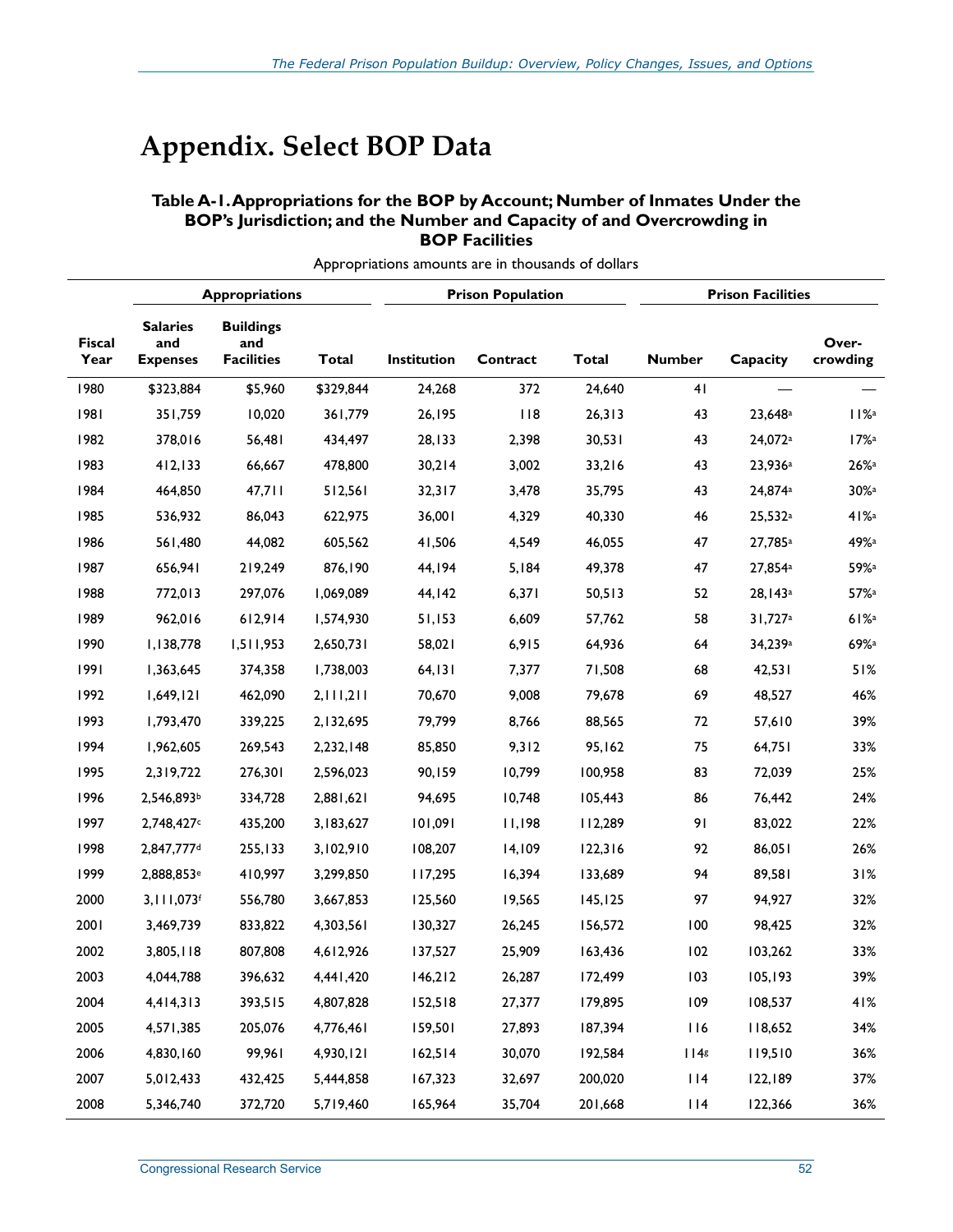|                       |                                           | <b>Appropriations</b>                        |              |                    | <b>Prison Population</b> | <b>Prison Facilities</b> |               |          |                   |
|-----------------------|-------------------------------------------|----------------------------------------------|--------------|--------------------|--------------------------|--------------------------|---------------|----------|-------------------|
| <b>Fiscal</b><br>Year | <b>Salaries</b><br>and<br><b>Expenses</b> | <b>Buildings</b><br>and<br><b>Facilities</b> | <b>Total</b> | <b>Institution</b> | Contract                 | Total                    | <b>Number</b> | Capacity | Over-<br>crowding |
| 2009                  | 5.600.792                                 | 575,807                                      | 6,176,599    | 172,423            | 36,336                   | 208,759                  | 115           | 125,778  | 37%               |
| 2010                  | 6,106,231                                 | 99.155                                       | 6.205.386    | 173.289            | 36.938                   | 210.227                  | 116           | 126.713  | 37%               |
| 2011                  | 6.282.410                                 | 98.957                                       | 6.381.367    | 177.934            | 39.834                   | 217.768                  | 117           | 127.795  | 39%               |
| 2012                  | 6,551,281                                 | 90,000                                       | 6.641.281    | 177.556            | 41,131                   | 218,687                  | l 18          | 128.359  | 38%               |
| 2013                  | 6,349,248                                 | 95,356                                       | 6.444.604    | 176.849            | 42.449                   | 219.298                  | <b>119</b>    | 129,726  | 36%               |
| 2014                  | 6,769,000                                 | 90,000                                       | 6,859,000    |                    |                          |                          |               |          |                   |

**Source:** U.S. Department of Justice, Bureau of Prisons.

**Notes:** The BOP did not provide capacity and overcrowding data for FY1980. Appropriation amounts in **Table A-1** include all supplemental and reprogrammed appropriations and any rescissions of enacted budget authority, but they *do not* include rescissions of *unobligated balances*. From FY1980 to FY1995, funding for the National Institute of Corrections (NIC) was included in a separate account. Since FY1996, funding for the NIC has been included in the S&E account. Funding for the NIC for FY1980-FY1995 was added to the S&E account to make funding for the S&E account comparable across fiscal years. The FY2013 enacted amount includes the amount sequestered per the Budget Control Act of 2011 (P.L. 112-25).

- a. Capacity and overcrowding were calculated based on single cell occupancy
- b. Includes \$13.5 million appropriated from the Violent Crime Reduction Trust Fund.
- c. Includes \$25.2 million appropriated from the Violent Crime Reduction Trust Fund.
- d. Includes \$26.1 million appropriated from the Violent Crime Reduction Trust Fund.
- e. Includes \$26.5 million appropriated from the Violent Crime Reduction Trust Fund.
- f. Includes \$22.5 million appropriated from the Violent Crime Reduction Trust Fund.
- g. In FY2006, the BOP closed four stand-alone prison camps and activated two new prisons.